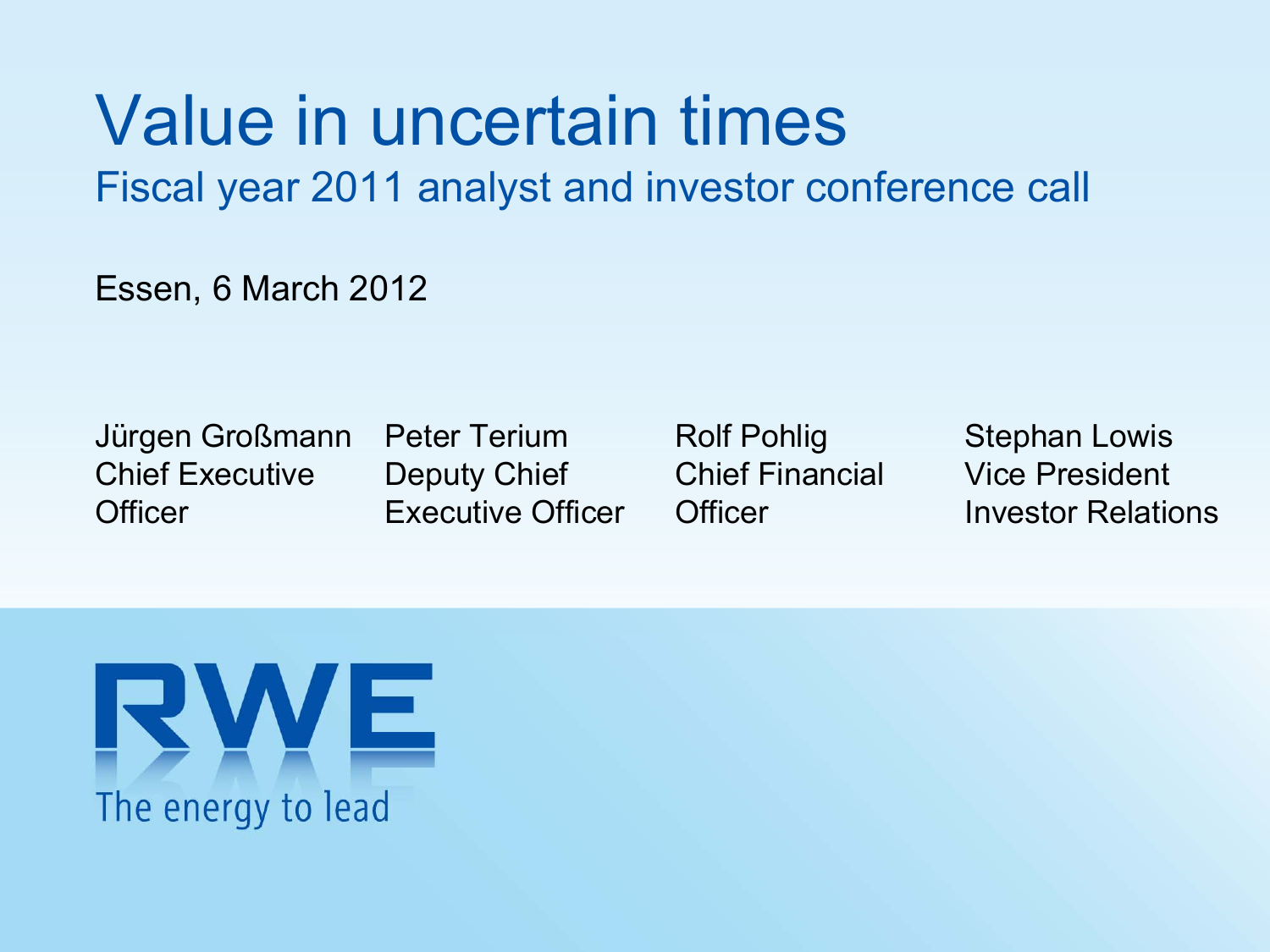### Forward Looking Statement

This presentation contains certain forward-looking statements within the meaning of the US federal securities laws. Especially all of the following statements:

- Projections of revenues, income, earnings per share, capital expenditures, dividends, capital structure or other financial items;
- **Statements of plans or objectives for future operations or of future competitive position**;
- **Expectations of future economic performance; and**
- **Statements of assumptions underlying several of the foregoing types of statements**

are forward-looking statements. Also words such as "anticipate", "believe", "estimate", "intend", "may", "will", "expect", "plan", "project" "should" and similar expressions are intended to identify forward-looking statements. The forward-looking statements reflect the judgement of RWE's management based on factors currently known to it. No assurances can be given that these forward-looking statements will prove accurate and correct, or that anticipated, projected future results will be achieved. All forward-looking statements are subject to various risks and uncertainties that could cause actual results to differ materially from expectations. Such risks and uncertainties include, but are not limited to, changes in general economic and social environment, business, political and legal conditions, fluctuating currency exchange rates and interest rates, price and sales risks associated with a market environment in the throes of deregulation and subject to intense competition, changes in the price and availability of raw materials, risks associated with energy trading (e.g. risks of loss in the case of unexpected, extreme market price fluctuations and credit risks resulting in the event that trading partners do not meet their contractual obligations), actions by competitors, application of new or changed accounting standards or other government agency regulations, changes in, or the failure to comply with, laws or regulations, particularly those affecting the environment and water quality (e.g. introduction of a price regulation system for the use of power grid, creating a regulation agency for electricity and gas or introduction of trading in greenhouse gas emissions), changing governmental policies and regulatory actions with respect to the acquisition, disposal, depreciation and amortisation of assets and facilities, operation and construction of plant facilities, production disruption or interruption due to accidents or other unforeseen events, delays in the construction of facilities, the inability to obtain or to obtain on acceptable terms necessary regulatory approvals regarding future transactions, the inability to integrate successfully new companies within the RWE Group to realise synergies from such integration and finally potential liability for remedial actions under existing or future environmental regulations and potential liability resulting from pending or future litigation. Any forwardlooking statement speaks only as of the date on which it is made. RWE neither intends to nor assumes any obligation to update these forward-looking statements. For additional information regarding risks, investors are referred to RWE's latest annual report and to other most recent reports filed with Frankfurt Stock Exchange and to all additional information published on RWE's Internet Web site.

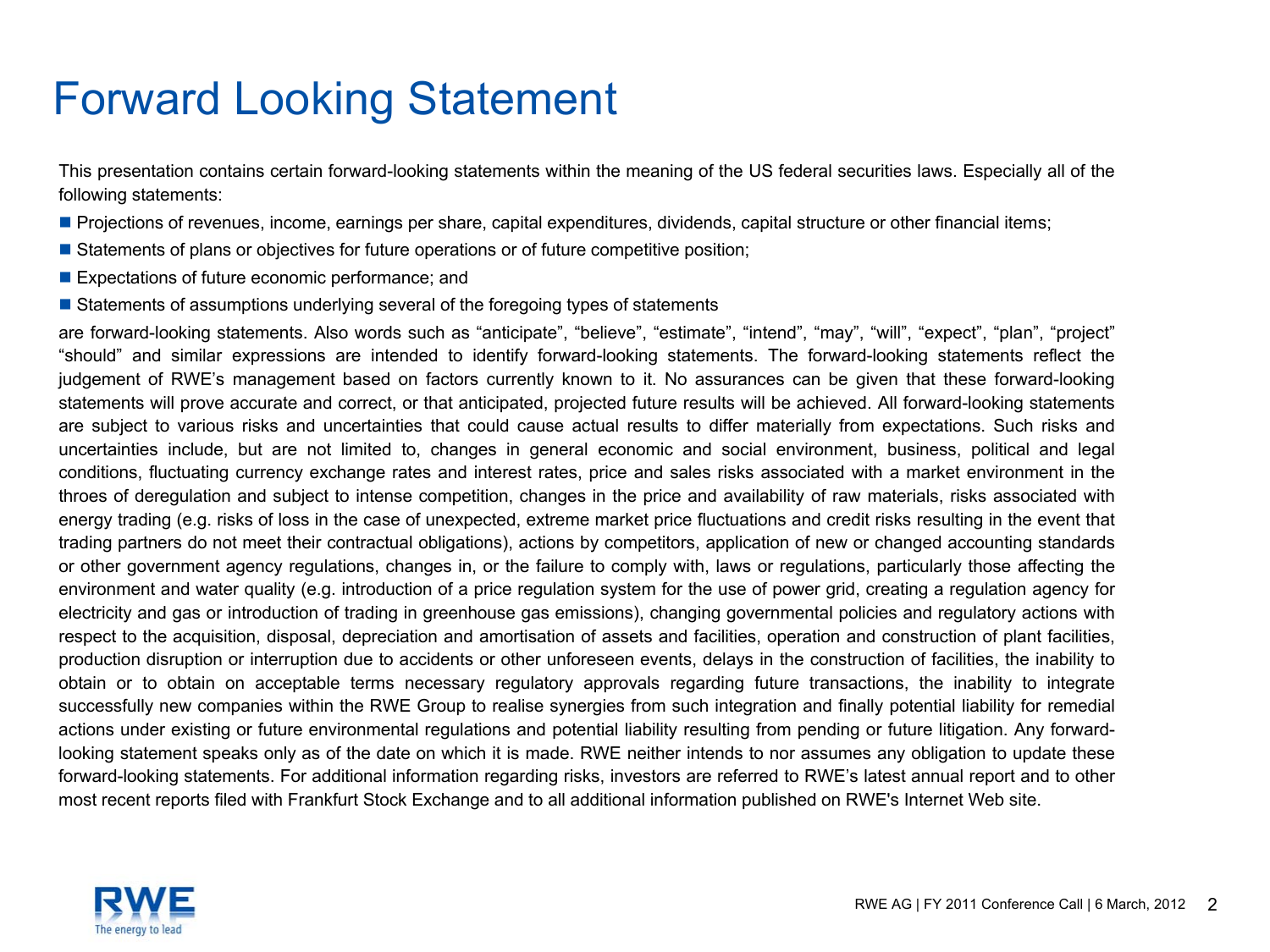### Today's Agenda

### **Jürgen Großmann** FY 2011 highlights & business review

Rolf Pohlig FY 2011 group results and divisional performance & outlook

**C**

**A**

**B**

Peter TeriumStrategy update & outlook 2012/2013

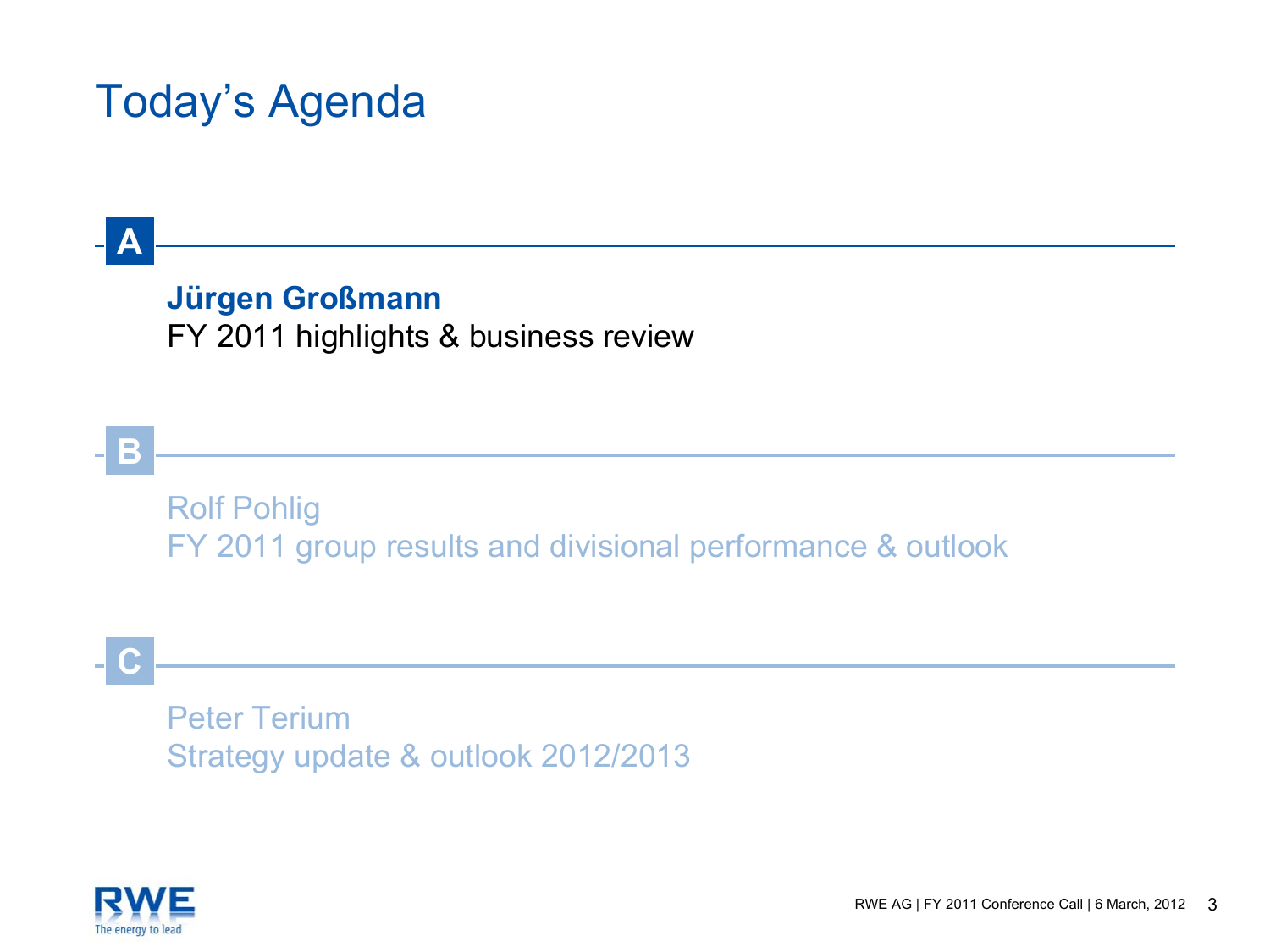### Milestones of 2011

- Financial performance for 2011 slightly ahead of our guidance:  $\bullet$ EBITDA -18%, operating result -24%, recurrent net income -34%
- - Equity capital measure of €2.1bn concluded
- $\bullet$
- Further refinement of divestment plan
- 2012 Efficiency enhancement programme well on track; new programme of €1 billion for 2013/14 initiated
- 

 $\bullet$ 

- First successful structural changes of long-term gas supply contracts with international oil and gas majors
- D Improved outlook for 2012/2013

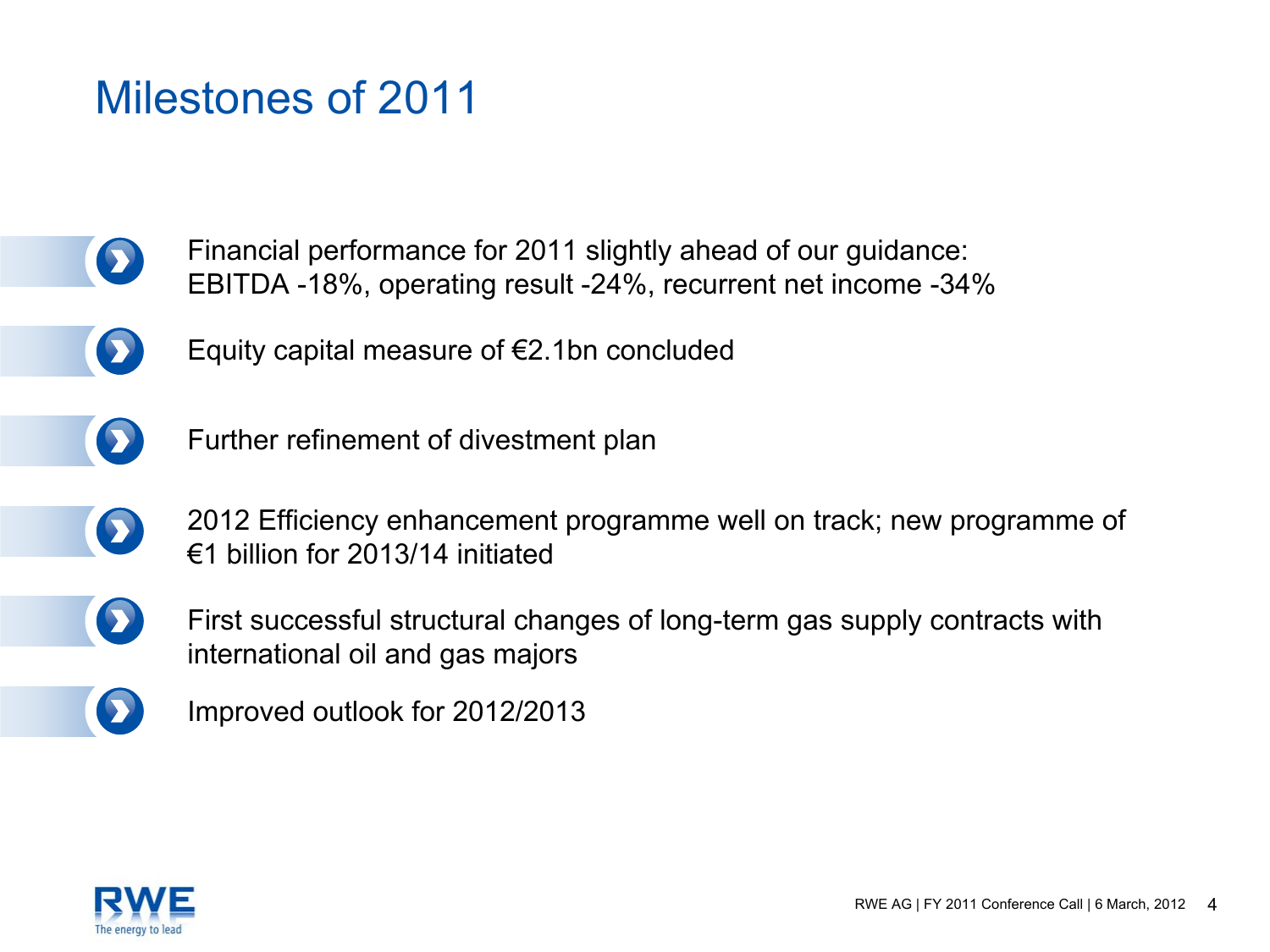### By 2014 we will have renewed more than 25% of our electricity generation fleet



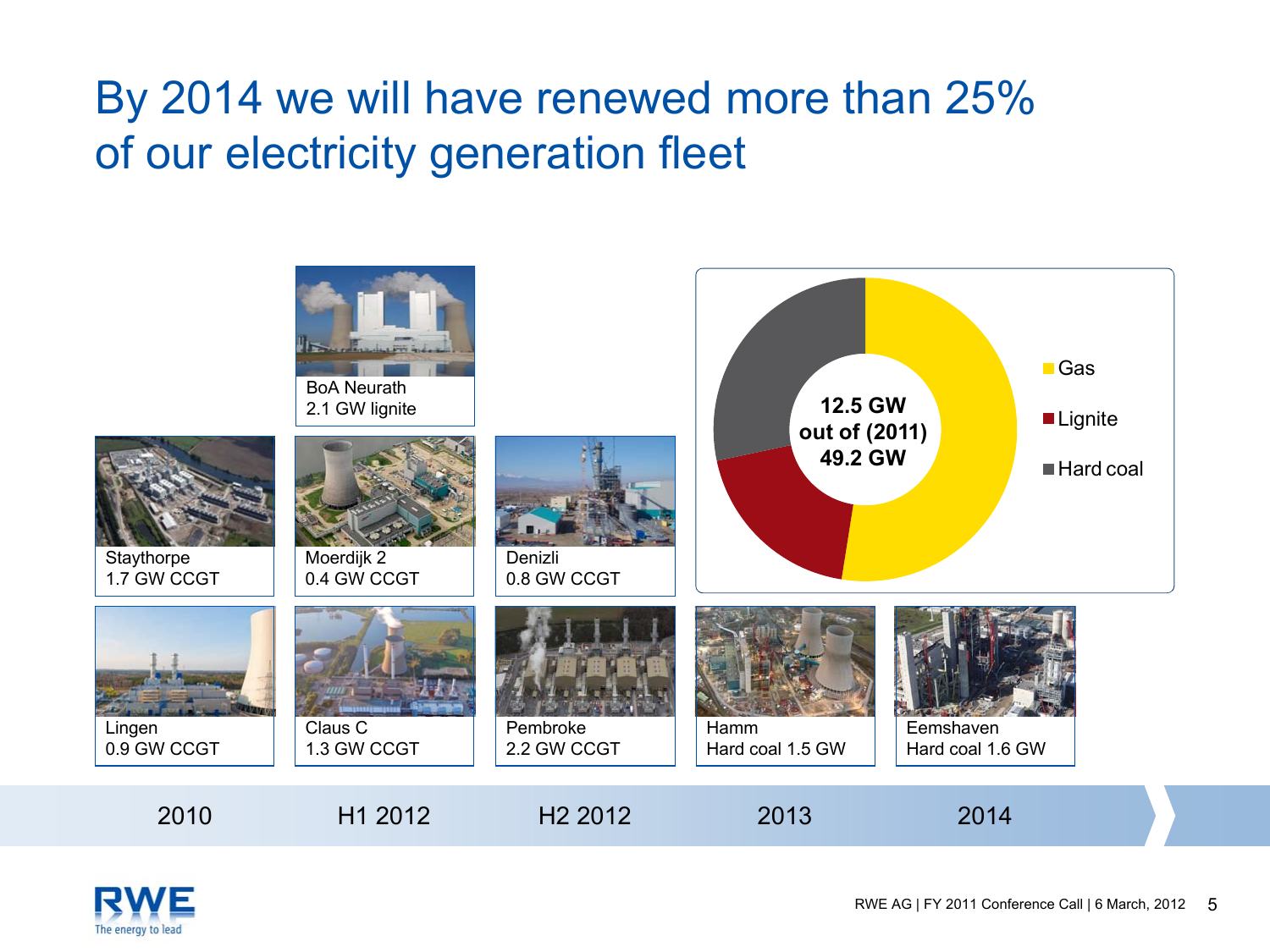### Further progress on divestment plans

Total residual divestment requirement reduced to up to  $\epsilon$  7 billion

Upstream assets

- >Sale of selected assets ongoing
- $\geq$  RWE Dea remains with RWE Group and represents an important part of our growth story

German downstream assets

- $\geq$  Disposal of full or parts of various German regional distribution and supply businesses
- $\geq$ Ongoing negotiations with public co-shareholders and/or municipalities

### NET4GAS

- >Separation of NET4GAS with fully established support functions completed
- >Full disposal envisaged

#### **Others**

- >Berlinwasser: ongoing discussions to sell our minority stake
- > Thermal generation assets: discussions regarding sale of stakes in power plants ongoing

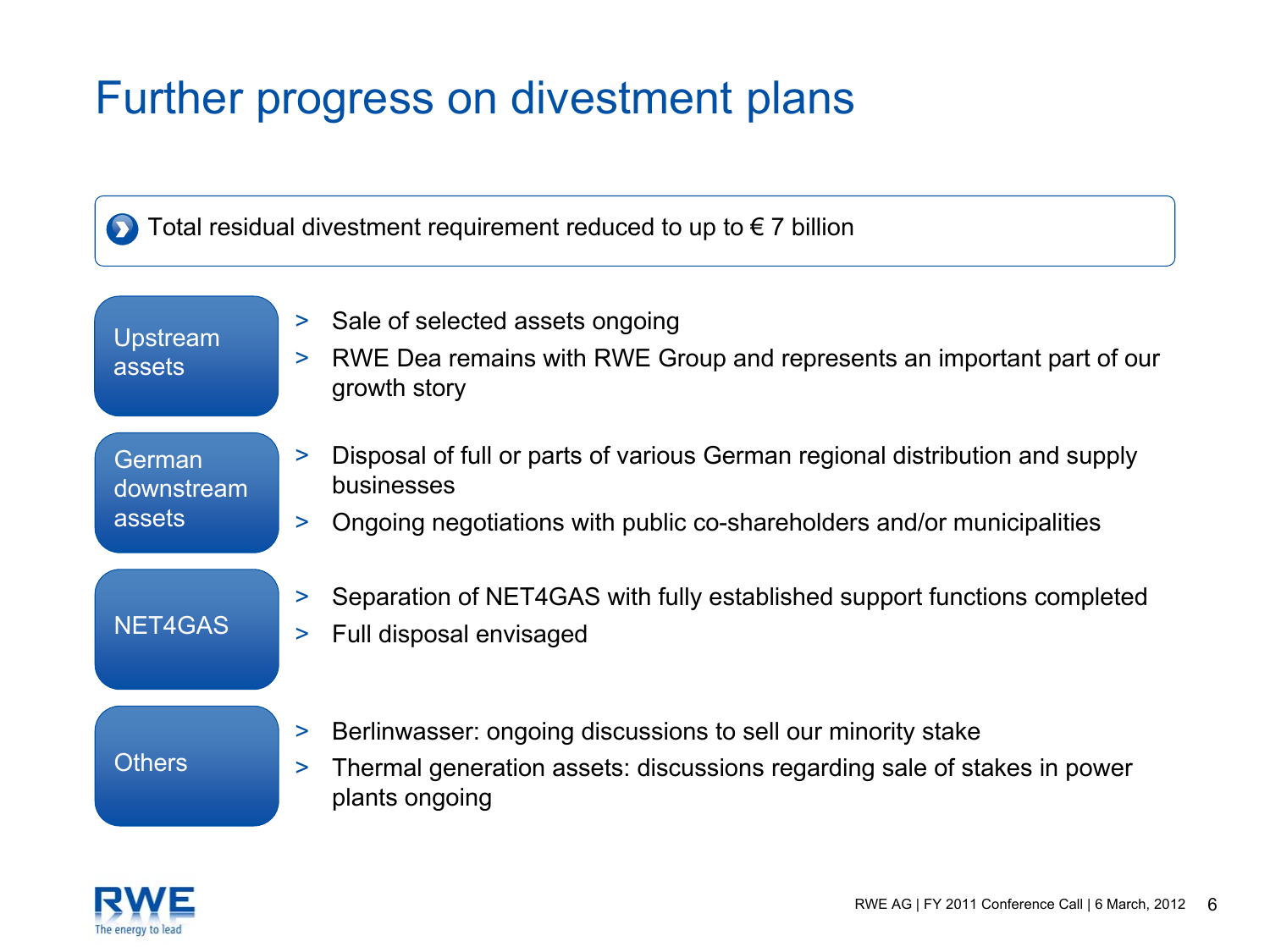### Efficiency programme well on track and stepped up



- > Efficiency programme of € 1.2 billion 2006 to 2012 stepped up by € 200 million in February 2011 and another  $\epsilon$  100 million in August 2011 to a total of  $\epsilon$  1.5 billion
- > Additional efficiency measures by optimising cost for services and materials in our overhead functions and project costs. Introduction of new IT systems in UK
- > Fully accretive to operating result (i.e. post cost inflation and one-off cost of programme)
- > Target for 2011 already overachieved

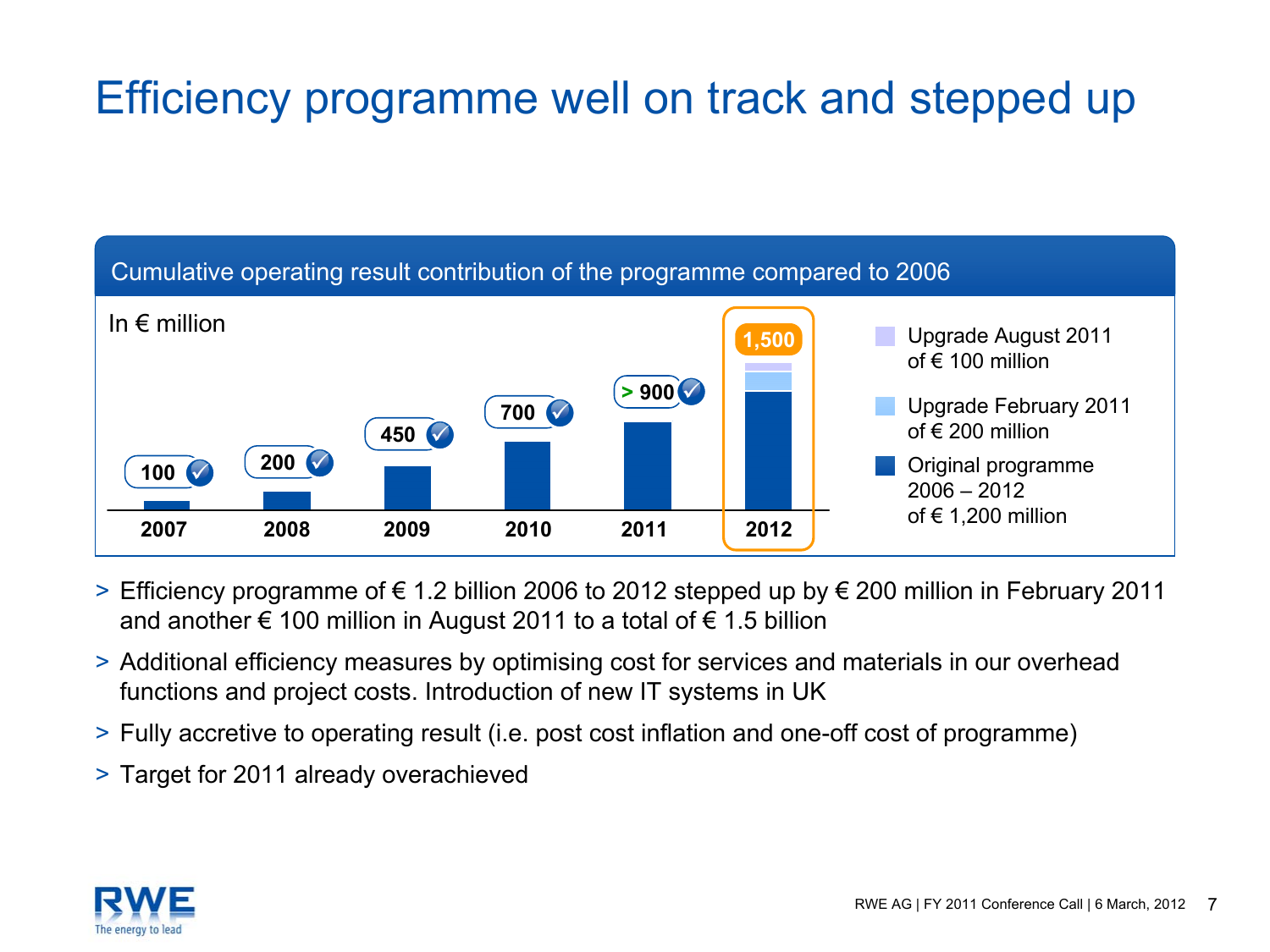### Today's Agenda

### Jürgen Großmann FY 2011 highlights & business review

### **B**

**A**

### **Rolf Pohlig**

FY 2011 group results and divisional performance & outlook

### **C**

Peter TeriumStrategy update & Outlook 2012/2013

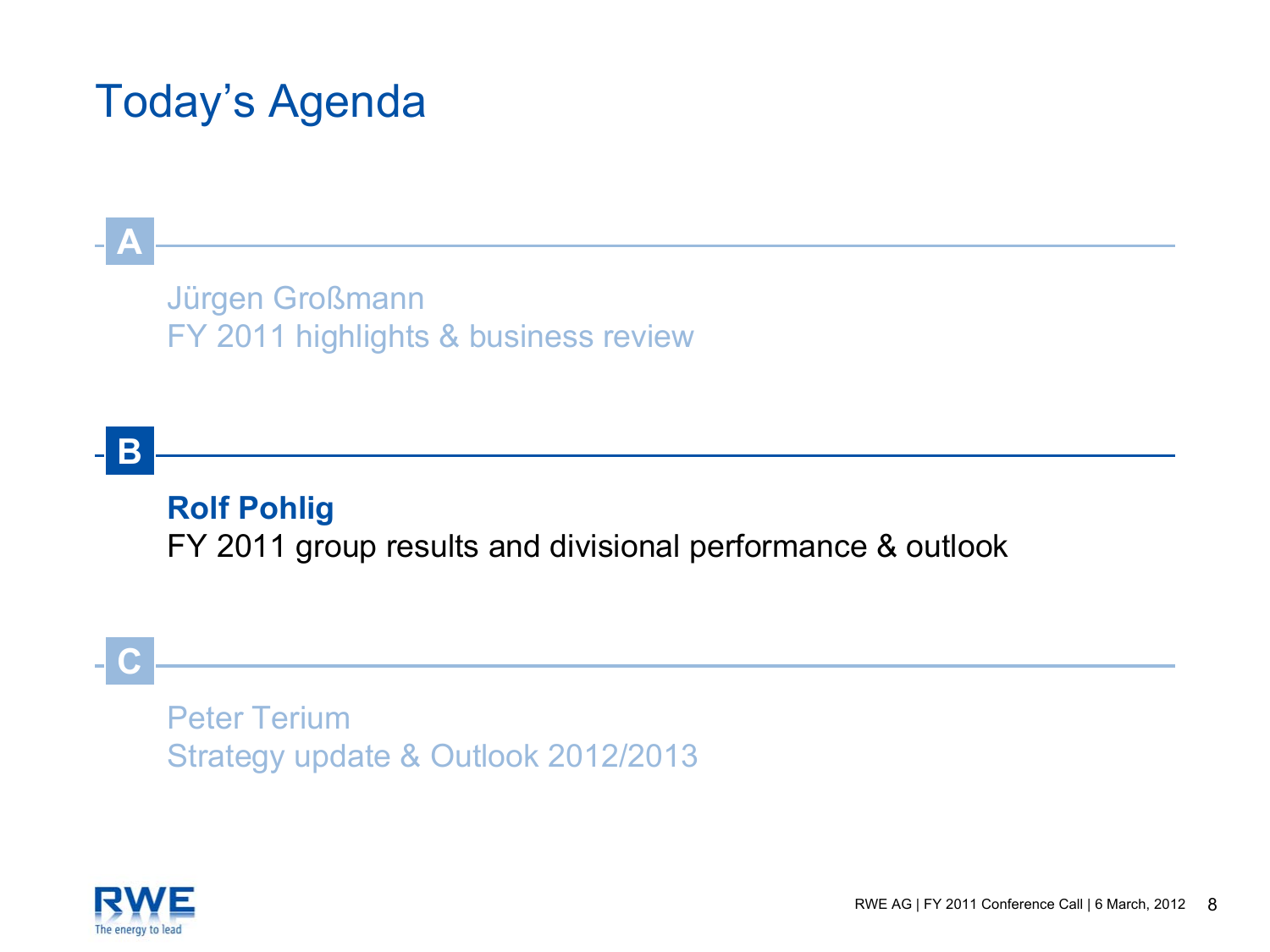### RWE Group key performance indicators

| <b>January - December</b>            |           |          |          | <b>Change</b> |
|--------------------------------------|-----------|----------|----------|---------------|
| $\epsilon$ million                   |           | 2011     | 2010     | in $%$        |
| <b>External revenue</b>              |           | 51,686   | 53,320   | $-3.1$        |
| Cash flows from operating activities |           | 5,510    | 5,500    | 0.2           |
| <b>EBITDA</b>                        |           | 8,460    | 10,256   | $-17.5$       |
| <b>Operating result</b>              |           | 5,814    | 7,681    | $-24.3$       |
| Non-operating result                 |           | $-1,157$ | $-767$   | $-50.8$       |
| <b>Financial result</b>              |           | $-1,633$ | $-1,936$ | 15.7          |
| Taxes on income                      |           | $-854$   | $-1,376$ | 37.9          |
| <b>Minorities</b>                    |           | 305      | 279      | 9.3           |
| Hybrid investors' interest           |           | 59       | 15       | 293.3         |
| Net income                           |           | 1,806    | 3,308    | $-45.4$       |
| Recurrent net income                 |           | 2,479    | 3,752    | $-33.9$       |
| Average number of shares             | (million) | 539      | 534      | 1.0           |
| Recurrent net income per share       | $(\in)$   | 4.60     | 7.03     | $-34.6$       |

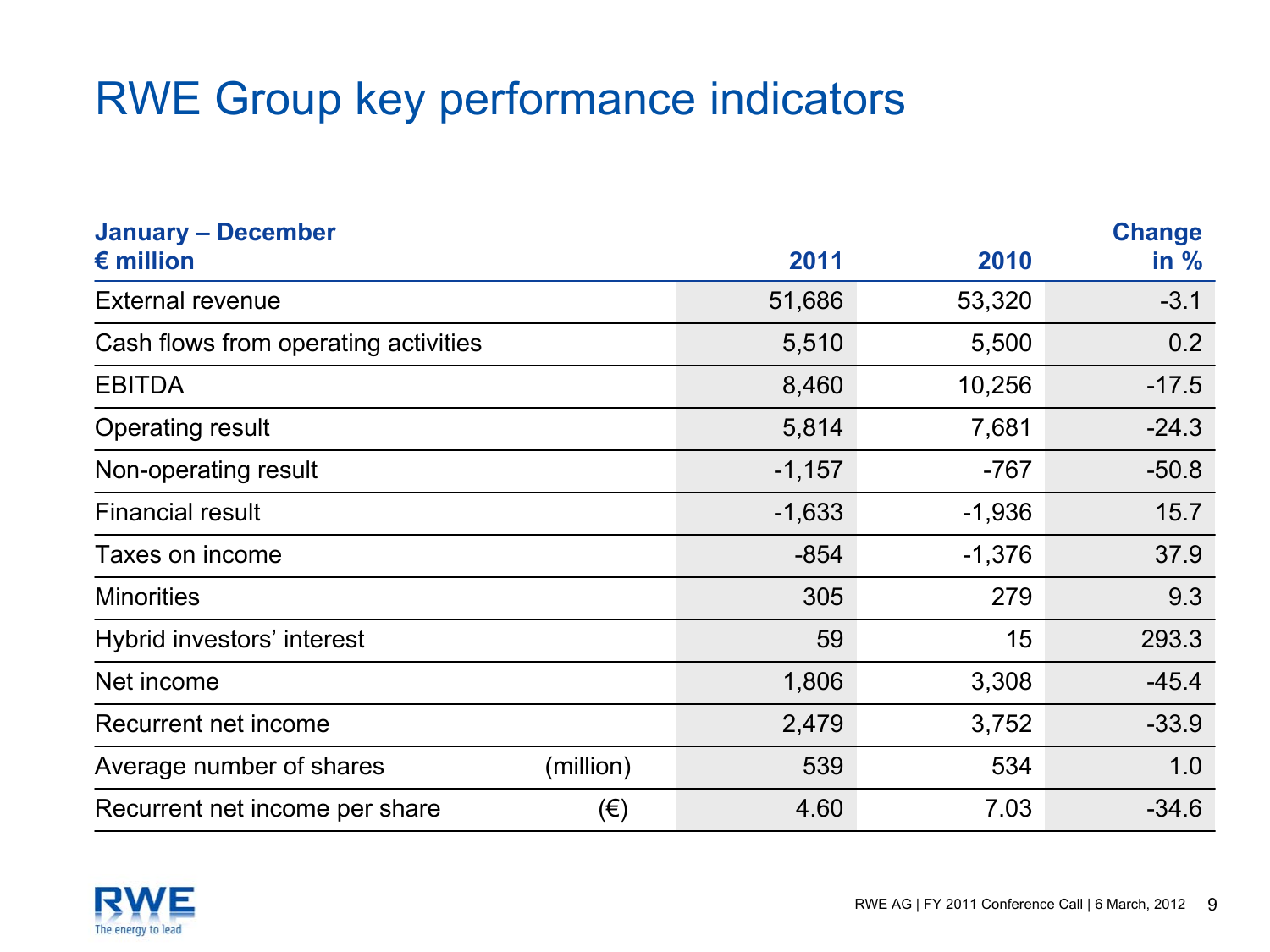### Operating Result by Divisions (in € million)



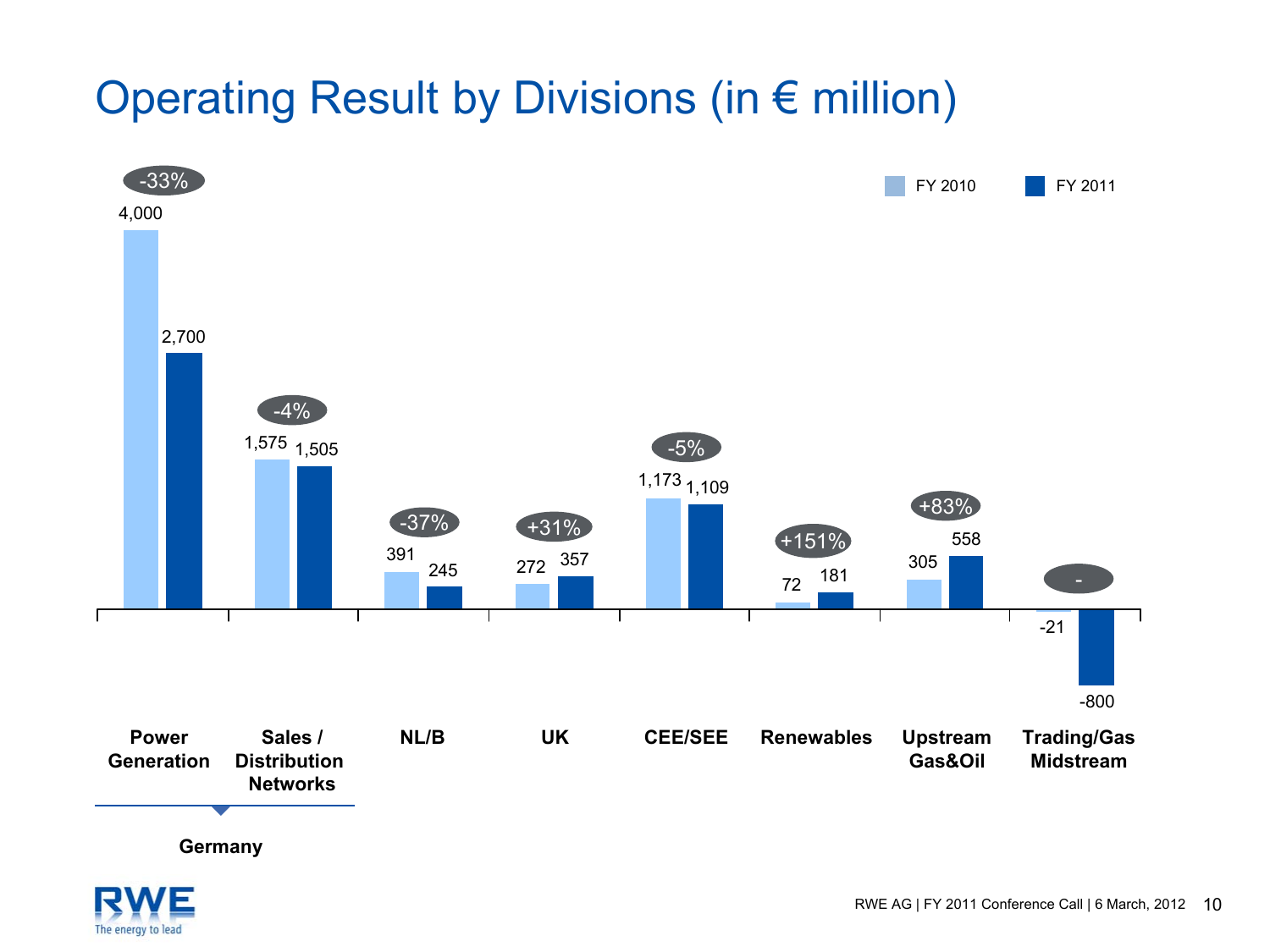### Divisional outlook

| $\epsilon$ million                                                | 2011 actual             | 2012 forecast vs. 2011                                                  |
|-------------------------------------------------------------------|-------------------------|-------------------------------------------------------------------------|
| Germany<br><b>Power Generation</b><br>Sales/Distribution networks | 4,205<br>2,700<br>1,505 | Above last year<br>Above last year<br>In the order of last year's level |
| Netherlands/Belgium                                               | 245                     | Significantly below last year                                           |
| United Kingdom                                                    | 357                     | Significantly above last year <sup>1</sup>                              |
| <b>Central Eastern and South Eastern Europe</b>                   | 1,109                   | Below last year                                                         |
| <b>Renewables</b>                                                 | 181                     | Above last year                                                         |
| Upstream Gas & Oil                                                | 558                     | Significantly above last year                                           |
| <b>Trading/Gas Midstream</b>                                      | $-800$                  | Significantly below last year <sup>2</sup>                              |

<sup>1</sup> Subject to financial impact from fire at Tilbury power plant.

 $^2$  This division's earnings will depend significantly on the development of gas and oil prices. The earnings forecast is based on market data valid as of mid-February 2012.

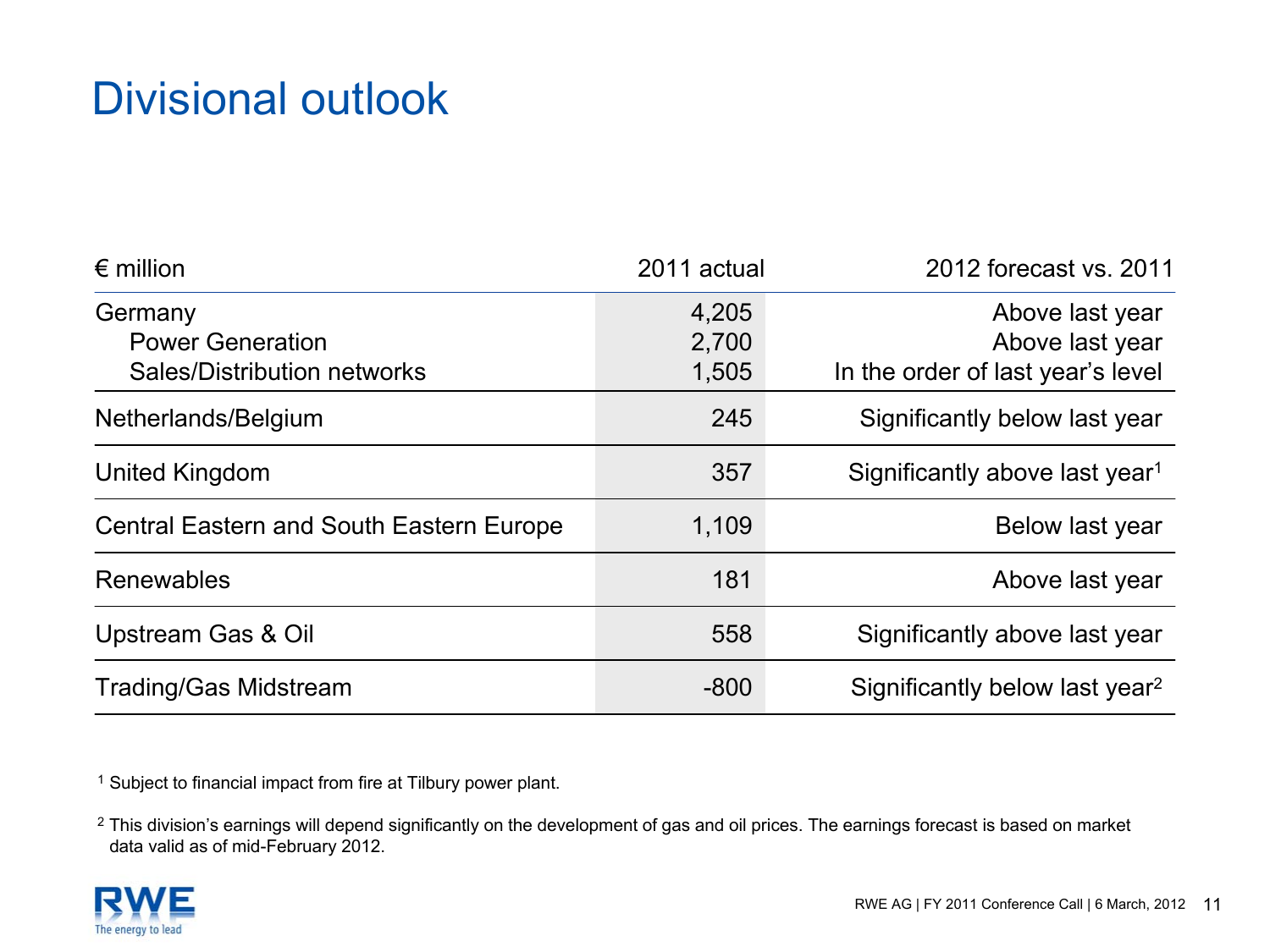# RWE's gas procurement portfolio

(as of February 2012)

Long-term oil-indexed purchase contracts (take-or-pay)



- > Our gas procurement portfolio is solely managed by RWE Supply & Trading
- > ~44% or 20 bcm p.a. of overall gas procurement based on long-term oil-indexed purchase contracts
	- – of which ~18 bcm p.a. remain with a gas-to-oil spread exposure as of February 2012 when taking cost based sales into account

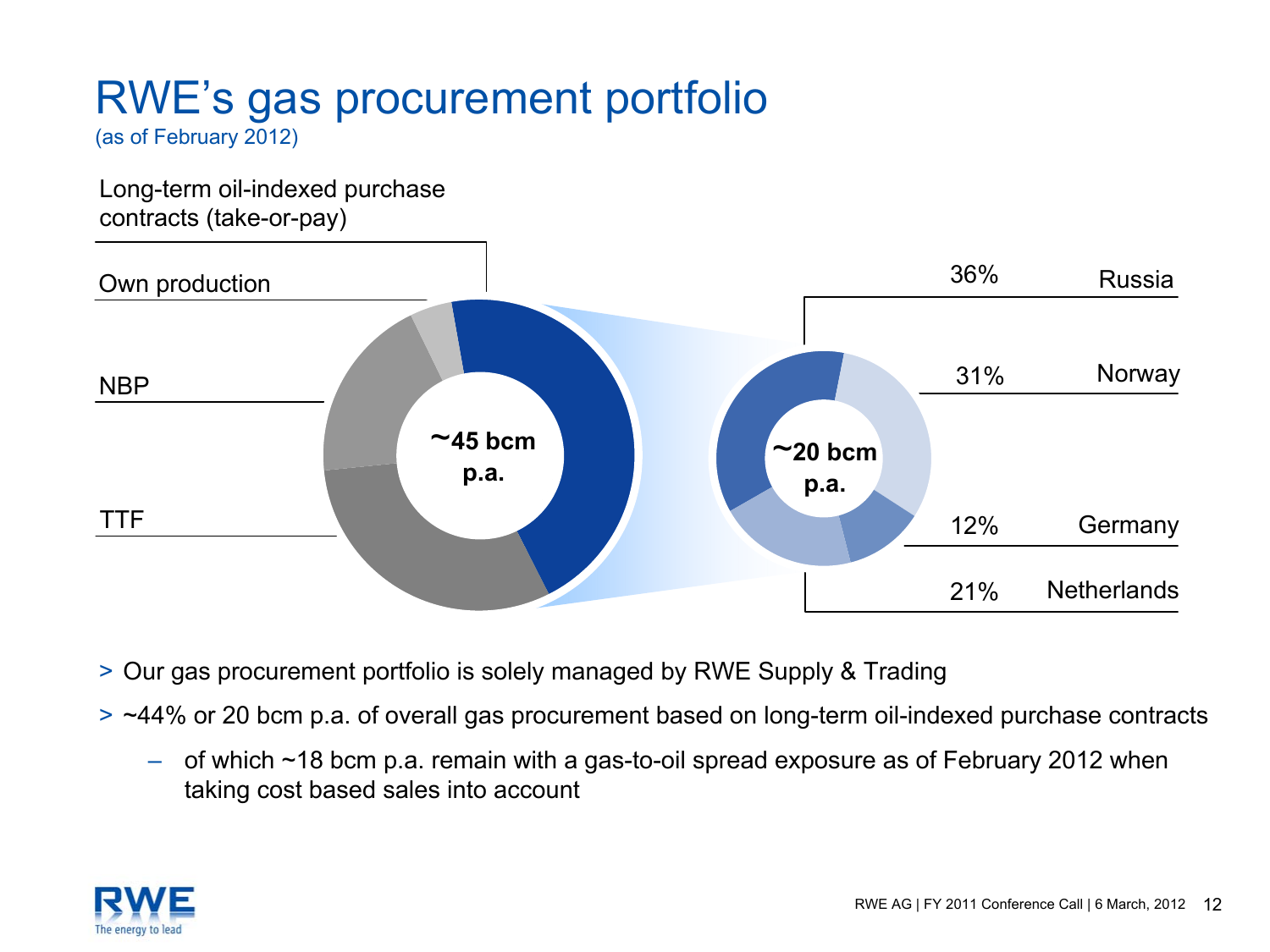### How we are going to support our "A" rating



 $^1$  Net debt = net financial debt + pension, mining and nuclear provisions + 50% of hybrid capital; (at year end).

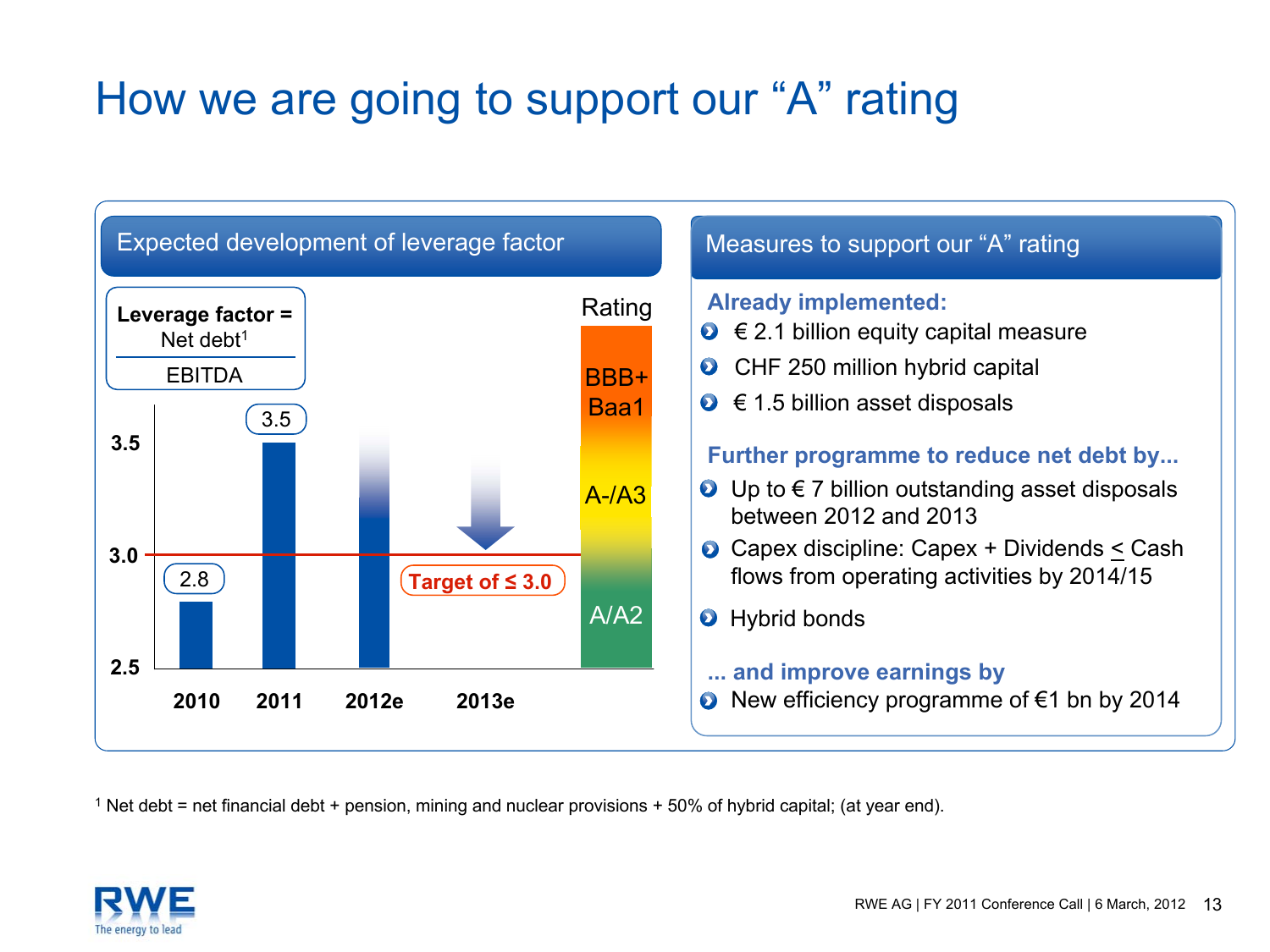### Today's Agenda

Jürgen Großmann FY 2011 highlights & business review

**B**

**A**

Rolf Pohlig FY 2011 group results and divisional performance & outlook

**C**

**Peter Terium**Strategy update & Outlook 2012/2013

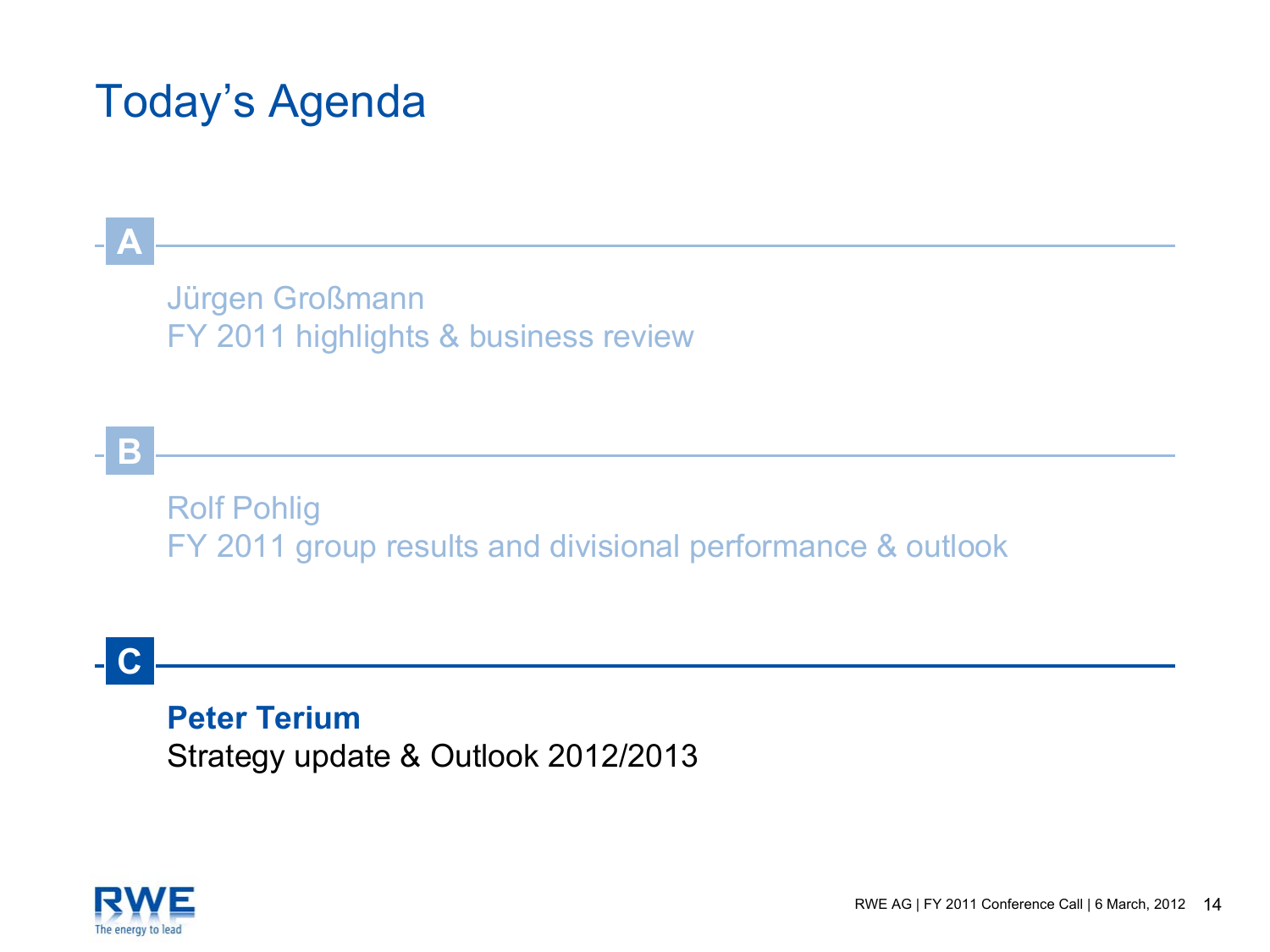### More international, while maintaining a regionally focused strategy

- Core markets in Northwest and Central Europe
- **Regional growth markets mainly** CEE/SEE, especially Turkey
- Renewables business in and around our traditional core markets
- **D** Upstream gas & oil position/projects mainly in Europe, Caspian region, Africa and Trinidad & Tobago
- $\sqrt{\phantom{a}}$  RWE markets with established market positions
	- Growth markets under observation / first activities
	- Additional markets especially for renewables business
	- Additional markets for upstream gas & oil



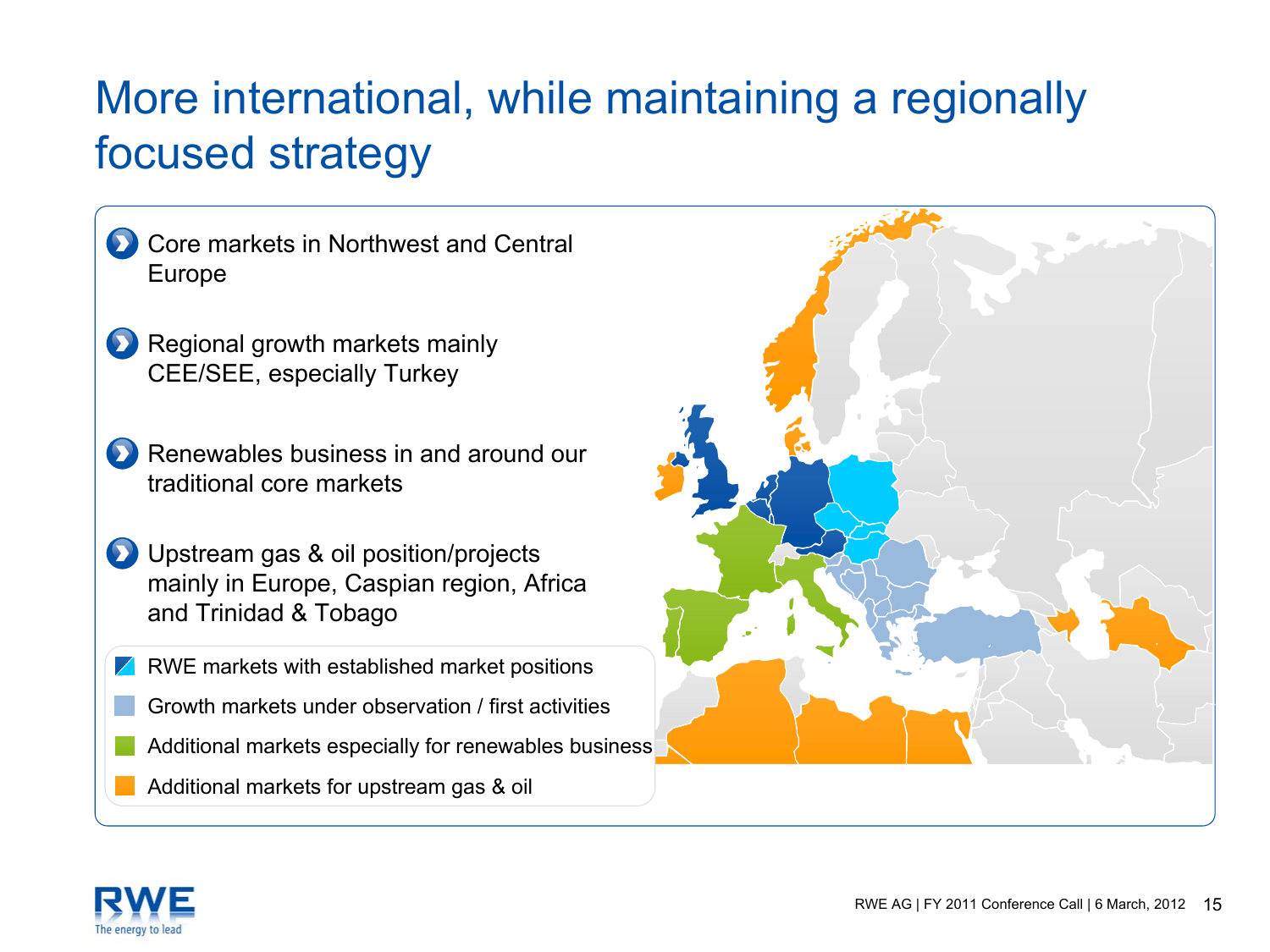### More robust, with a well balanced portfolio approach



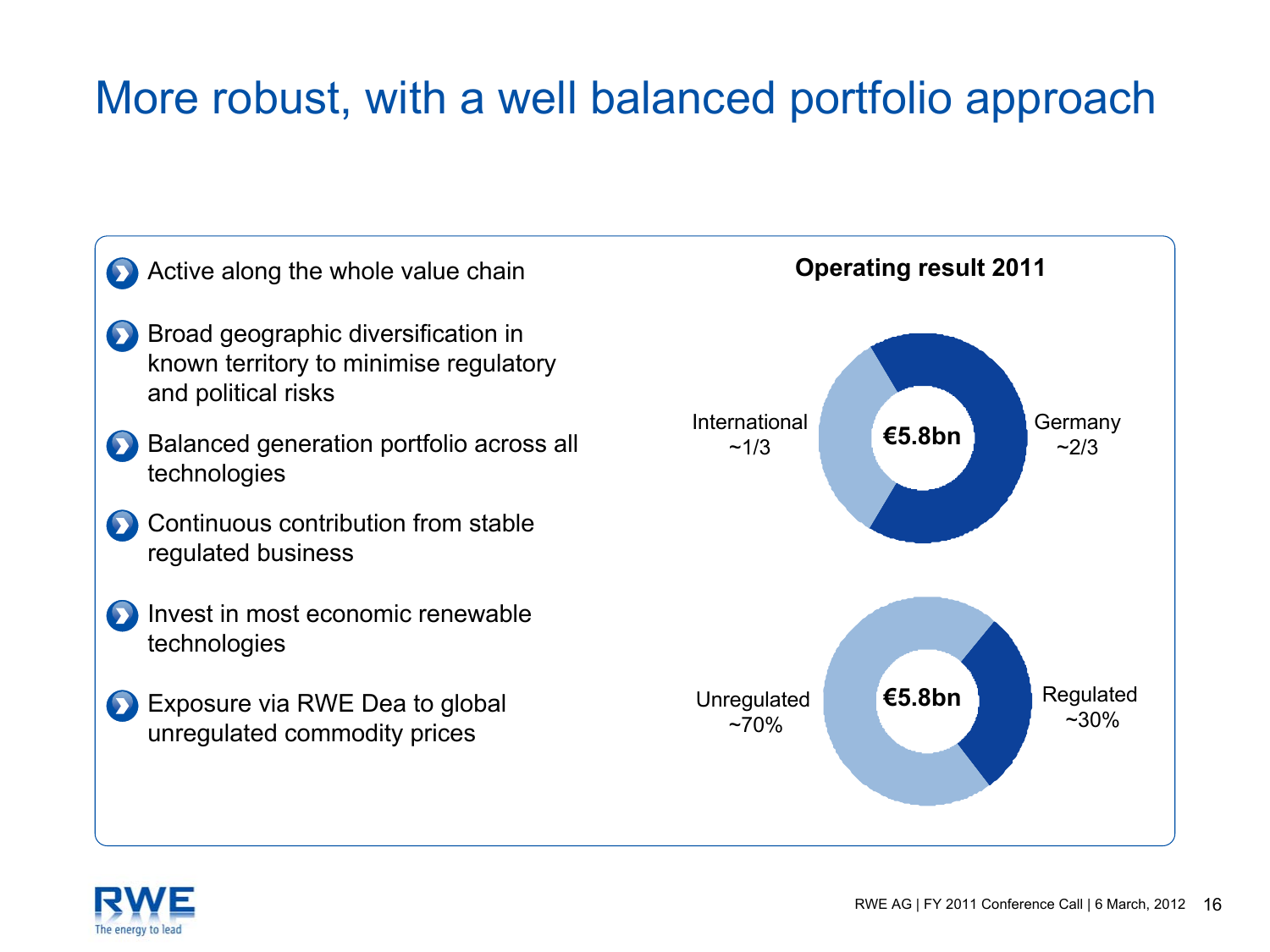# More sustainable: Three levers to execute our strategy



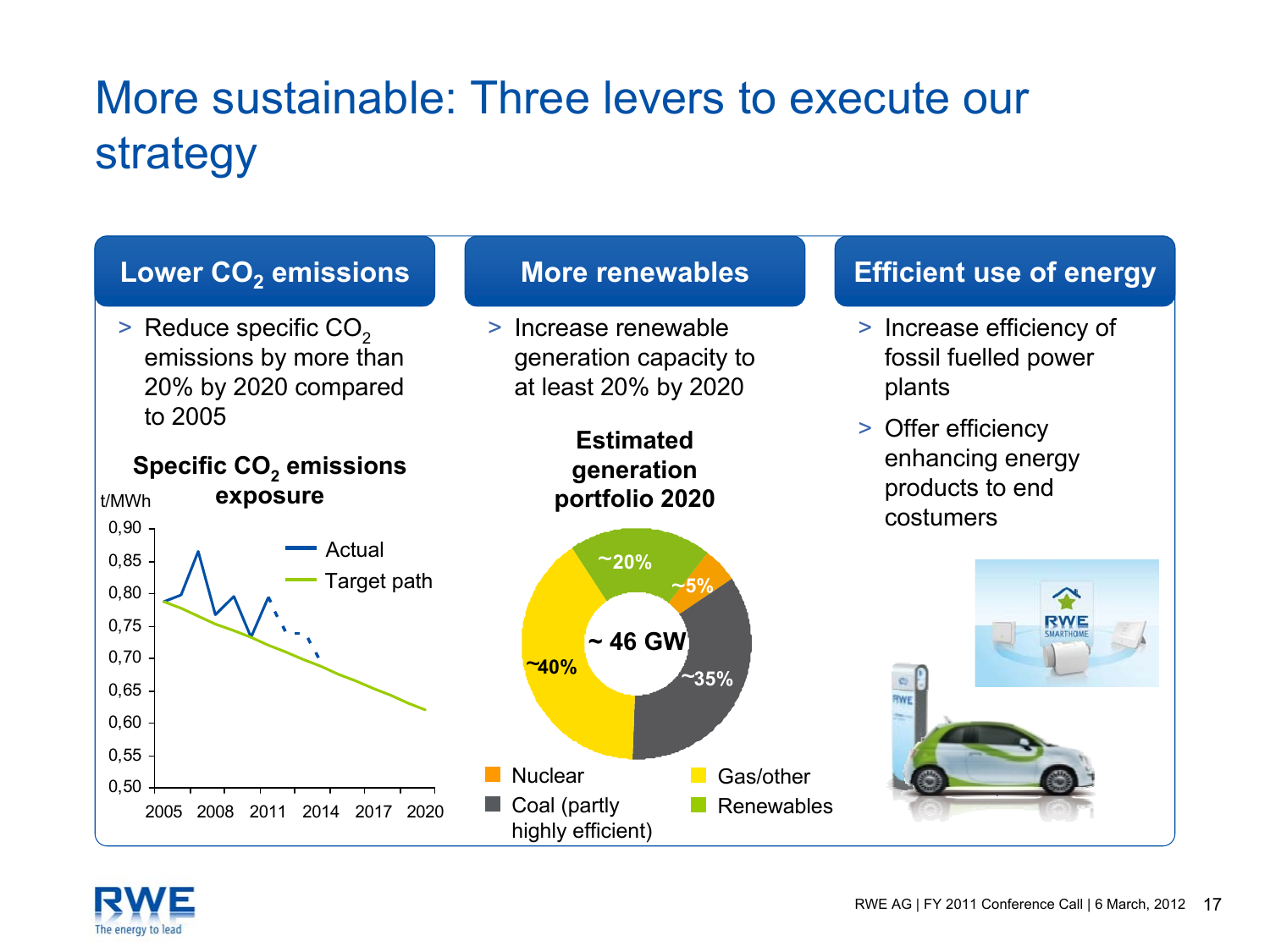### Strict investment discipline provides platform for sustainable dividends



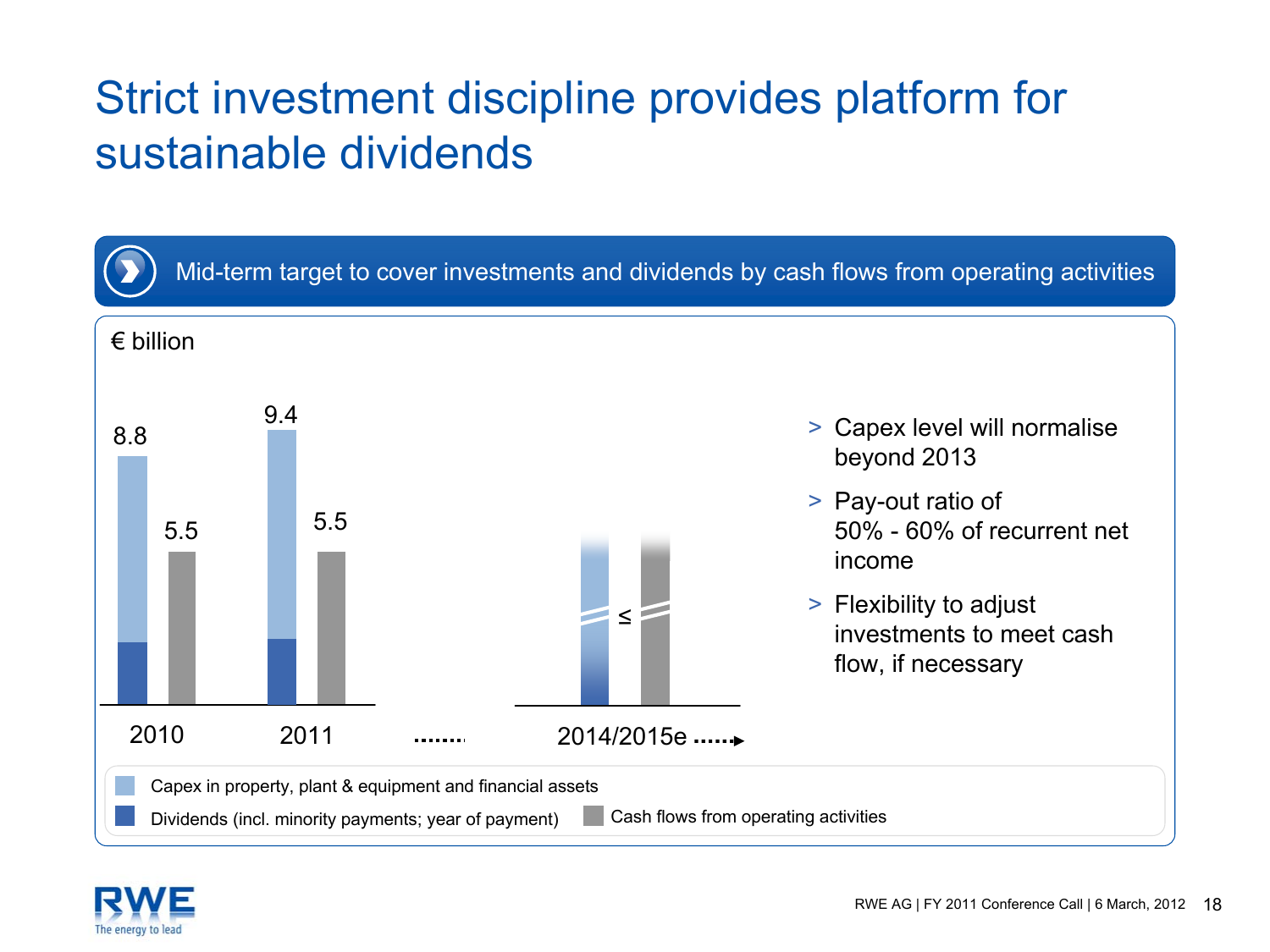### Streamlined and disciplined investment programme



- > Peak of investment programme in 2010/2011
- > Finalising conventional power generation programme mainly in 2012 and 2013
- > More than 60% of our capex will be spent in our international businesses
- > Sustainable long-term capex level of up to € 5 bn p.a. of which day-to-day capex up to  $\in$  2.5 bn p.a.
- > Approx. € 16 bn capex programme for 2012 – 2014 of which  $c \notin 8$  bn for growth/efficiency enhancement, thereof c.  $\epsilon$  6 bn in our growth areas Renewables, CEE/SEE and Upstream Gas & Oil
- > Committed capex (including day-to-day, approx.): 2012 2013 201495% 85% 65%

<sup>1</sup> After planned divestments.

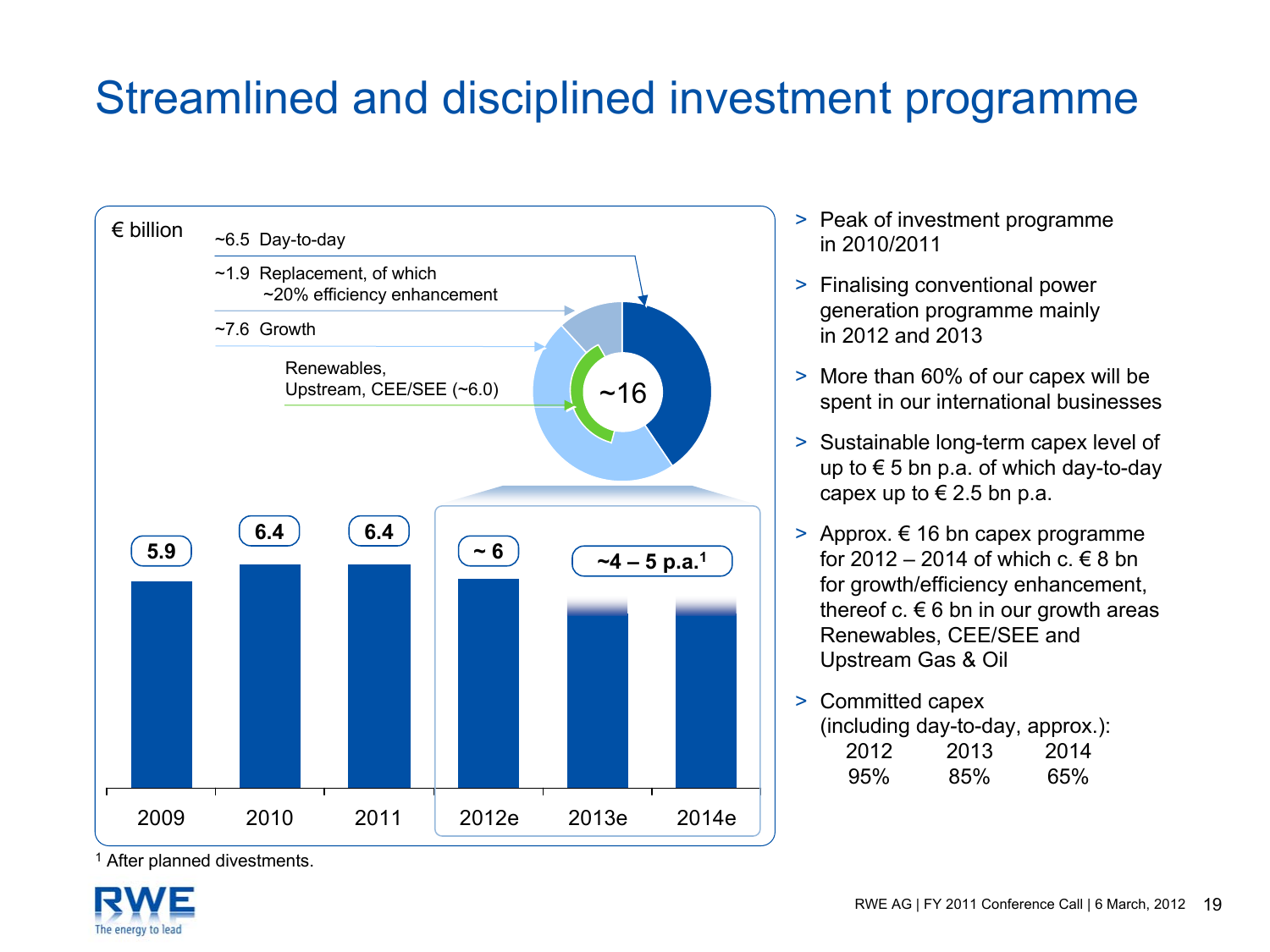### € 6 bn earmarked for growth areas until 2014

- > Growth opportunities mainly in generation
- > Regional focus on Turkey and Poland

#### **Upstream Gas & Oil2**

- > 2014 targets post planned disposals:
	- Gas and oil production of  $\sim$  40 mm boe
	- $-$  Operating result of ∼ € 800m
- > Development focus on UK, Norwegian and North African gas fields
- > Longer term growth secured through continued successful exploration effort

 $~10\%$ 

 $\sim$  30%

 $\sim$  $\epsilon$  **6** bn<sup>1</sup> ~ 60%

#### **Renewables (RWE Innogy) CEE/SEE2 <sup>2</sup>**

- > Target capacity of 4.5 GW (in operation or under construction) by 2014
	- > Operating result of €500 million by 2014
		- $>$  Balanced generation portfolio across countries and technologies:
			- Regional diversification across core markets
			- Focus on most cost competitive technologies to minimise regulatory risk
	- > Large project pipeline of c. 14 GW
	- > 1.1 GW currently under construction

<sup>1</sup> Growth and replacement capex, excluding day-to-day capex.

 $^2$  Divisional split; regional overlap due to potential upstream and renewable investments in Central Eastern/South Eastern Europe.

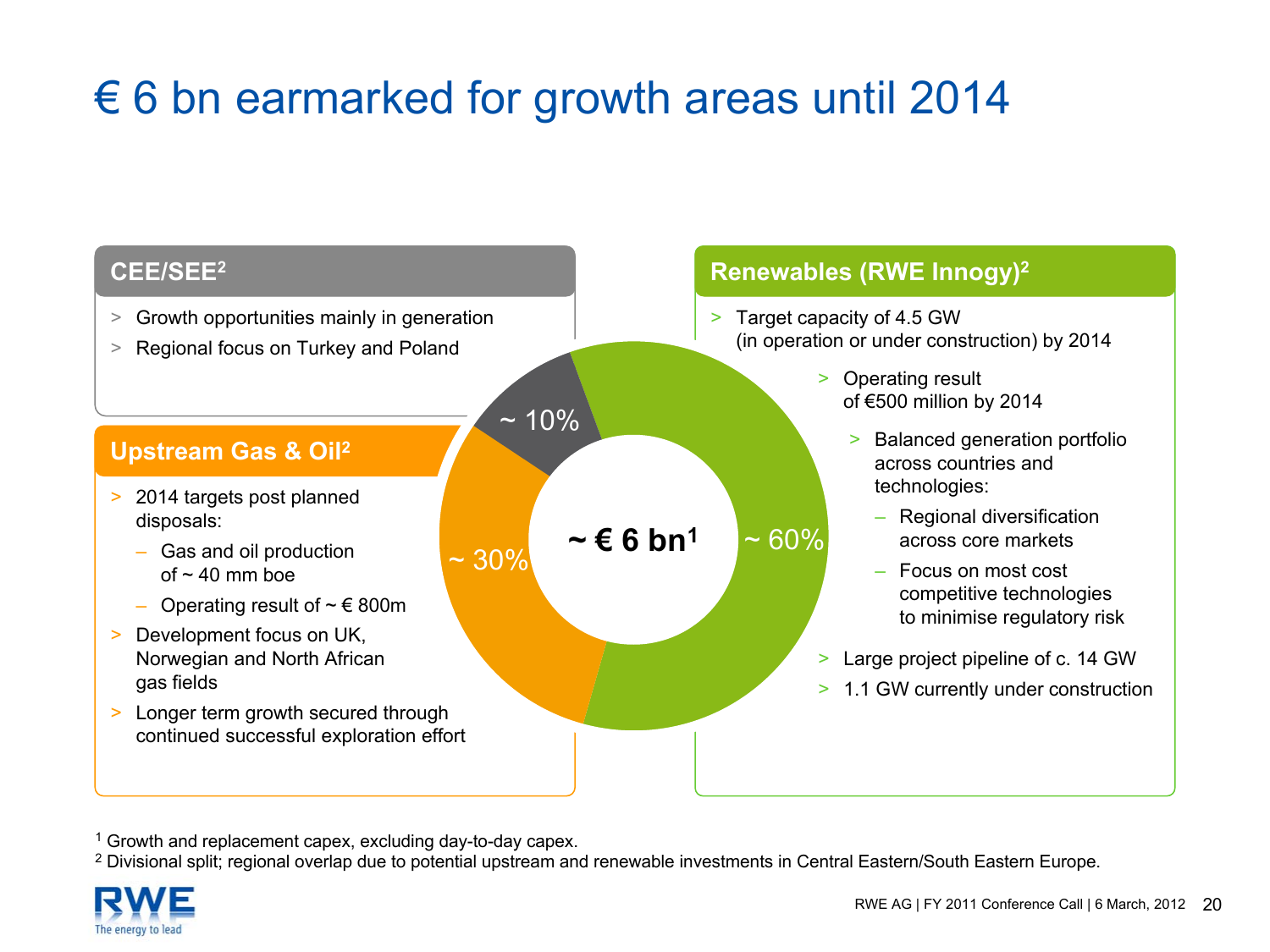### Further efficiency enhancements initiated



In  $\epsilon$  million

- > Sustainable improvement of operating results and EBITDA compared to 2012
- $>$  Efficiency measures focusing on...
	- Group IT, service and overhead functions
	- All operational companies
- > Several concrete measures, e.g.
	- Optimisation of European power plant portfolio
	- – Process optimisation of our sales and distribution companies via internal benchmark analysis
	- – Personnel measures in German generation and sales and distribution businesses
	- – Realignment of businesses, e.g. centralising trading and commercial asset optimisation
- >Further update at H1 results (August 2012) **<sup>2013</sup> <sup>2014</sup> Total**

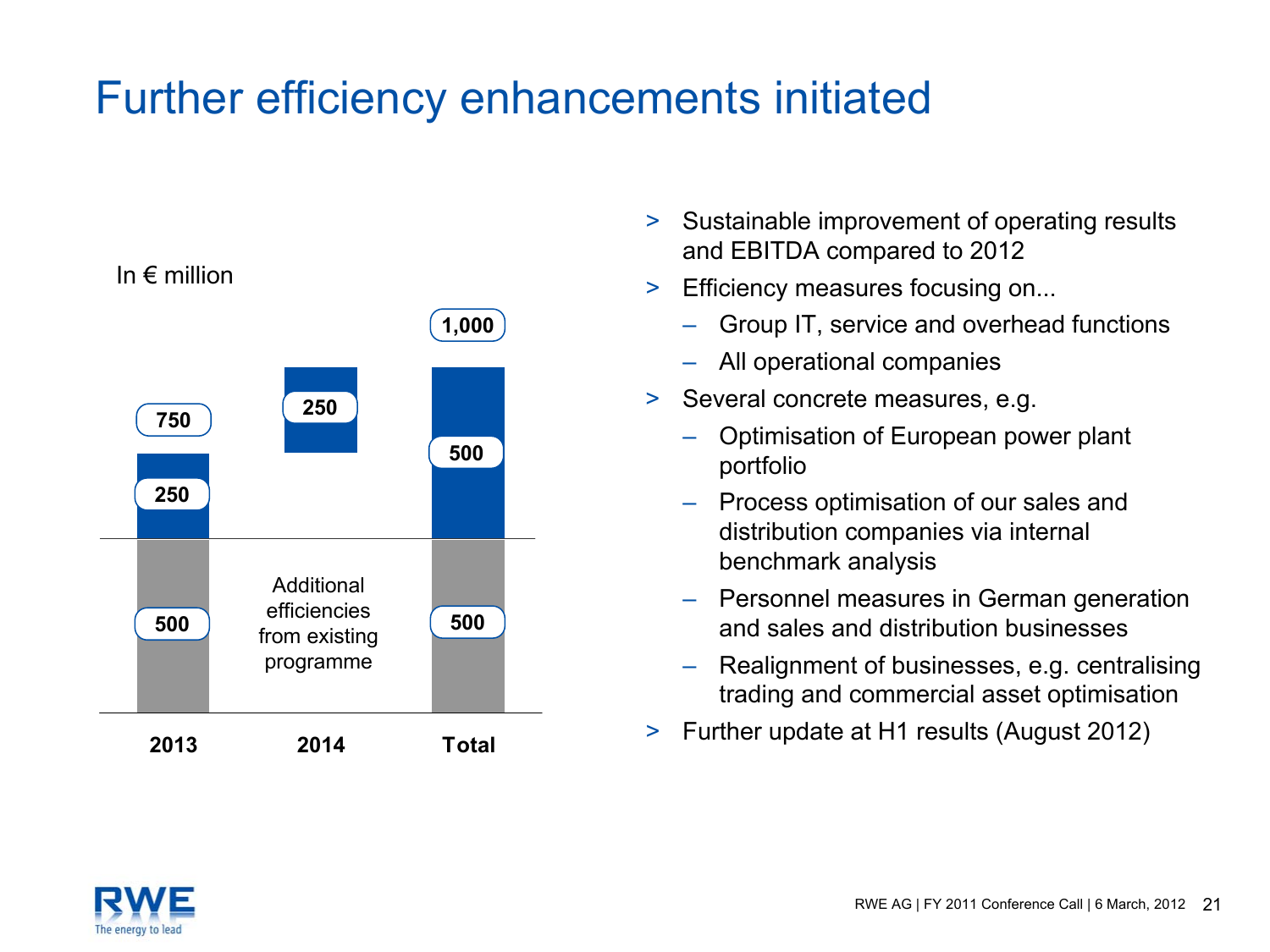### Outlook for 2012 – 2013



<sup>1</sup>Expected earnings dilution from the remaining up to €7 bn divestment programme:

| in $\epsilon$ bn              | <b>EBITDA</b> | operating result                  | Recurrent net income |
|-------------------------------|---------------|-----------------------------------|----------------------|
| 2012                          |               | no major dilution effect expected |                      |
| Full year effect (after 2013) | ~10.5         | $\sim$ 0.4                        | ~10.3                |

<sup>2</sup> Dividend proposal for RWE AG's 2011 fiscal year, subject to approval by the April 19, 2012 Annual General Meeting. The outlook is based on commodity prices as of January 2012.

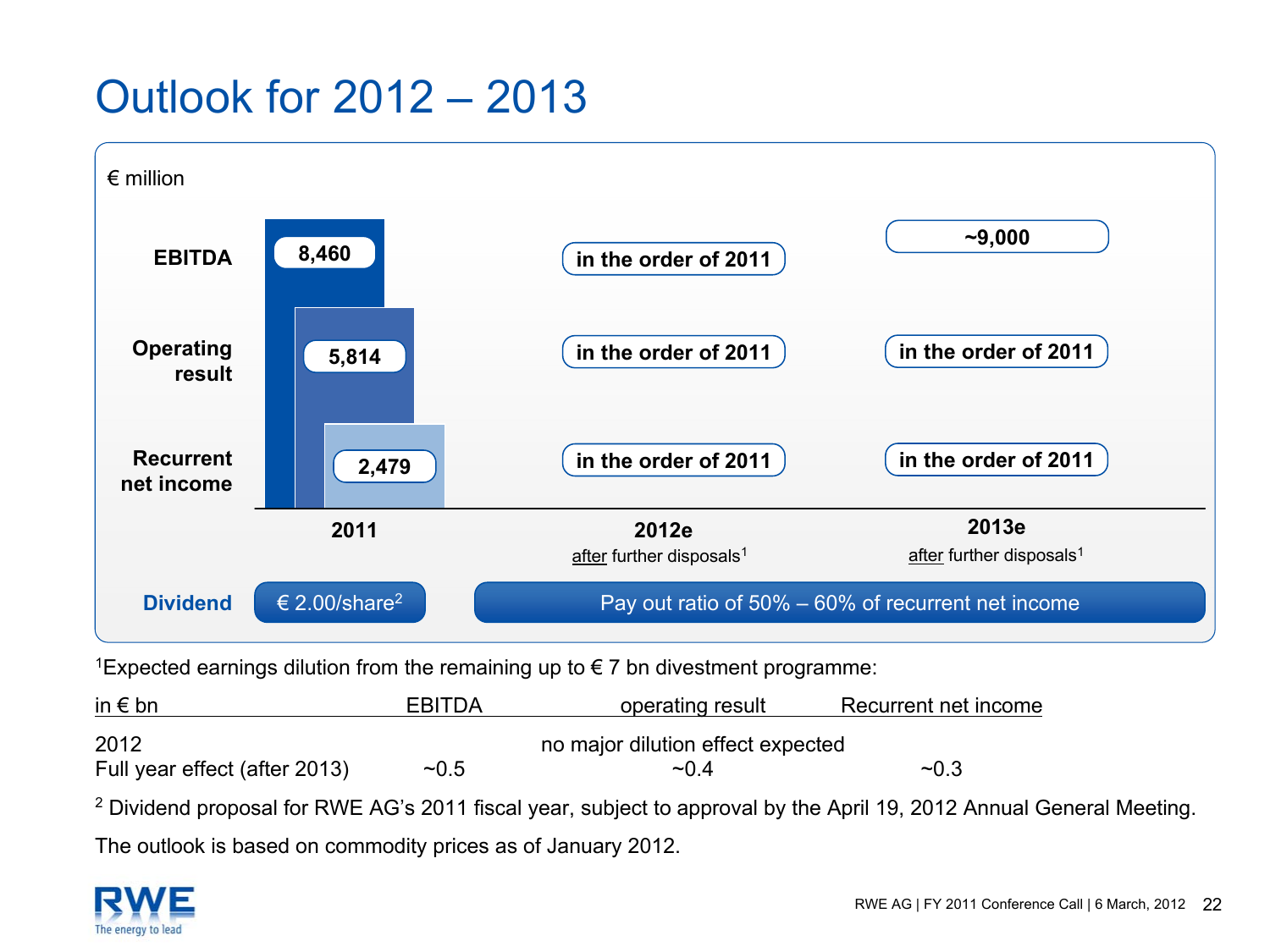### RWE's platform for future value enhancement



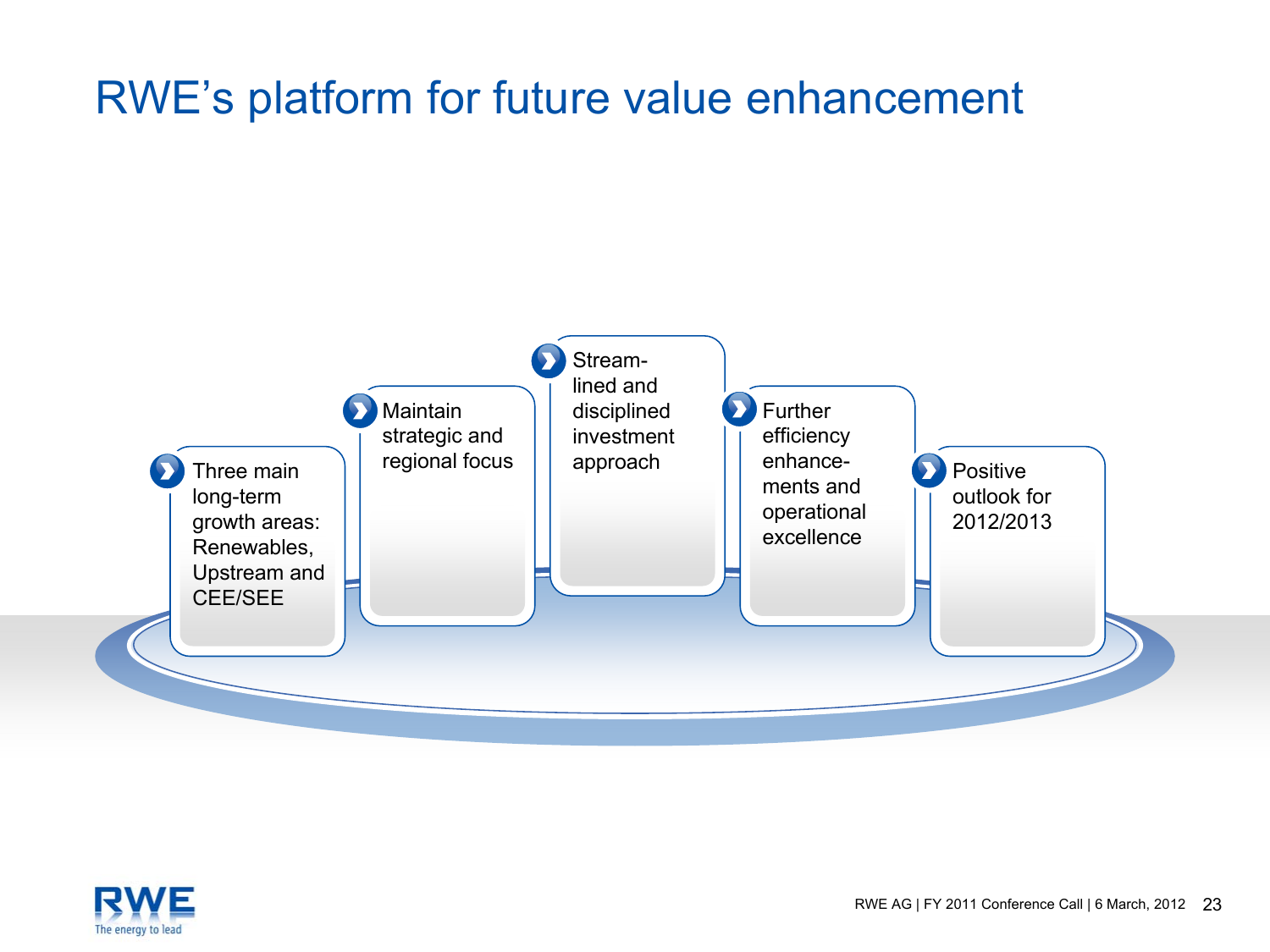# Back-up Charts

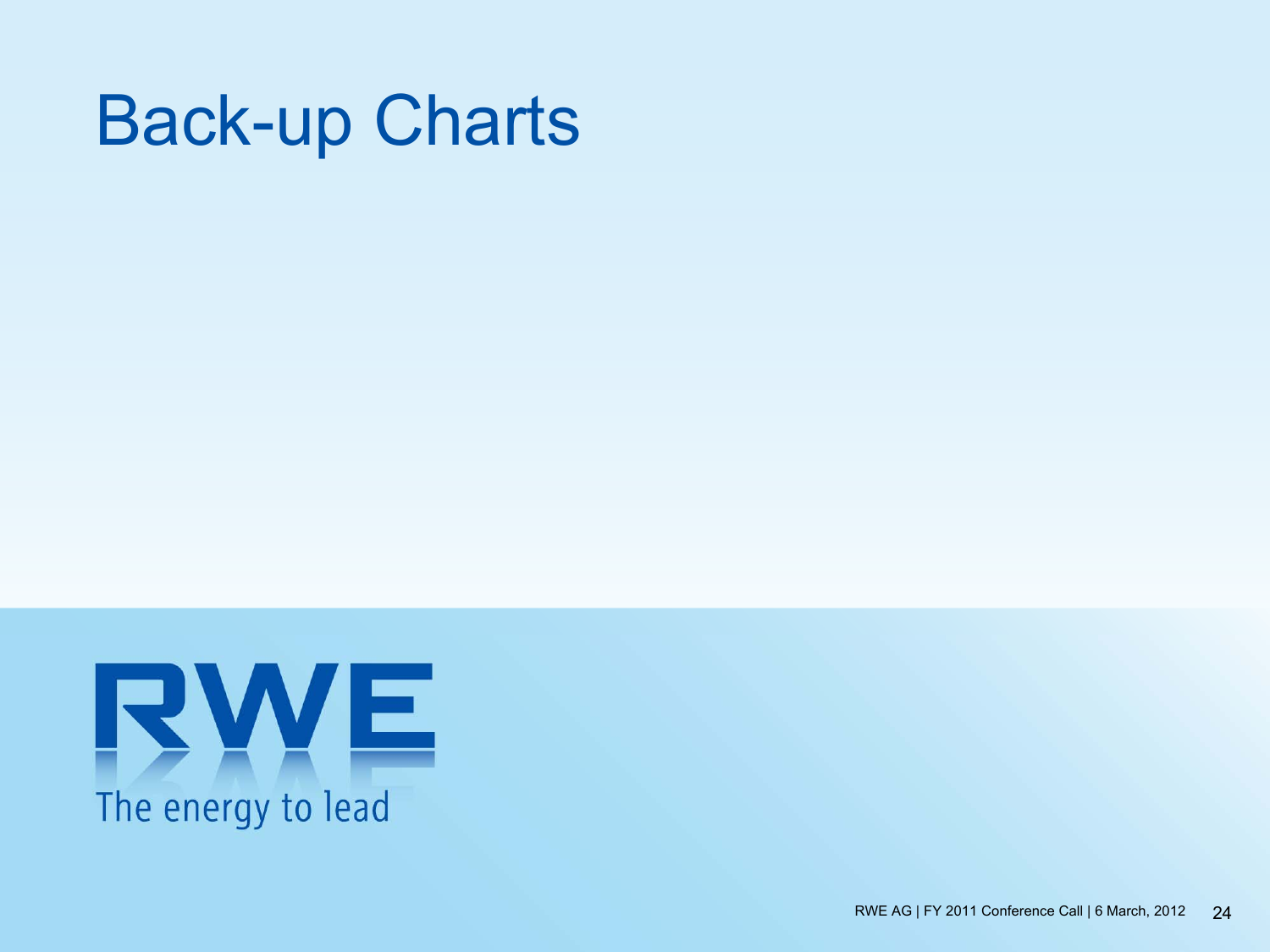### Performance of the Germany Division (I) Power Generation Business Area (RWE Power)

#### January – December: operating result: -33%



#### Guidance for fiscal year 2012: above last year



- Commissioning of new lignite-fired power plant in Neurath +
- Lower fixed operating and maintenance costs +
- Impact from change in nuclear and mining provisions +
- Lower CO $_{\rm 2}$  costs +
- Lower realised electricity prices
- Higher fuel costs and Increased nuclear fuel tax -

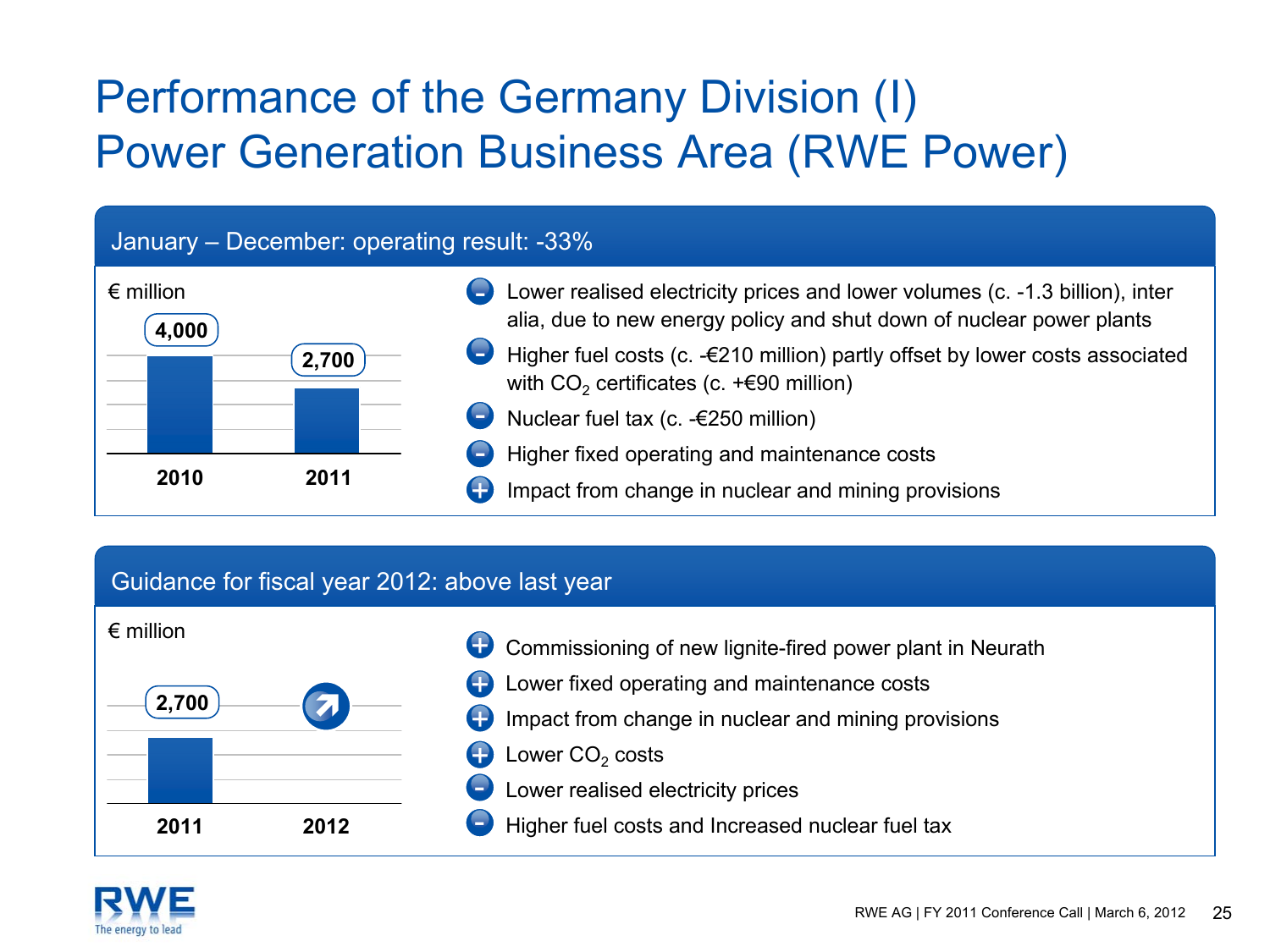### Forward selling<sup>1</sup> by RWE Power in the German market

(Base-load & peak-load forwards in €/MWh)



(Average realised price for 2011: €63/MWh (2010: €67/MWh)).

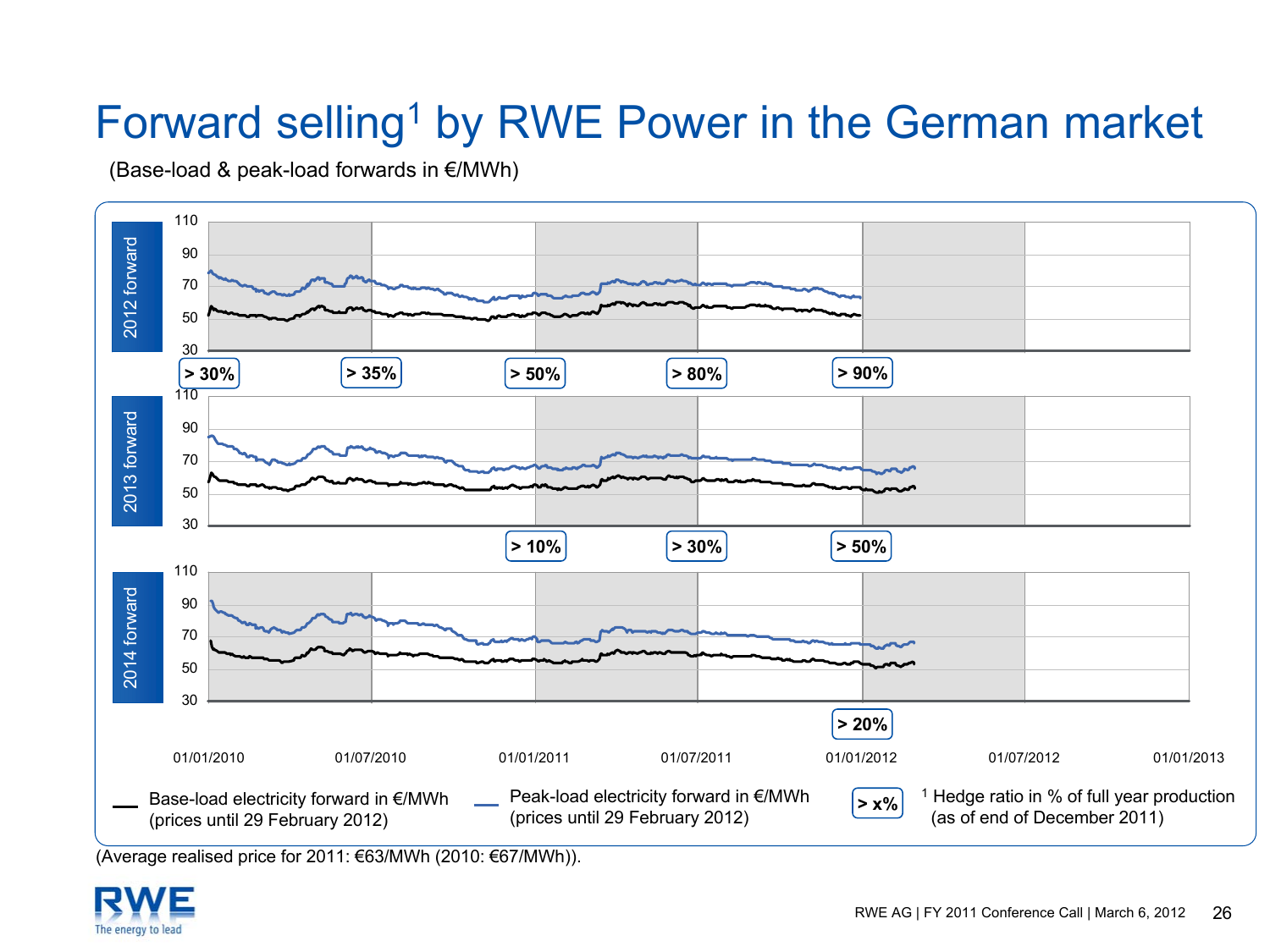### Germany: Clean Dark and Spark Spreads (CDS/CSS)



Source: RWE Supply & Trading, prices until 29 February 2012.

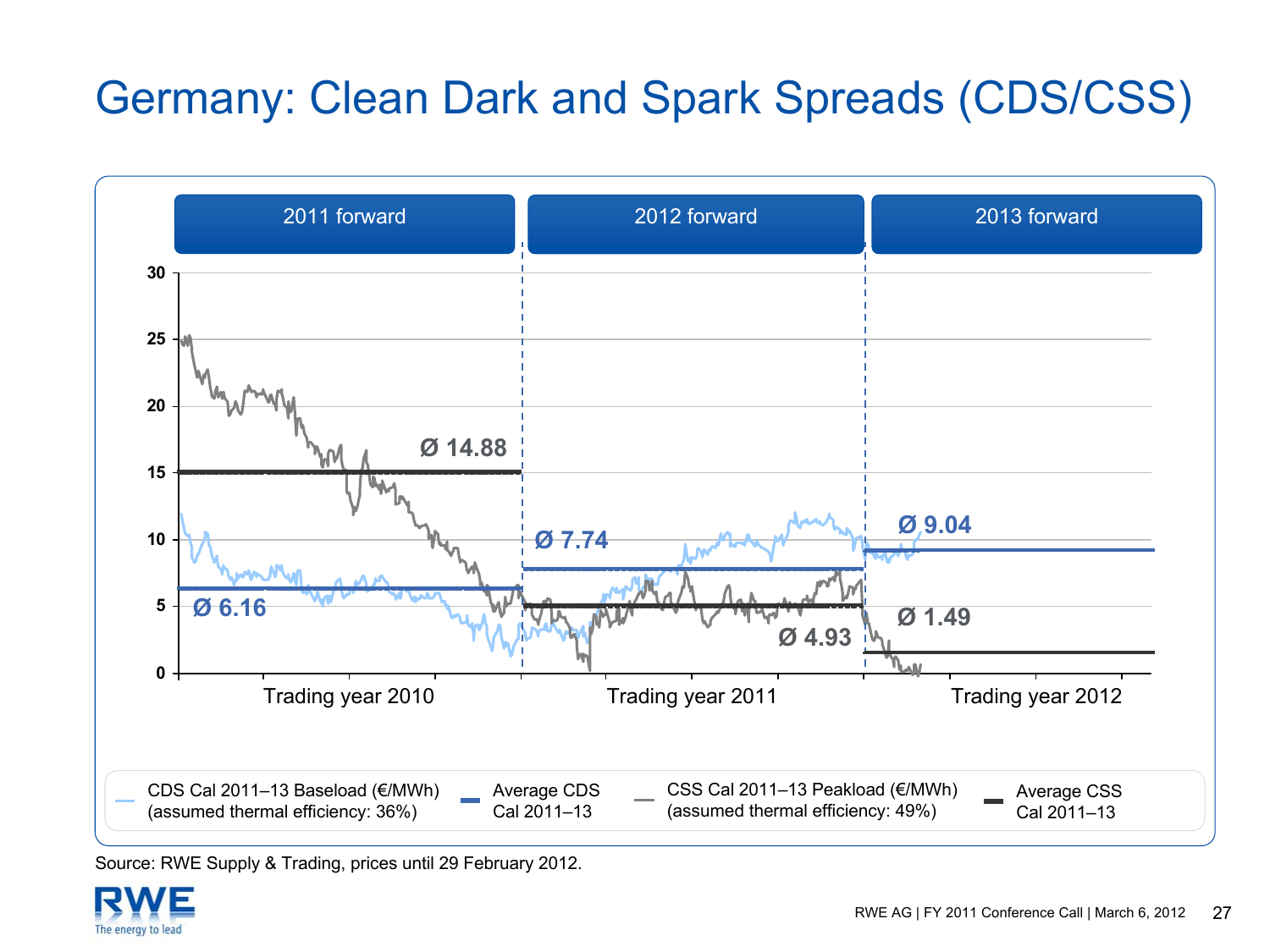### Performance of the Germany Division (II) Sales/Distribution Networks Business Area

#### January – December: operating result: -4.4%



#### Guidance for fiscal year 2012: in the order of last year's level



- Efficiency improvements +
- Lower income from investments
- Absence of positive one-offs from consolidation effect (NEW) in 2011 -

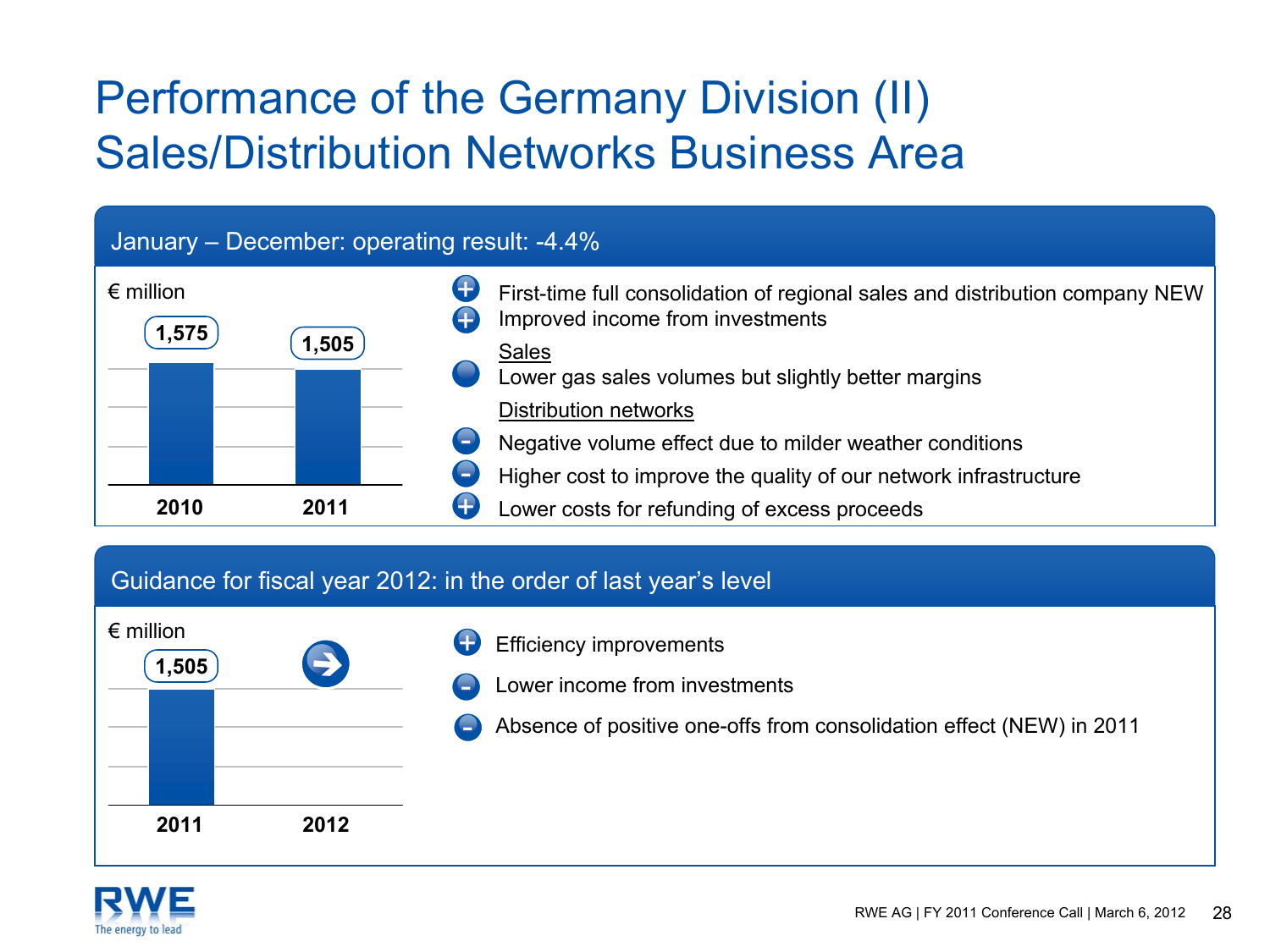# Performance of the Netherlands/Belgium Division (Essent)

#### January – December: operating result: -37.3%



#### Guidance for fiscal year 2012: significantly below last year



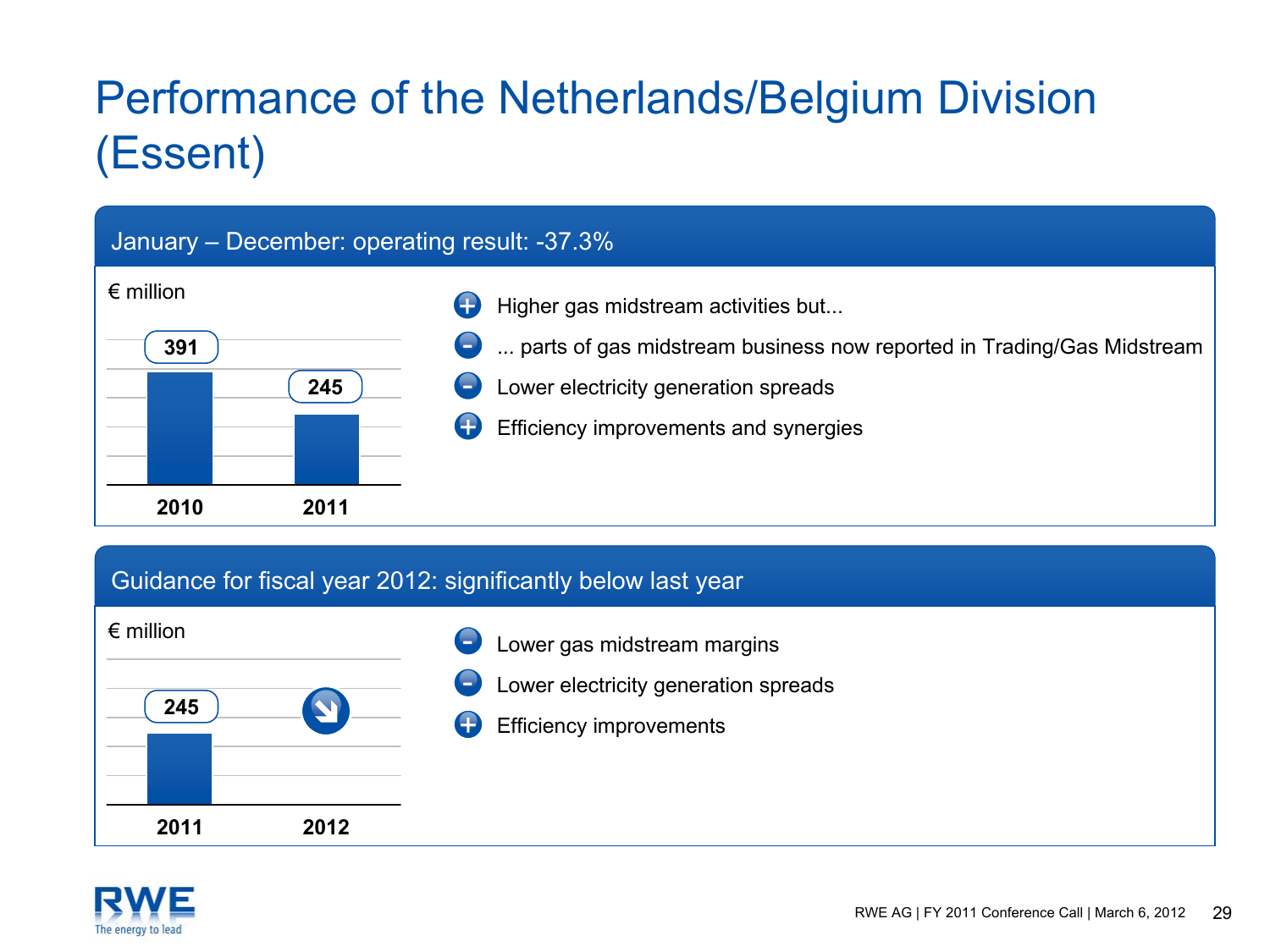# Performance of the United Kingdom Division (RWE npower)

#### January – December: operating result: +31.3%



#### Guidance for fiscal year 2012: significantly above last year<sup>1</sup>





<sup>1</sup> Subject to financial impact from fire at Tilbury power plant.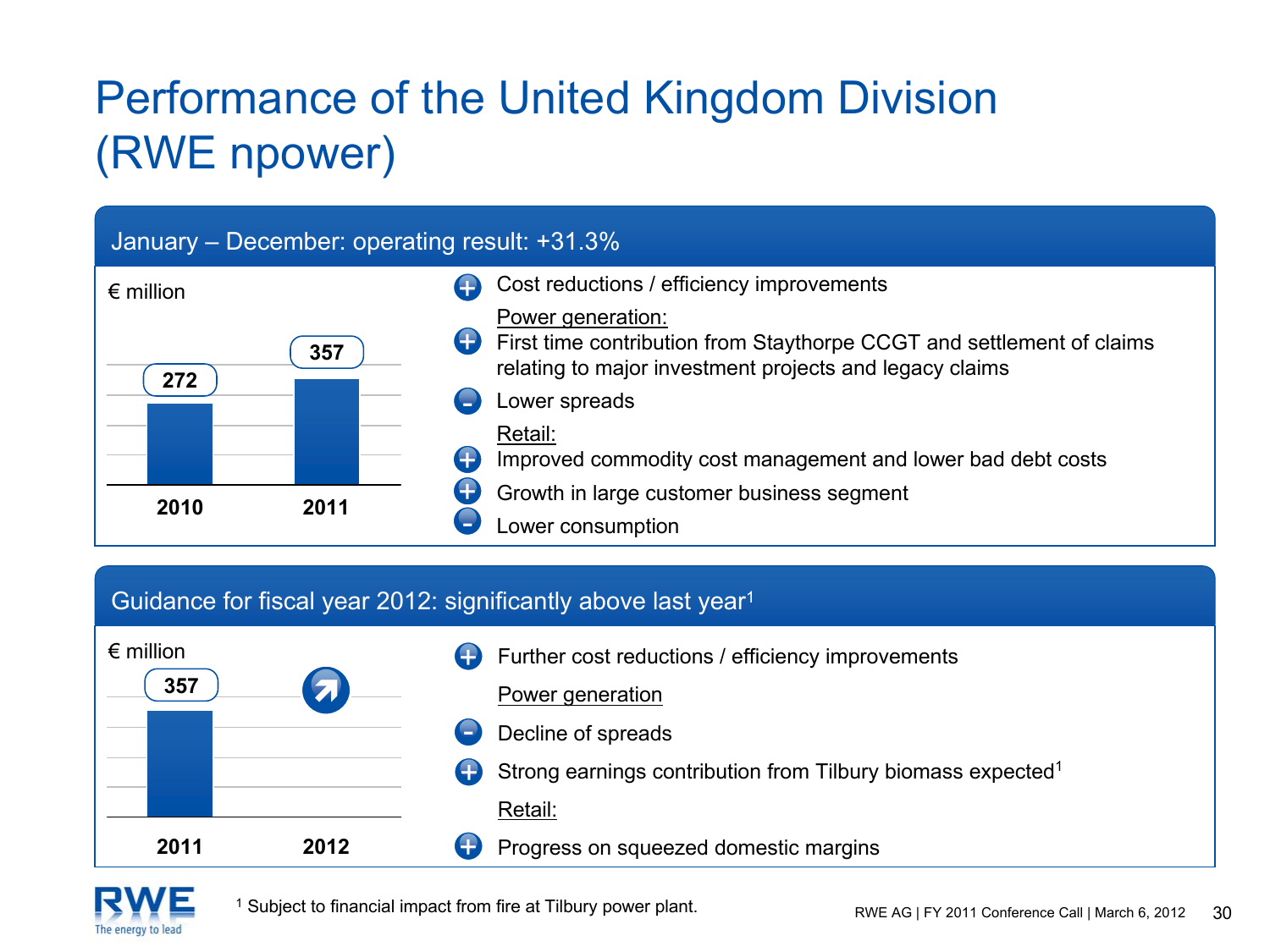### UK: Clean Dark and Spark Spreads (CDS/CSS)



Source: RWE Supply & Trading, prices until 29 February 2012.

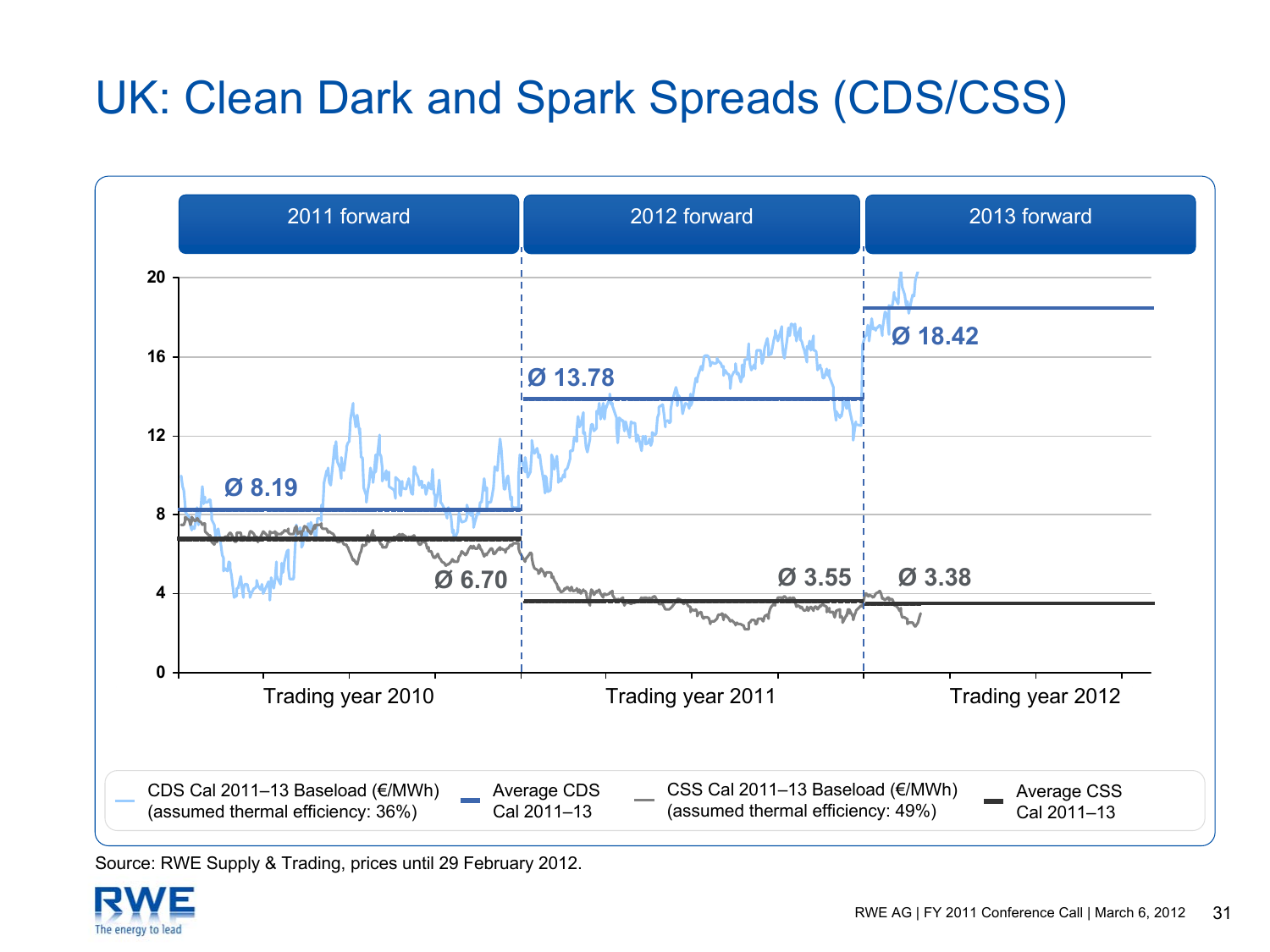### Performance of the Central Eastern and South Eastern Europe Division

#### January – December: operating result: -5.5%



#### Guidance for fiscal year 2012: below last year



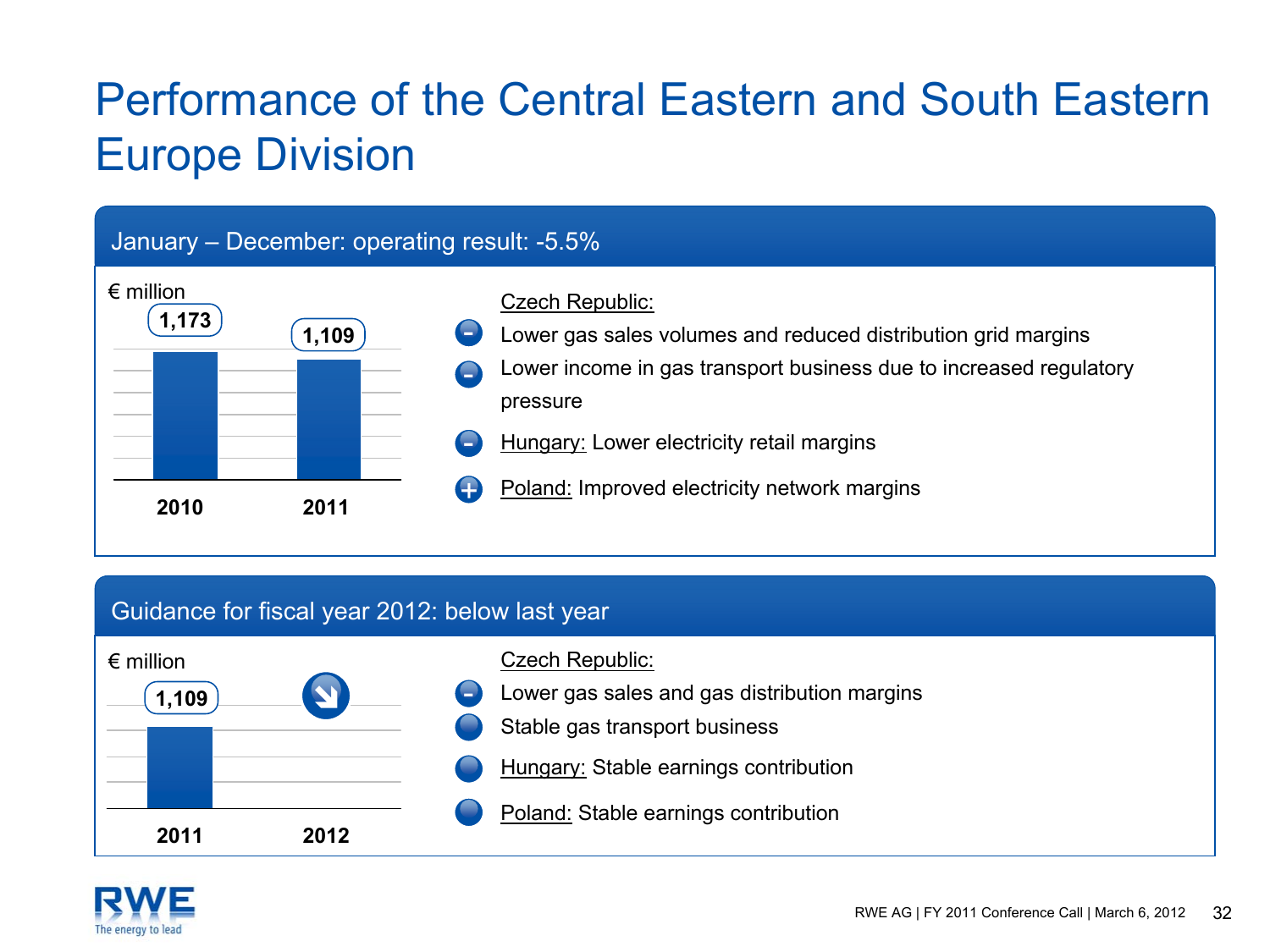### Performance of the Renewables Division (RWE Innogy)

#### January – December: operating result: +151%



#### Guidance for fiscal year 2012: above last year

| $\epsilon$ million |            |
|--------------------|------------|
| 181                | $\sqrt{7}$ |
|                    |            |
|                    |            |
| 2011               | 2012       |

- Commissioning of new projects +
- Normalised weather conditions assumed+
- Absence of liquidated damages from previous year
- Lower income from sale of developed projects
- Upfront costs of large investment programme including higher staff costs

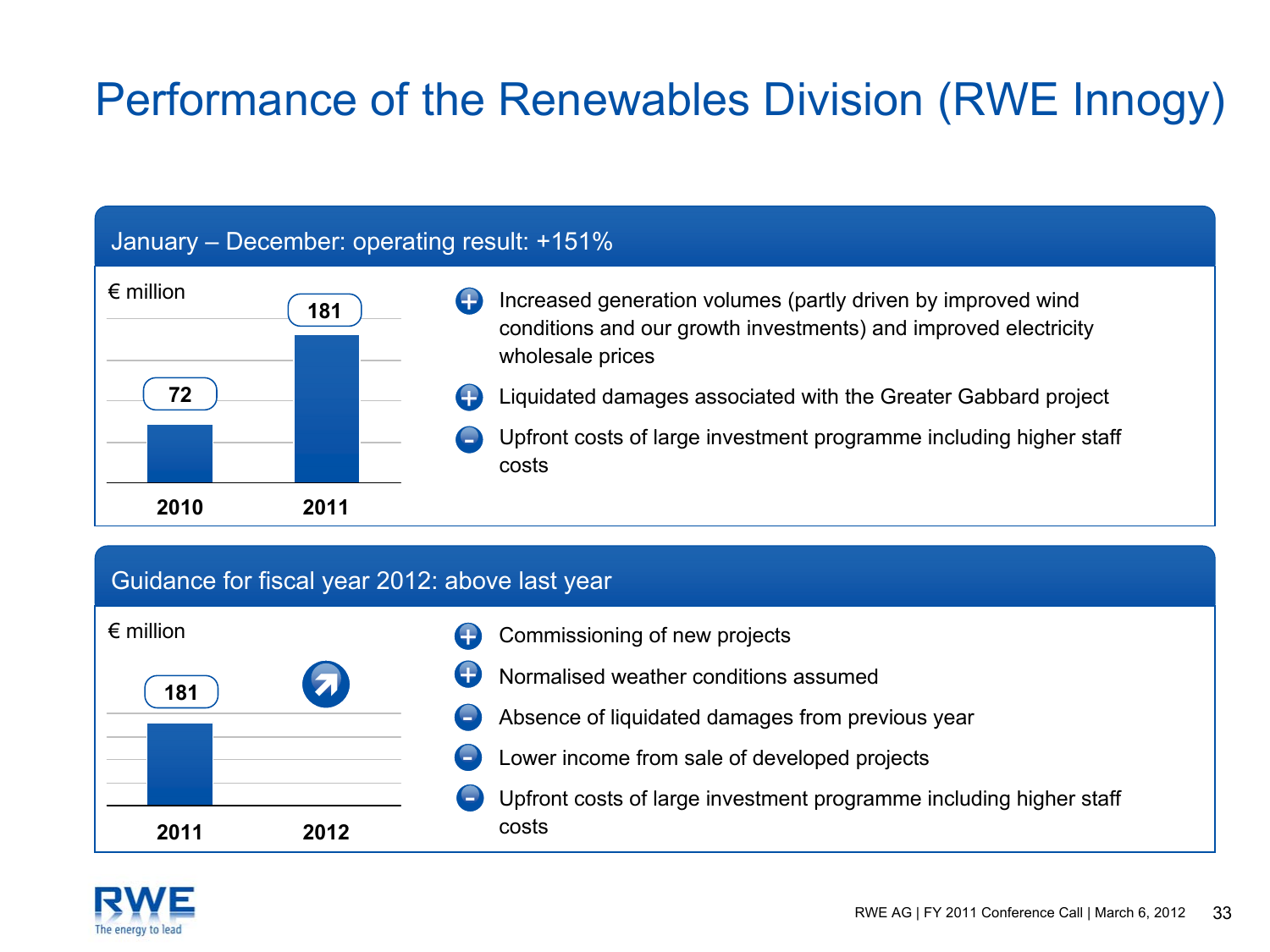# Performance of the Upstream Gas & Oil Division (RWE Dea)

#### January – December: operating result: +83.0%



#### Guidance for fiscal year 2012: significantly above last year



|  | Start of production in new gas fields |  |
|--|---------------------------------------|--|
|--|---------------------------------------|--|

- Higher gas prices +
- Lower exploration expenditures +
	- Increased cost of production

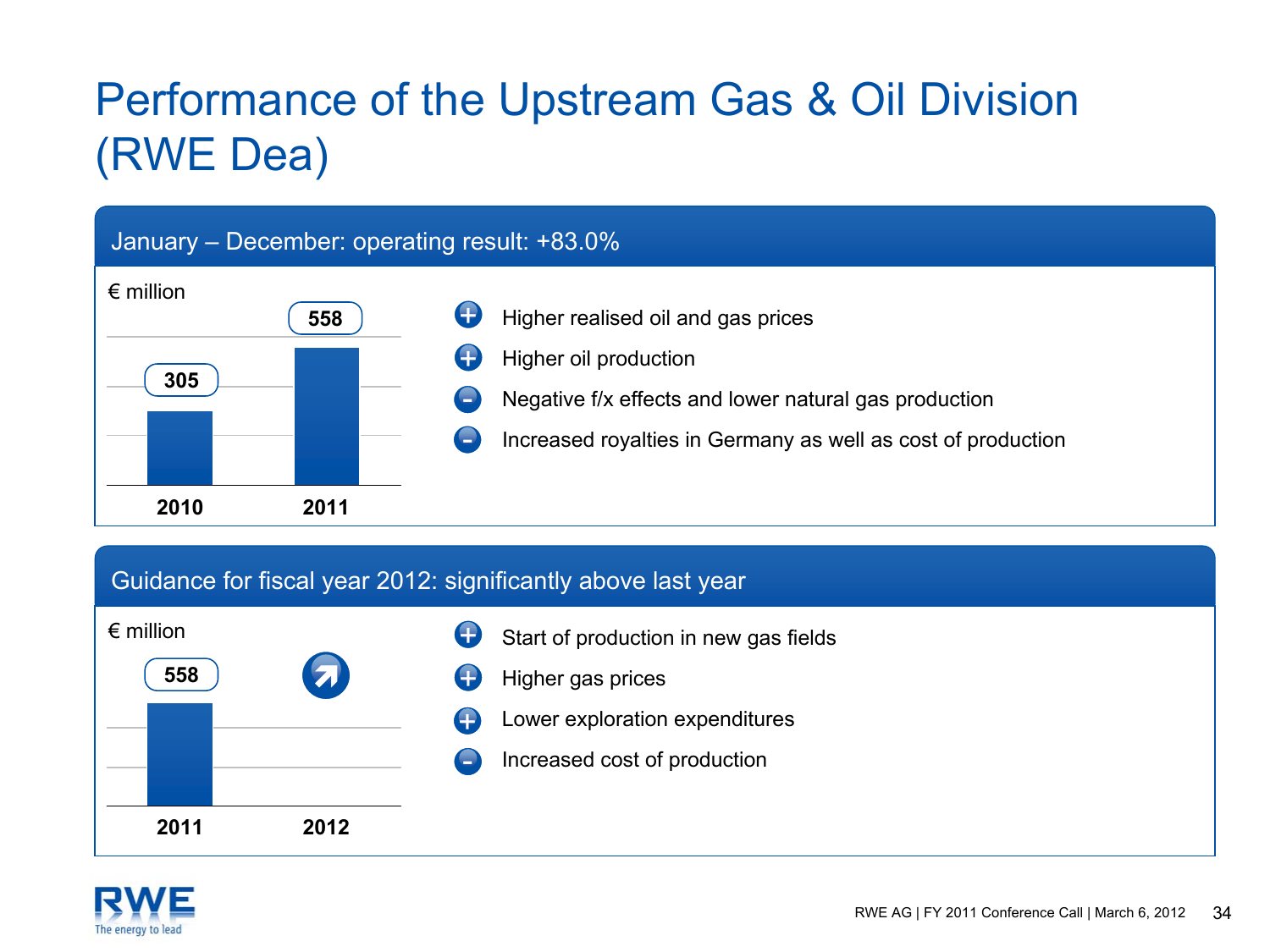# Performance of the Trading/Gas Midstream Division (RWE Supply & Trading)

#### January – December: operating result: n.m..

| $\epsilon$ million     | ÷ | Trading<br>Negative development partly driven by market disturbance as a result of                                            |
|------------------------|---|-------------------------------------------------------------------------------------------------------------------------------|
|                        |   | the events in North Africa and the changed German energy policy<br>Supply<br>Burdens from long-term oil-indexed gas contracts |
| $-800$<br>2011<br>2010 |   | Parts of gas midstream business from Essent now reported in<br><b>Trading/Gas Midstream</b>                                   |

#### Guidance for fiscal year 2012: significantly below last year<sup>1</sup>



1 The division's earnings will depend significantly on the development of gas and oil prices. The earnings forecast is based on market data valid as of mid-February 2012.

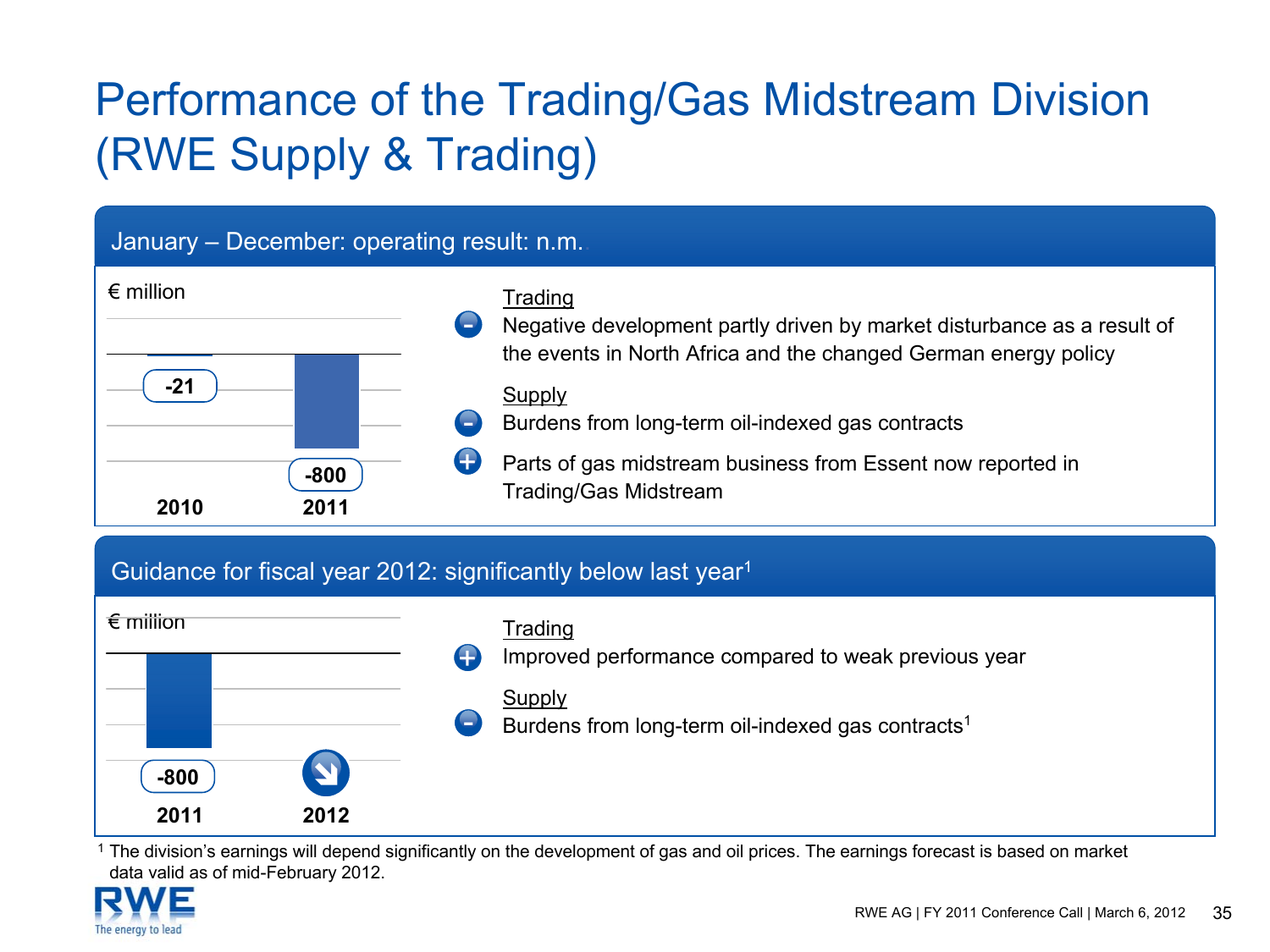### Development of TTF gas price and brent oil price



Relative development of the TTF and brent forwards for the years 2010, 2011, 2012 and 2013 since January 1<sup>st</sup>, 2009. To compare both, the brent oil price is based to the TTF gas price as of January 1<sup>st</sup>, 2009. The curves simply illustrate the development of the market prices which should give a rough indication about the gas-to-oil-spread situation. The real gas-to-oil-spread exposure depends on the individual contract details and will deviate from this slide.

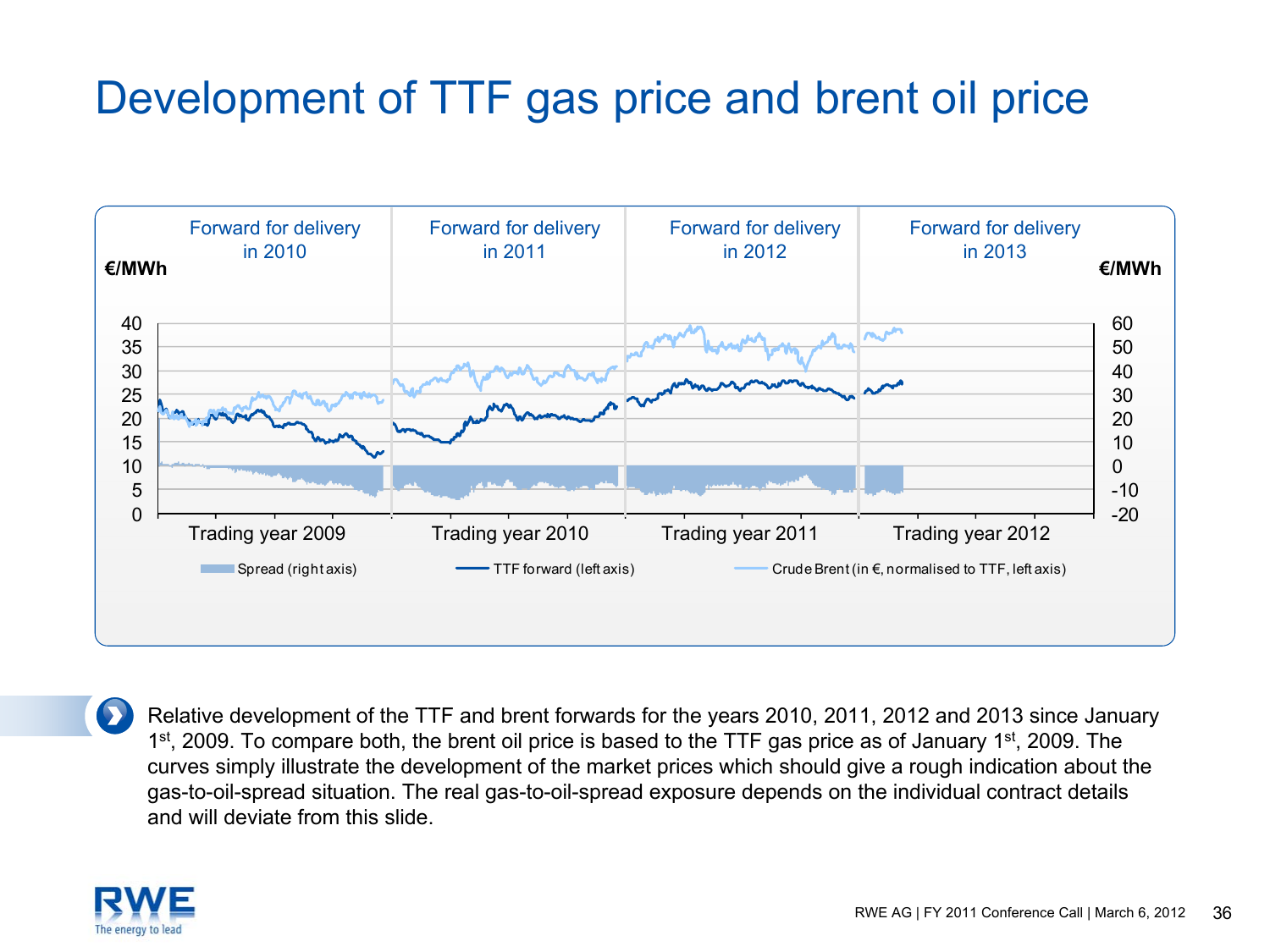### RWE's long-term oil-indexed gas purchase portfolio



- $\geq$  RWE was one of the first in 2009 and 2010 who have initiated contract revisions - also by using so-called "joker" price revisions - for more than 2/3 of our current oil-indexed purchase portfolio volumes. This is referring to 9 individual contracts out of 17
- > As of February 2012 we are in the re-negotiation process for approx. 15 bcm p.a. of our contracts, many of which have meanwhile reached the official arbitration stage

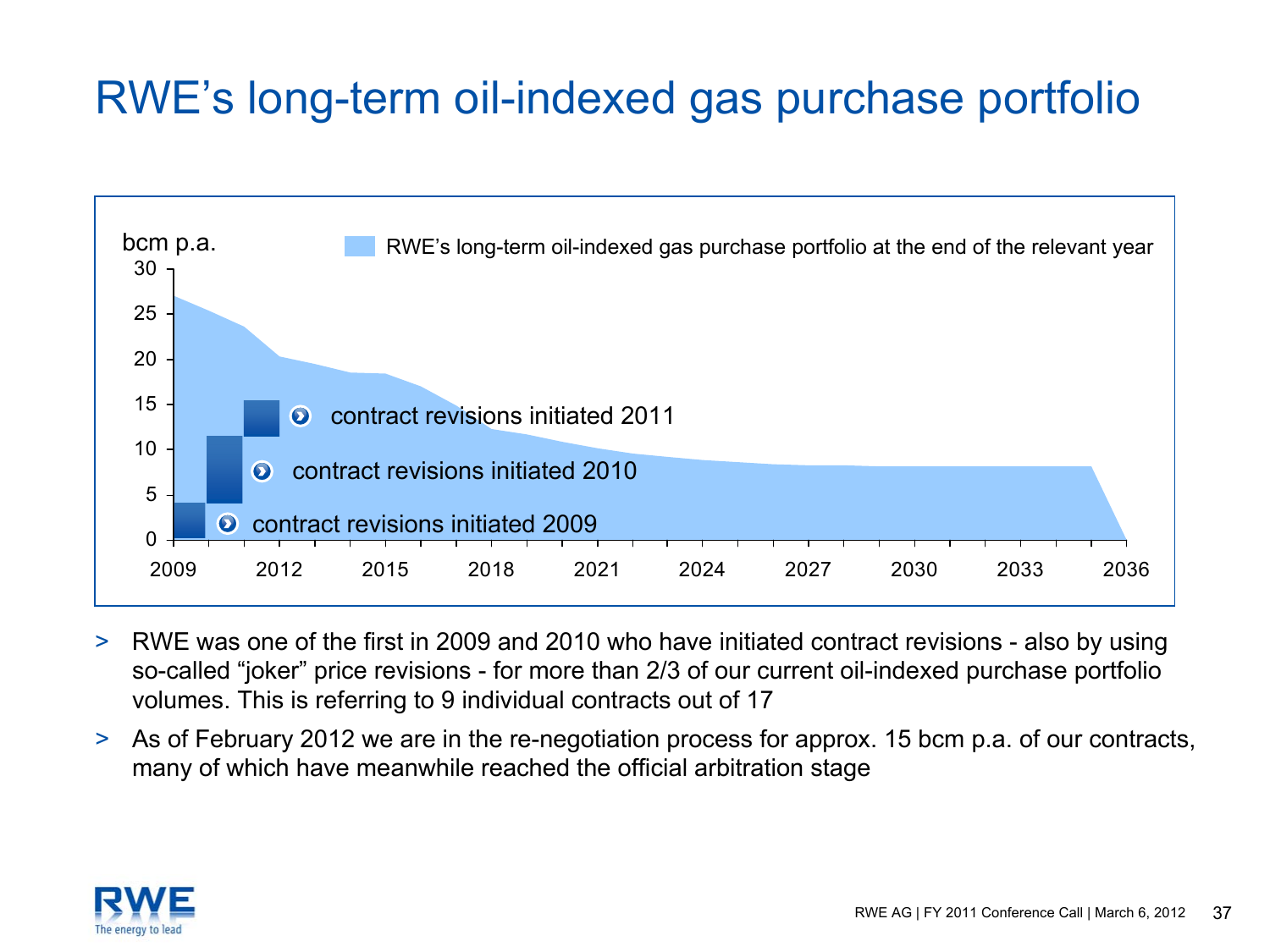### Reconciliation to recurrent net income

| <b>January - December</b><br>$\epsilon$ million | 2011<br>reported | 2011<br>non-rec. | 2011<br>recurrent | 2010<br>recurrent | <b>Change</b><br>(absolute) |
|-------------------------------------------------|------------------|------------------|-------------------|-------------------|-----------------------------|
| Operating result                                | 5,814            |                  | 5,814             | 7,681             | $-1,867$                    |
| Non-operating result                            | $-1,157$         | 1,157            | $\mathbf 0$       | 0                 | 0                           |
| <b>Financial result</b>                         | $-1,633$         |                  | $-1,633$          | $-1,936$          | 303                         |
| Income from continuing operations before tax    | 3,024            | 1,157            | 4,181             | 5,745             | $-1,564$                    |
| Taxes on income<br>(Tax rate)                   | $-854$<br>(28%)  | $-484$           | $-1,338$<br>(32%) | $-1,699$<br>(30%) | 361                         |
| Minority interest                               | $-305$           |                  | $-305$            | $-279$            | $-26$                       |
| RWE AG hybrid investors' interest               | $-59$            |                  | $-59$             | $-15$             | $-44$                       |
| <b>Net income</b>                               | 1,806            | 673              | 2,479             | 3,752             | $-1,273$                    |

#### $\bullet$ **Tax**

> Non-operating result: Impact from tax on "restructuring/other" and " impact of commodity derivatives on earnings"

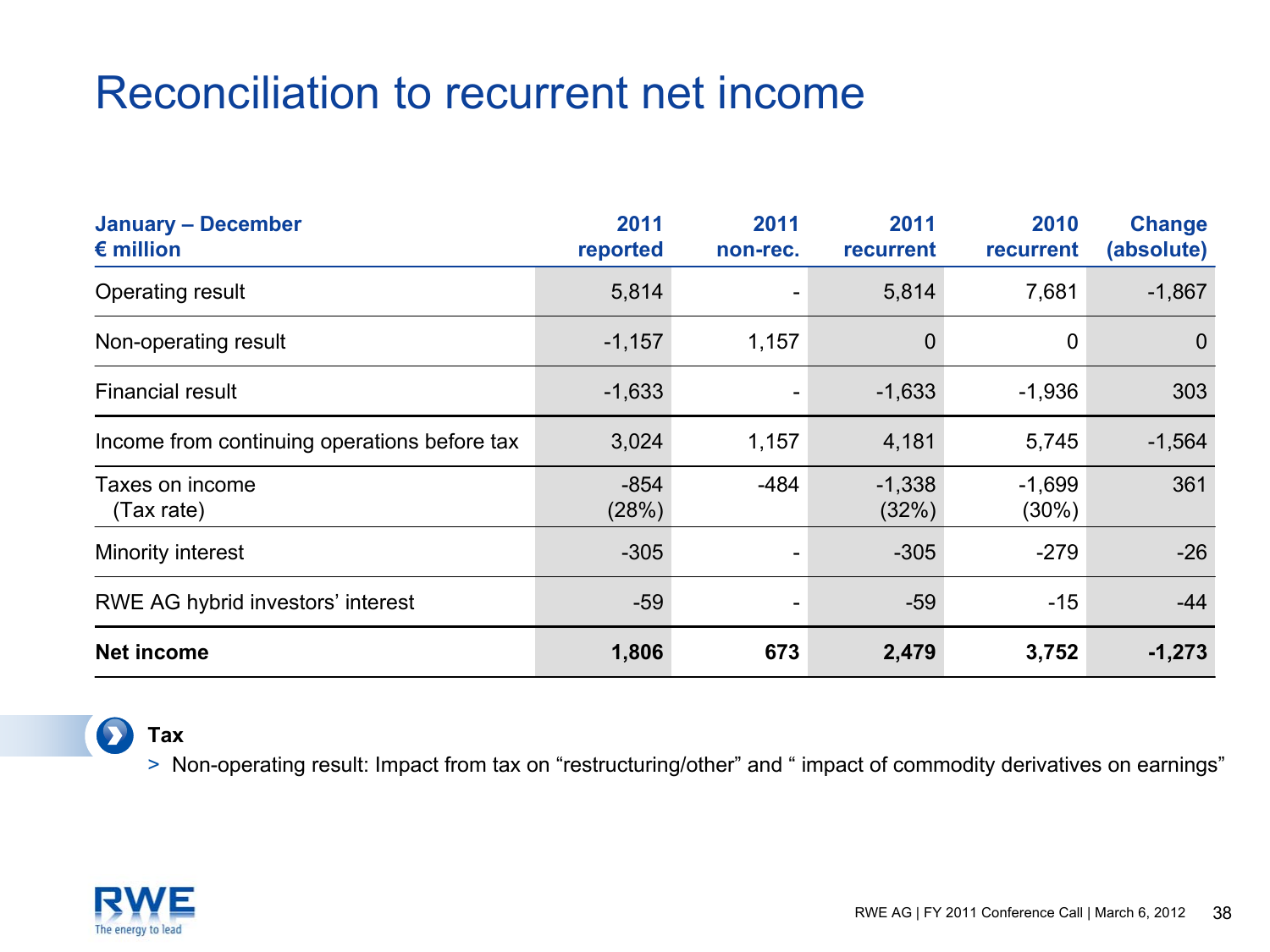### Cash flow statement

| <b>January - December</b>                               |                    | <b>Change</b>        |            |
|---------------------------------------------------------|--------------------|----------------------|------------|
| $\epsilon$ million                                      | 2011               | 2010                 | (absolute) |
| Funds from operations (FFO)                             | 5,946              | 7,849                | $-1,903$   |
| Change in working capital<br>of which variation margins | $-436$<br>$-1,173$ | $-2,349$<br>$-1,158$ | 1,913      |
| Cash flows from operating activities                    | 5,510              | 5,500                | 10         |
| Minus capex on fixed assets                             | $-6,353$           | $-6,379$             | 26         |
| Free cash flow                                          | $-843$             | $-879$               | 36         |

### **FFO**

> Mainly a result of negative operating earnings trends

### $\mathbf{\Sigma}$

#### **Change in working capital**

- $> \,$  Minor expenses on  $\mathrm{CO}_2$  certificates in 2011, as the certificates for 2010 for the most part and for 2009 had been paid in 2010
- > Temporarily improved liquidity at Amprion



#### **Capex on fixed assets**

> Mainly for the extension and modernisation of our electricity generation fleet

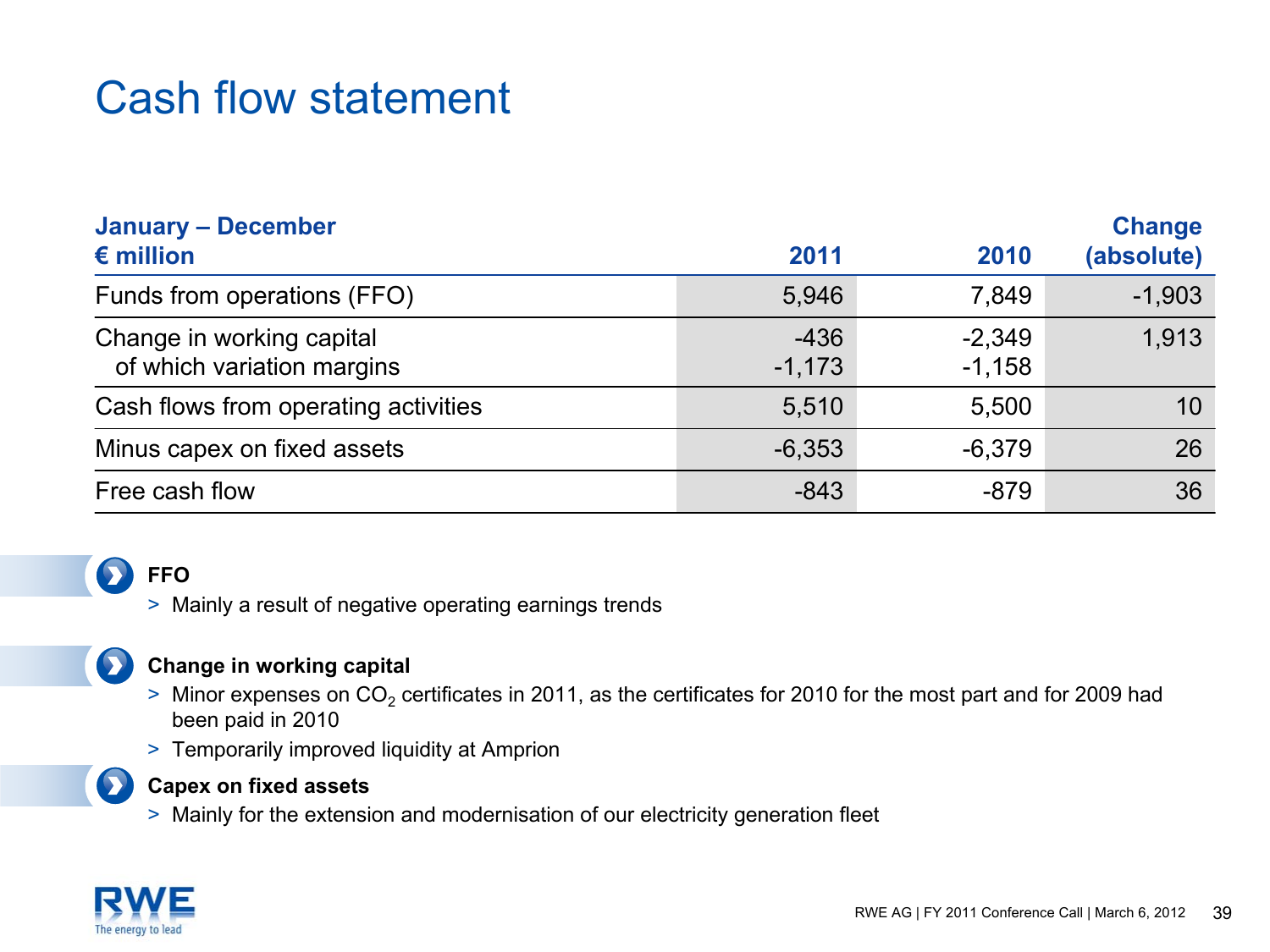# RWE Group electricity production (by geographic regions)

| <b>January - December</b><br>in TWh             | <b>Germany</b> | <b>UK</b>  | <b>NL/BE</b> | <b>Other</b><br>Internat. | <b>Total</b><br>2011 | <b>Total</b><br>2010 |
|-------------------------------------------------|----------------|------------|--------------|---------------------------|----------------------|----------------------|
| Lignite                                         | 68.3           |            |              | 5.8                       | 74.1                 | 71.0                 |
| <b>Nuclear</b>                                  | 34.3           |            |              |                           | 34.3                 | 45.2                 |
| Hard coal<br>thereof contracts                  | 33.6<br>20.8   | 8.6        | 5.1          | 0.5                       | 47.8<br>20.8         | 55.2<br>23.4         |
| Gas                                             | 12.0           | 21.3       | 5.1          | 0.1                       | 38.5                 | 42.8                 |
| Renewables<br>thereof contracts                 | 4.0<br>0.5     | 1.6<br>0.9 | 1.8          | 1.4                       | 8.8<br>1.4           | 8.9<br>1.2           |
| Pumped storage, oil, other<br>thereof contracts | 2.2<br>1.7     |            |              |                           | 2.2<br>1.7           | 2.2<br>1.7           |
| <b>Subtotal</b>                                 | 154.4          | 31.5       | 12.0         | 7.8                       | 205.7                | 225.3                |
| Electricity purchases <sup>1</sup>              | 55.4           | 22.3       | 10.2         | 19.2                      | 107.1                | 104.4                |
| <b>Total</b>                                    | 209.8          | 53.8       | 22.2         | 27.0                      | 312.8                | 329.7                |

<sup>1</sup> Net, excluding trading. Purchases for physical deliveries to customers only.

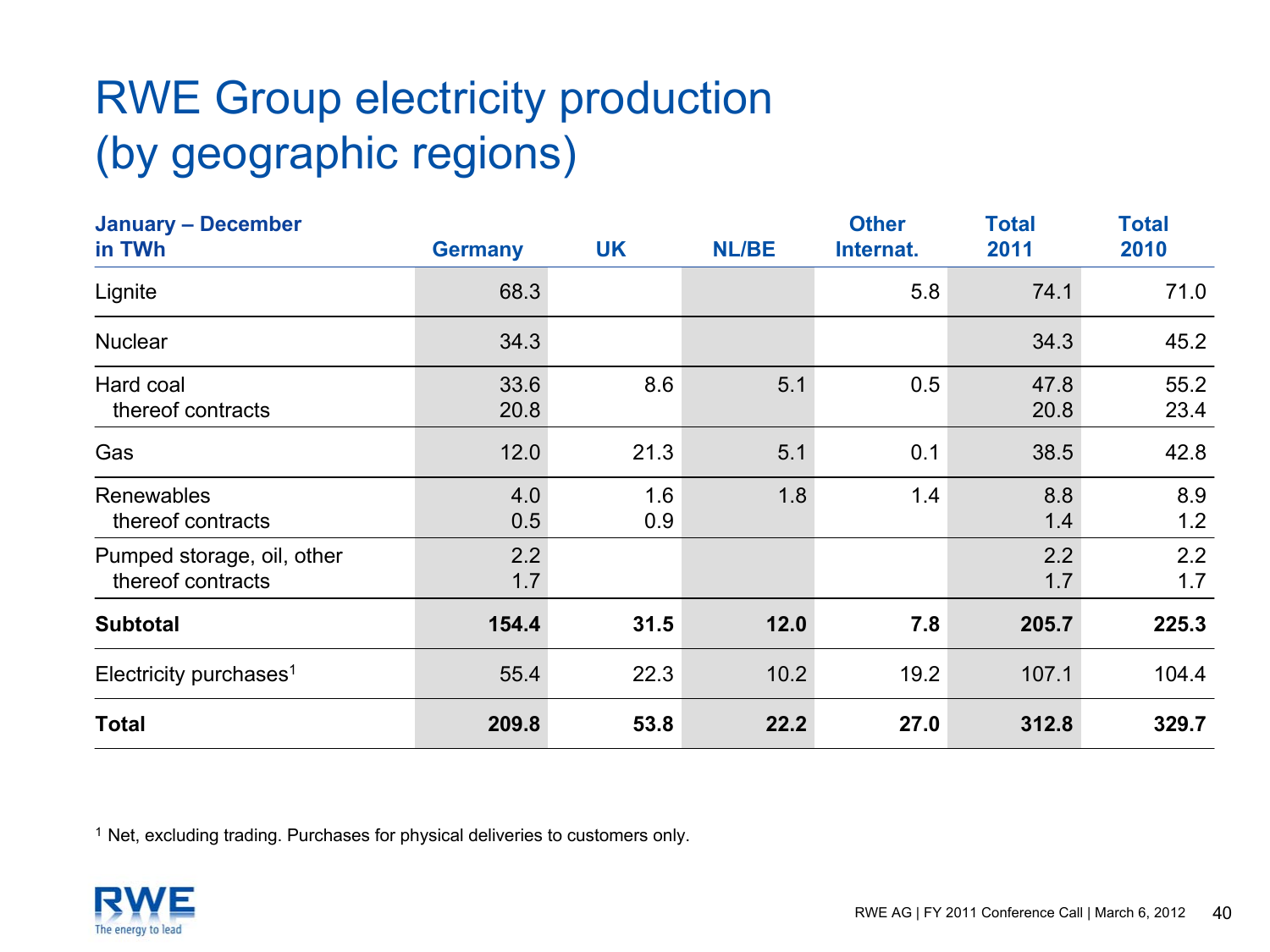# RWE Group electricity sales volume (by geographic regions)

| <b>January - December</b><br>in TWh     | <b>Germany</b> | <b>UK</b> | <b>NL/BE</b> | <b>Poland</b> | <b>Hungary</b> | <b>Other</b> | <b>Total</b><br>2011 | <b>Total</b><br>2010 |
|-----------------------------------------|----------------|-----------|--------------|---------------|----------------|--------------|----------------------|----------------------|
| Residential and commercial<br>customers | 25.8           | 17.4      | 10.7         | 3.0           | 5.5            | 0.2          | 62.6                 | 64.41                |
| Industrial and corporate<br>customers   | 55.1           | 32.9      | 15.9         | 3.4           | 5.2            | 0.6          | 113.1                | 113.2 <sup>1</sup>   |
| <b>Distributors</b>                     | 91.0           |           |              |               | 5.8            | 1.3          | 98.1                 | 102.3                |
| Electricity trading <sup>2</sup>        | 20.8           |           |              |               |                |              | 20.8                 | 31.3 <sup>1</sup>    |
| <b>Total</b>                            | 192.7          | 50.3      | 26.6         | 6.4           | 16.5           | 2.1          | 294.63               | 311.2 <sup>3</sup>   |

<sup>1</sup> Prior-year figures adjusted.

 $2$  Net of electricity purchased from third parties.

 $3$  Difference between electricity production and electricity sales volume due to grid losses, operating consumption by lignite production and pumped-storage power plants.

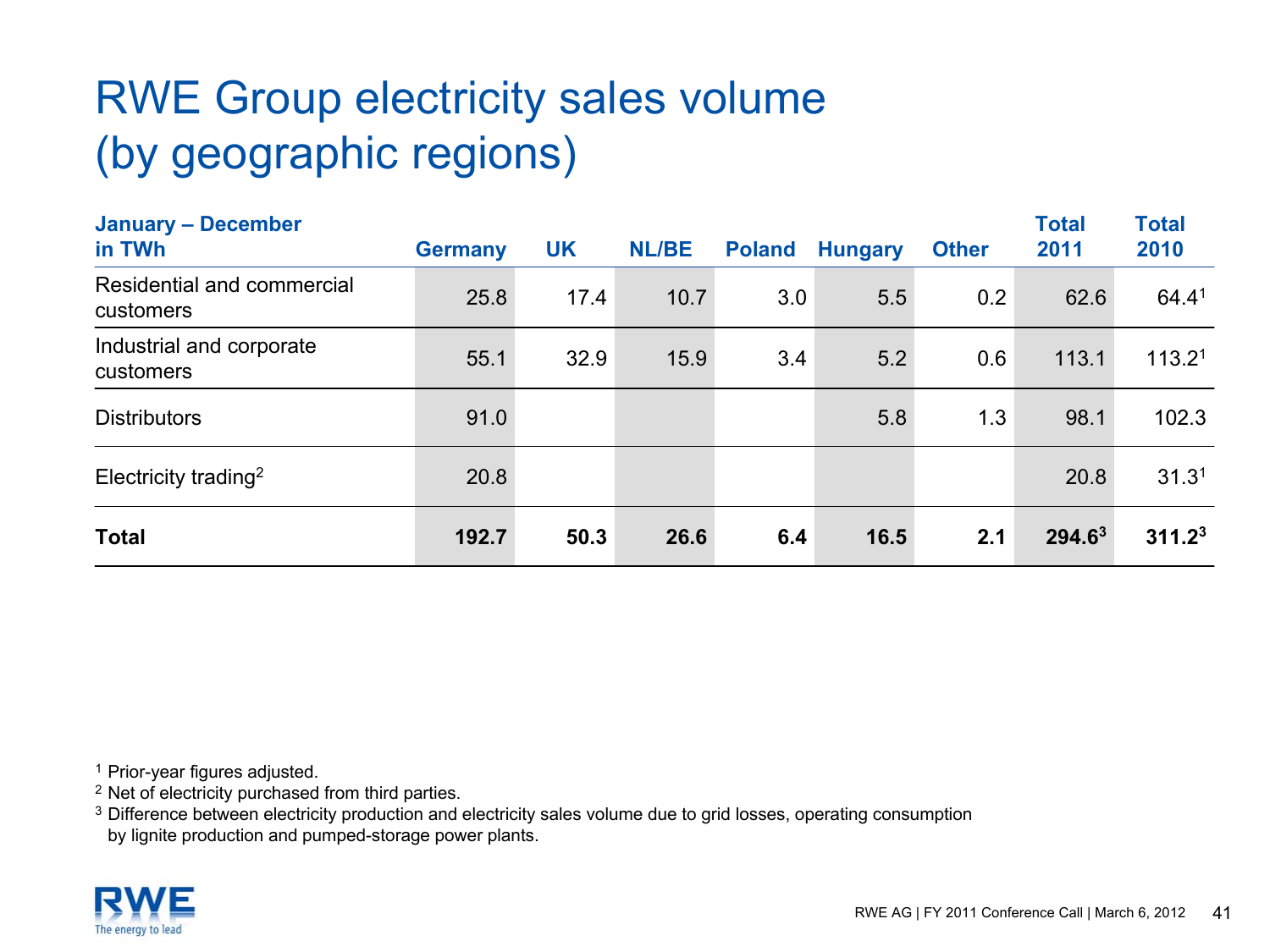# RWE Group gas sales volume (by geographic regions)

| <b>January - December</b><br>in TWh     | <b>Germany</b> | <b>Czech</b><br>Rep. | <b>NL</b> | <b>UK</b> | <b>Other</b> | <b>Total</b><br>2011 | <b>Total</b><br>2010 |
|-----------------------------------------|----------------|----------------------|-----------|-----------|--------------|----------------------|----------------------|
| Residential and commercial<br>customers | 27.5           | 26.9                 | 35.9      | 38.0      | 1.1          | 129.4                | 156.6                |
| Industrial and corporate<br>customers   | 40.8           | 16.5                 | 56.5      | 2.3       | 13.1         | 129.2                | 155.7                |
| <b>Distributors</b>                     | 56.6           | 4.7                  | 0.0       | 0.1       | 2.2          | 63.6                 | 83.1                 |
| <b>Total</b>                            | 124.9          | 48.1                 | 92.4      | 40.4      | 16.4         | 322.2                | 395.4                |

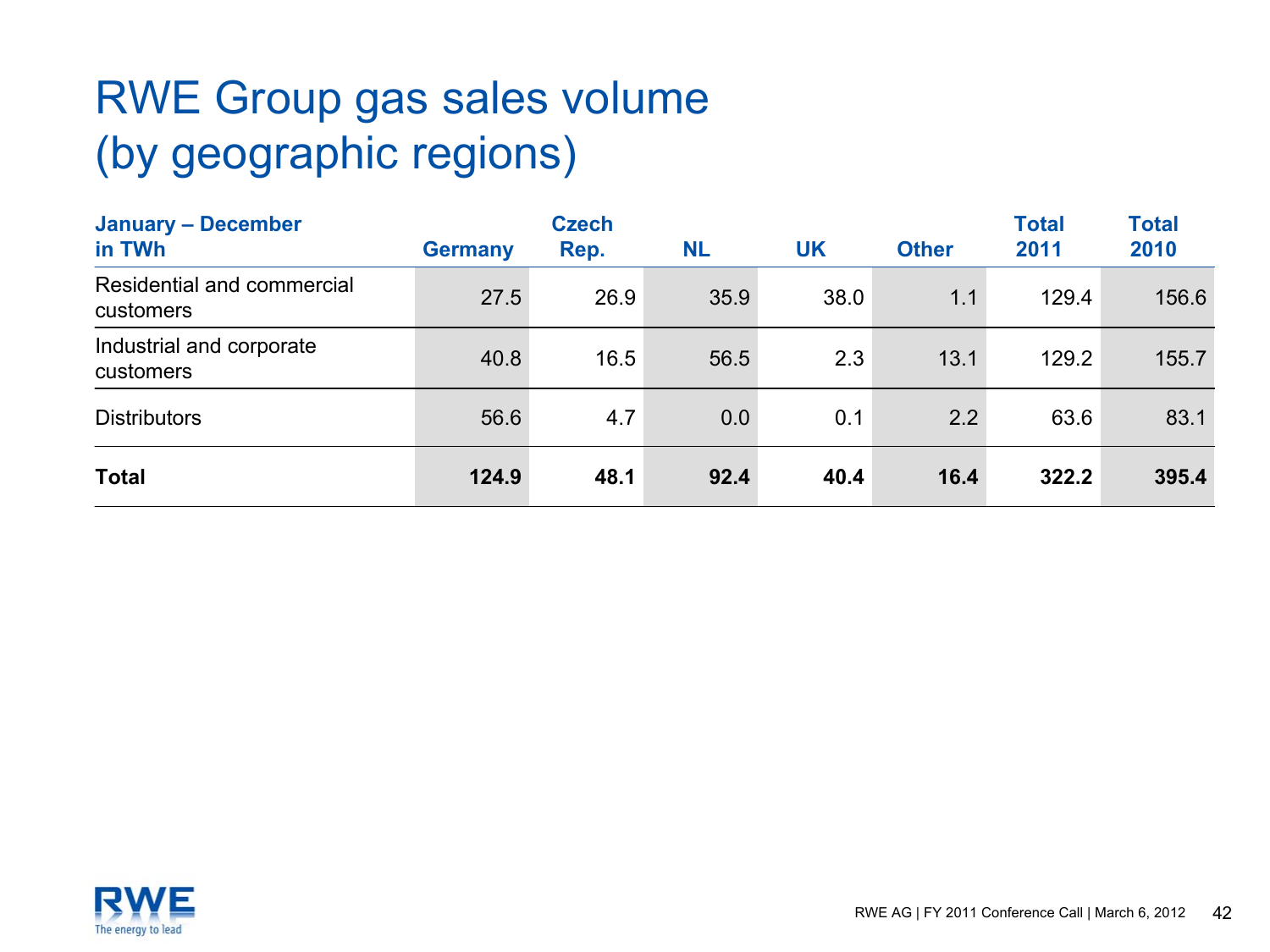### Development of net debt



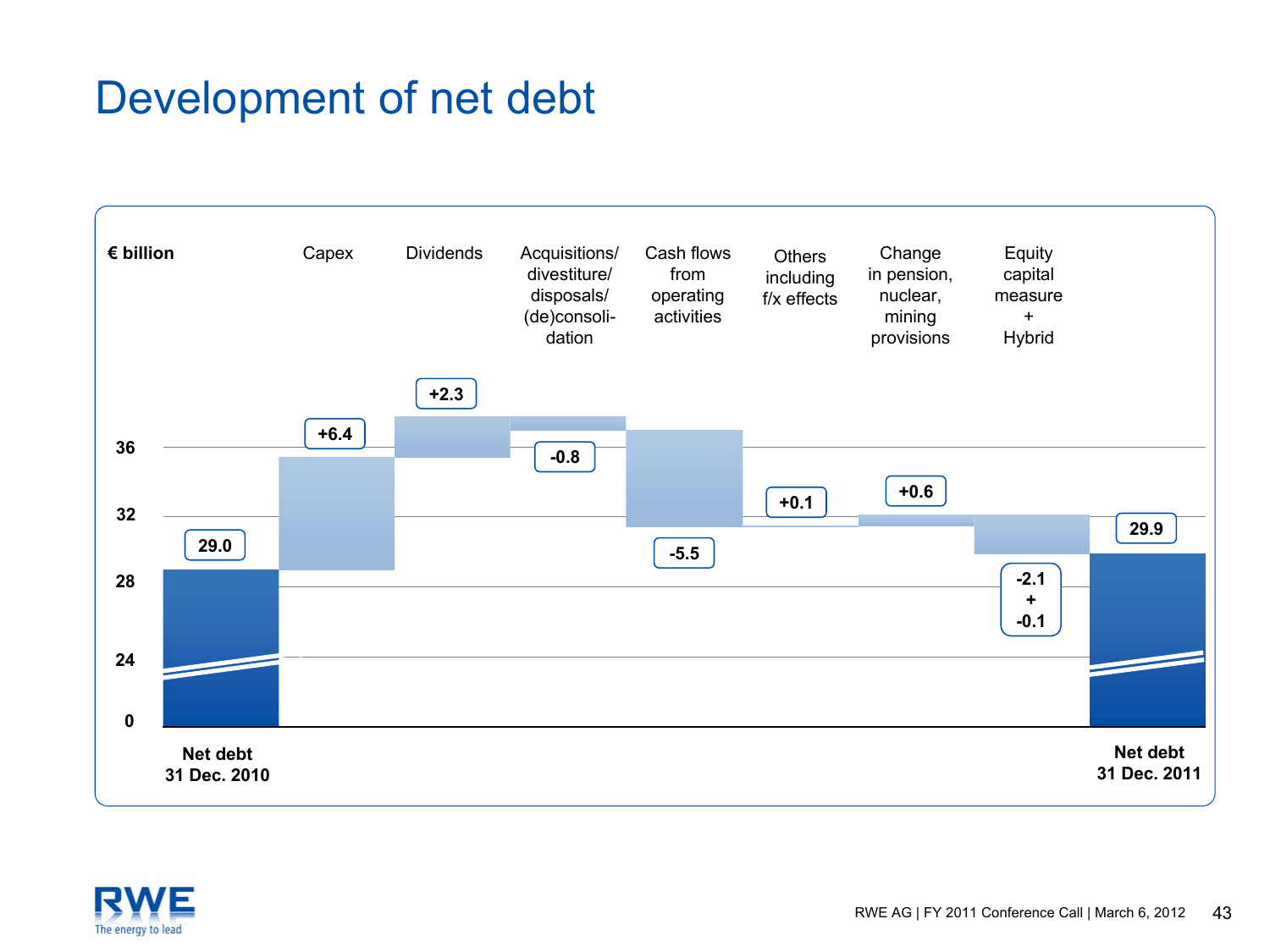### Financial liabilities and assets

(excluding hybrid capital, as of 31 December 2011)



1 Excluding variation margins under EEX based commodity contracts which are accounted for in the cash flow statement under 'change in working capital' and which are netted against the fair values of the respective derivatives at any point in time.

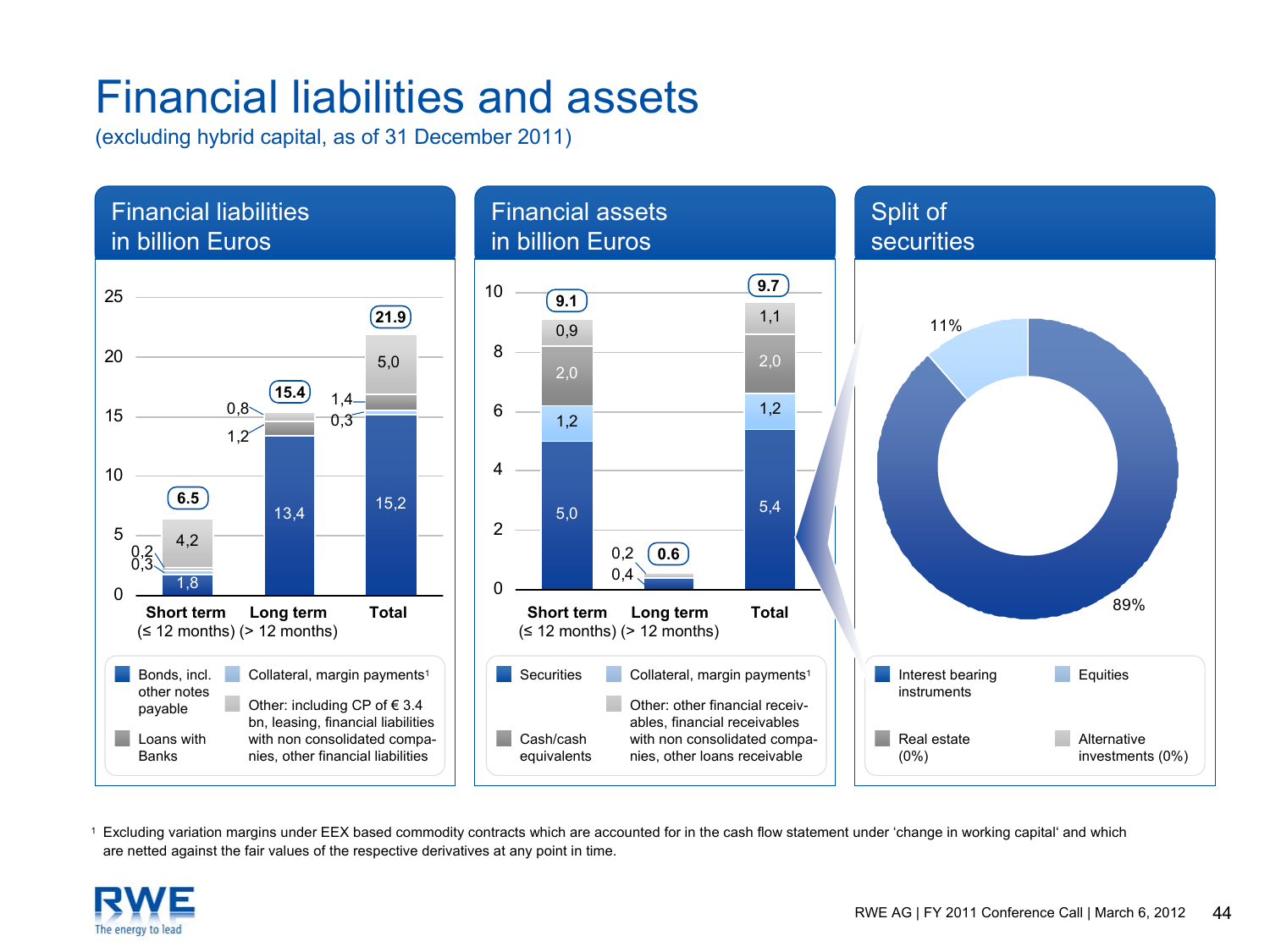# Capital market debt maturities and sources of financing



1 RWE AG and RWE Finance B.V., as of 31 Dec. 2011.

<sup>2</sup> Bonds outstanding under the MTN-programme, i.e. excluding hybrid. Including hybrid: € 16.9 bn.

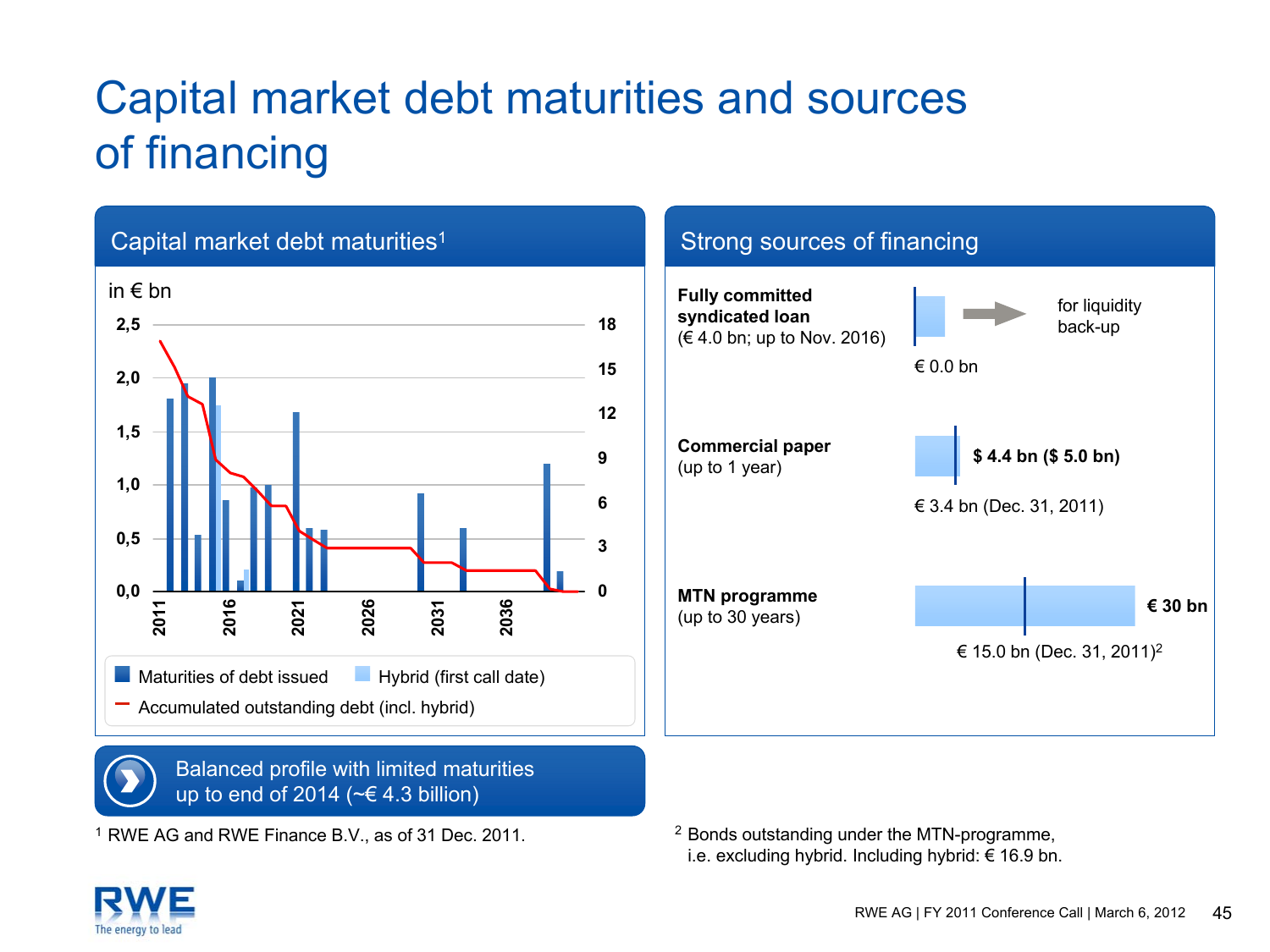### Capital market debt currency and interest exposure (as of 31.12.2011)



 $^1$  Capital market debt = bonds of € 15.0 bn and hybrids of c. € 2.0 bn; split into currencies includes cross-currency swaps.

<sup>2</sup> Capital market debt plus other interest rate-related positions such as commercial paper and cash; including interest and cross-currency swaps.

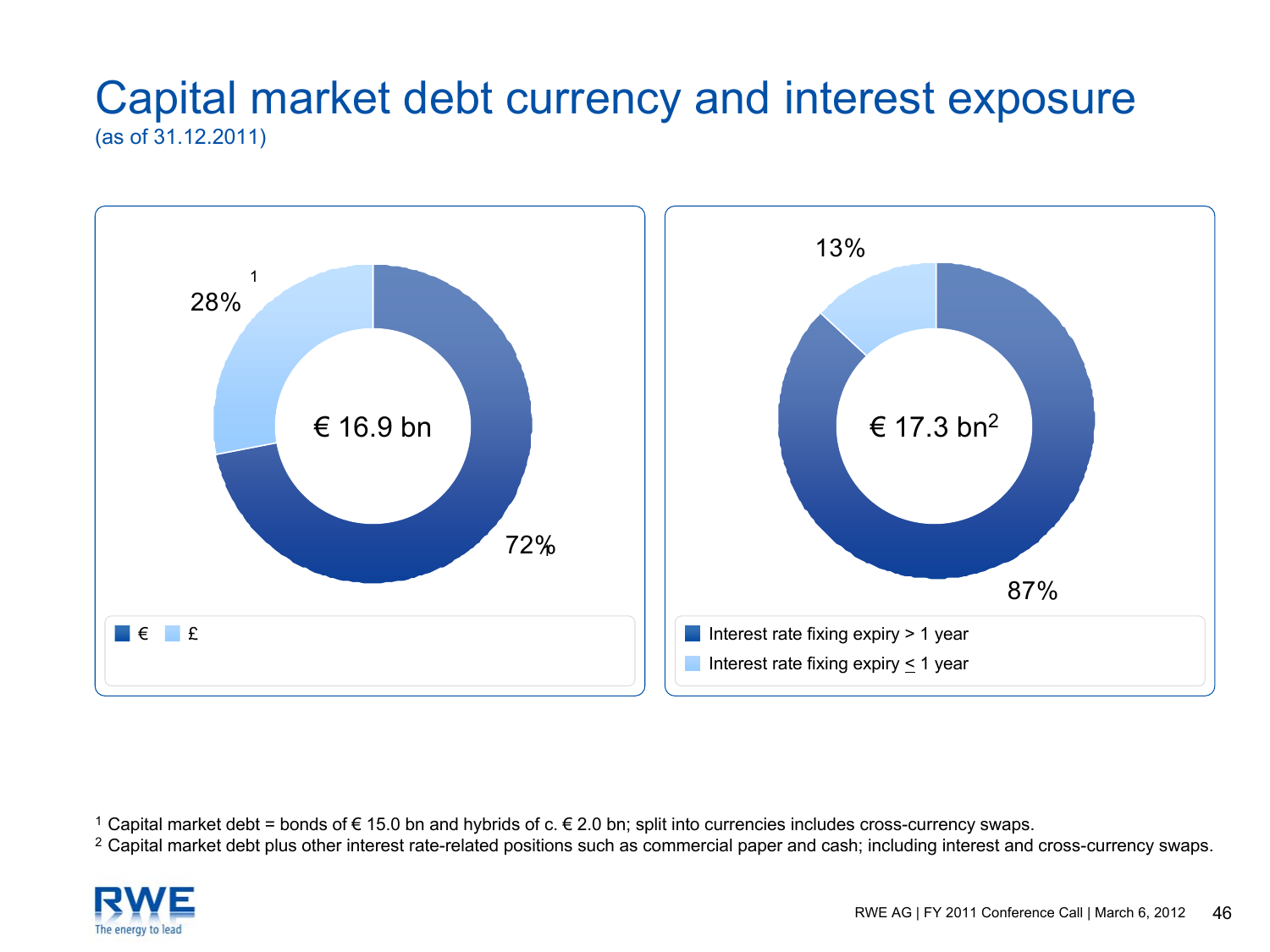### RWE's capex programme 2012 to 2014 How capex leads to earnings growth



1 Average impact. Depending on depreciation period, operating result lower in early years and higher in later years.

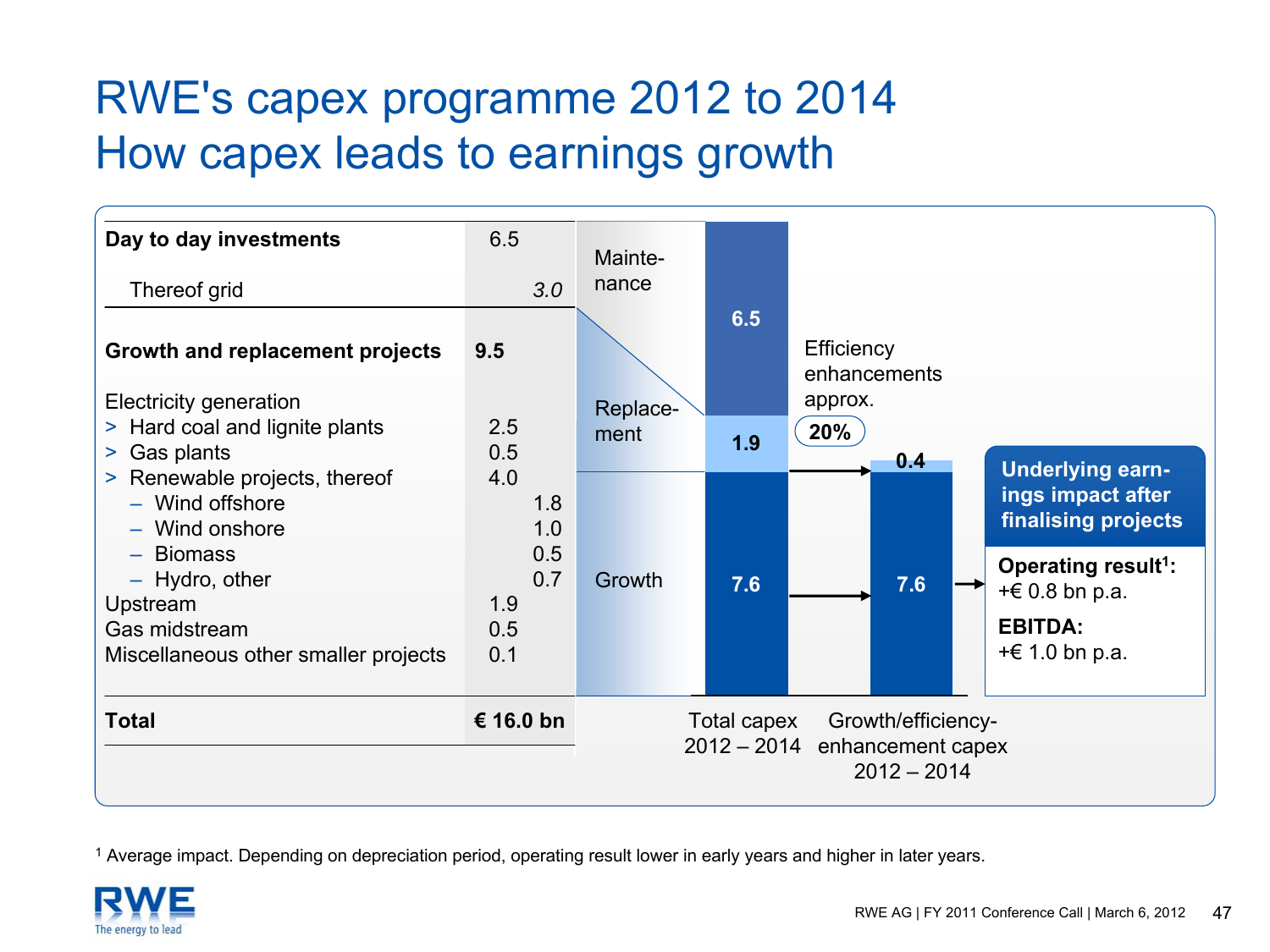### Conventional power plant new build programme

**€ bn<sup>1</sup> 2005 2006 2007 2008 2009 2010 2011 2012 2013 2014** Lingen (Gas, 876 MW, 100%) 0.5 BoA 2&3, Neurath (Lignite, 2,100 MW, 100%) 2.6 Units G FHamm (Hard coal, 1,528 MW, 77%) 2.4 Units D **E Staythorpe NK** Gas, 1,728 MW, 100%) 0.8 Units 1**`** 4 Pembroke VZ rembroke<br>(Gas, 2,188 MW, 100%) 1.2 Units 1**⊱5 ZIN** Moerdijk 2  $(Cas, 426 \text{ MW}, 100\%)$  0.4 Claus C  $\frac{1}{1}$  (Gas, 1,304 MW, 100%) 1.1 Eemshaven(Hard coal/biomass, 1,560 MW, 100%) 2.9 Units A B Denizli(Gas, 775 MW, 70%) 0.5

1 Capex at 100% share.

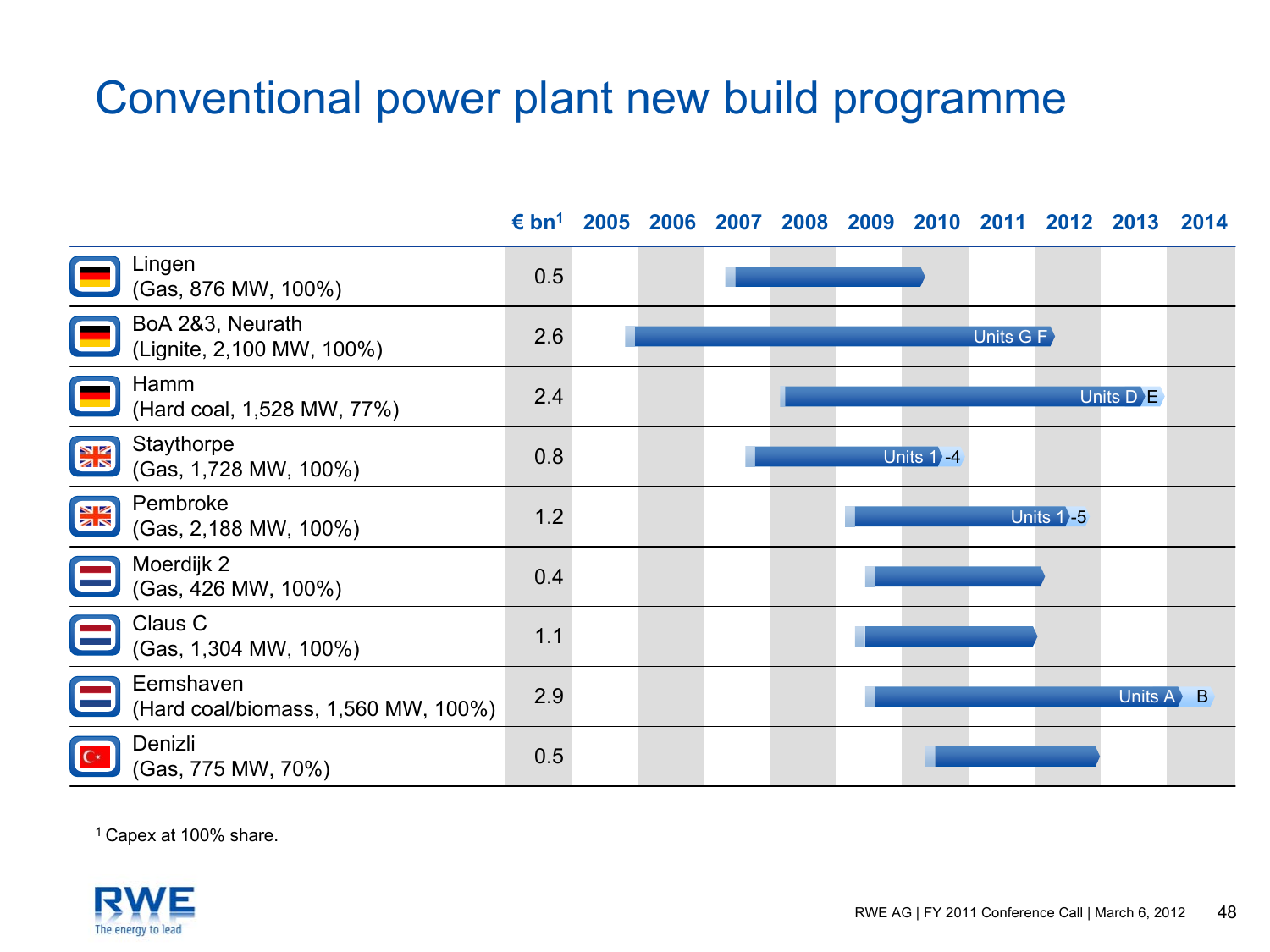### RWE Dea's largest field developments

| <b>Production start</b>           | <b>RWE</b><br>share | Capex <sup>1</sup><br>$(E \, bn)$ | 2011 | 2012 | 2013 | 2014 | 2015 | 2016 |
|-----------------------------------|---------------------|-----------------------------------|------|------|------|------|------|------|
| West Nile Delta (Egypt)           | 40%                 | 2.7                               |      |      |      |      |      |      |
| $\frac{N}{2K}$<br>Breagh (UK)     | 70%                 | 0.4                               |      |      |      |      |      |      |
| Reggane (Algeria)                 | 19.5%               | 0.4                               |      |      |      |      |      |      |
| $\oplus$<br>Luno (Norway)         | 20%                 | 0.7                               |      |      |      |      |      |      |
| Knarr (Norway) <sup>2</sup><br>╬═ | 10%                 | 0.2                               |      |      |      |      |      |      |
| NC193 $(Libya)^3$                 | 100%                | 0.3                               |      |      |      |      |      |      |
| NC195 (Libya) $3$                 | 100%                | 0.2                               |      |      |      |      |      |      |

<sup>1</sup> RWE's share in capex.

2 Formerly "Jordbær".

 $^3$  The political situation in Libya has caused delays.

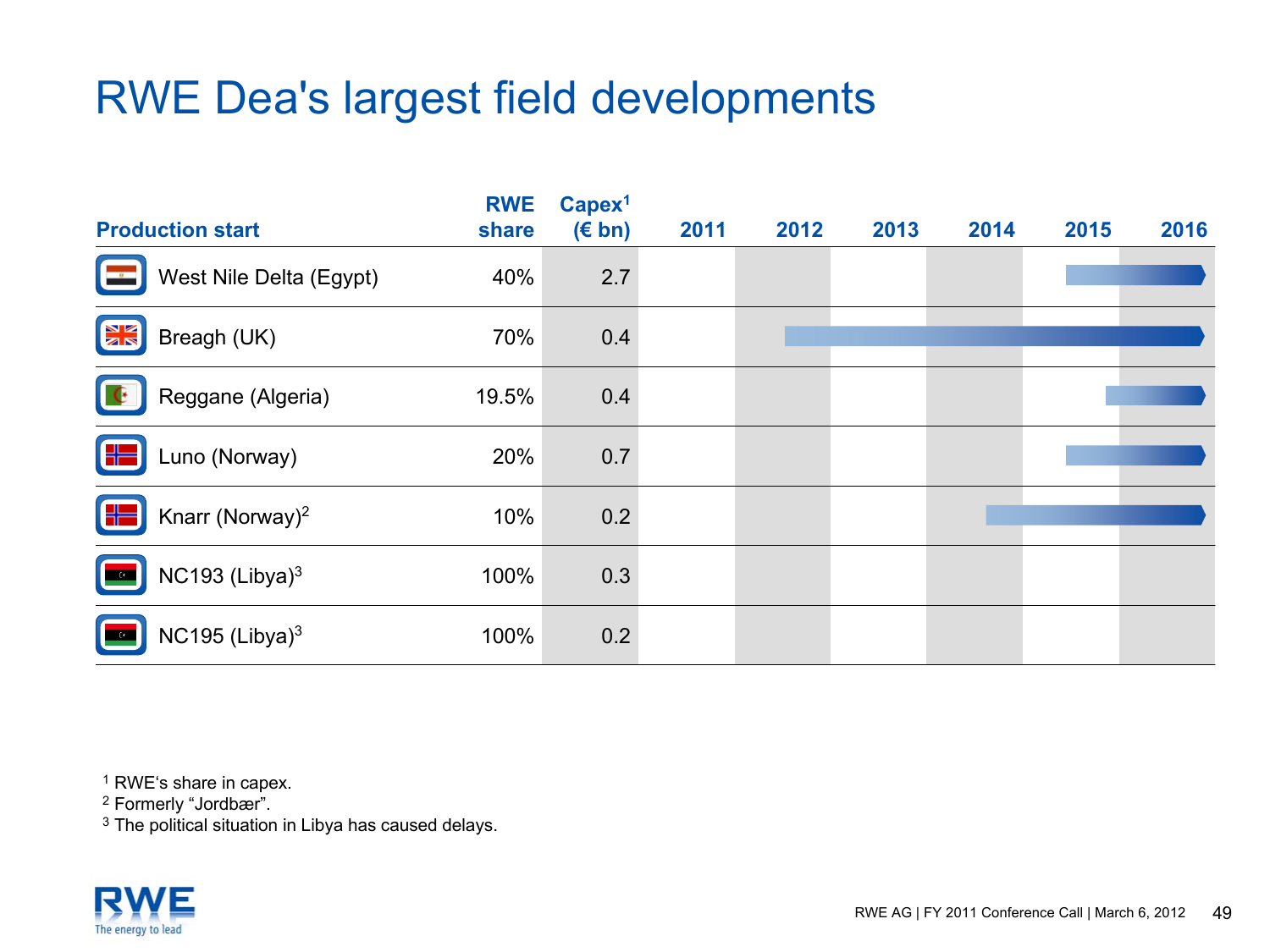### RWE Innogy major project portfolio



Capacity and earnings target for RWE Innogy until 2014 is mainly driven by 4 major projects  $\bullet$ 

Large scale projects, especially in offshore wind, play a vital role in achieving European renewable  $\bullet$ targets as growth potentials in other areas are limited

Utilities like RWE have a competitive advantage in these large-scale projects as we can build on expert knowledge gained in our other large projects

1 Capex at 100% share.

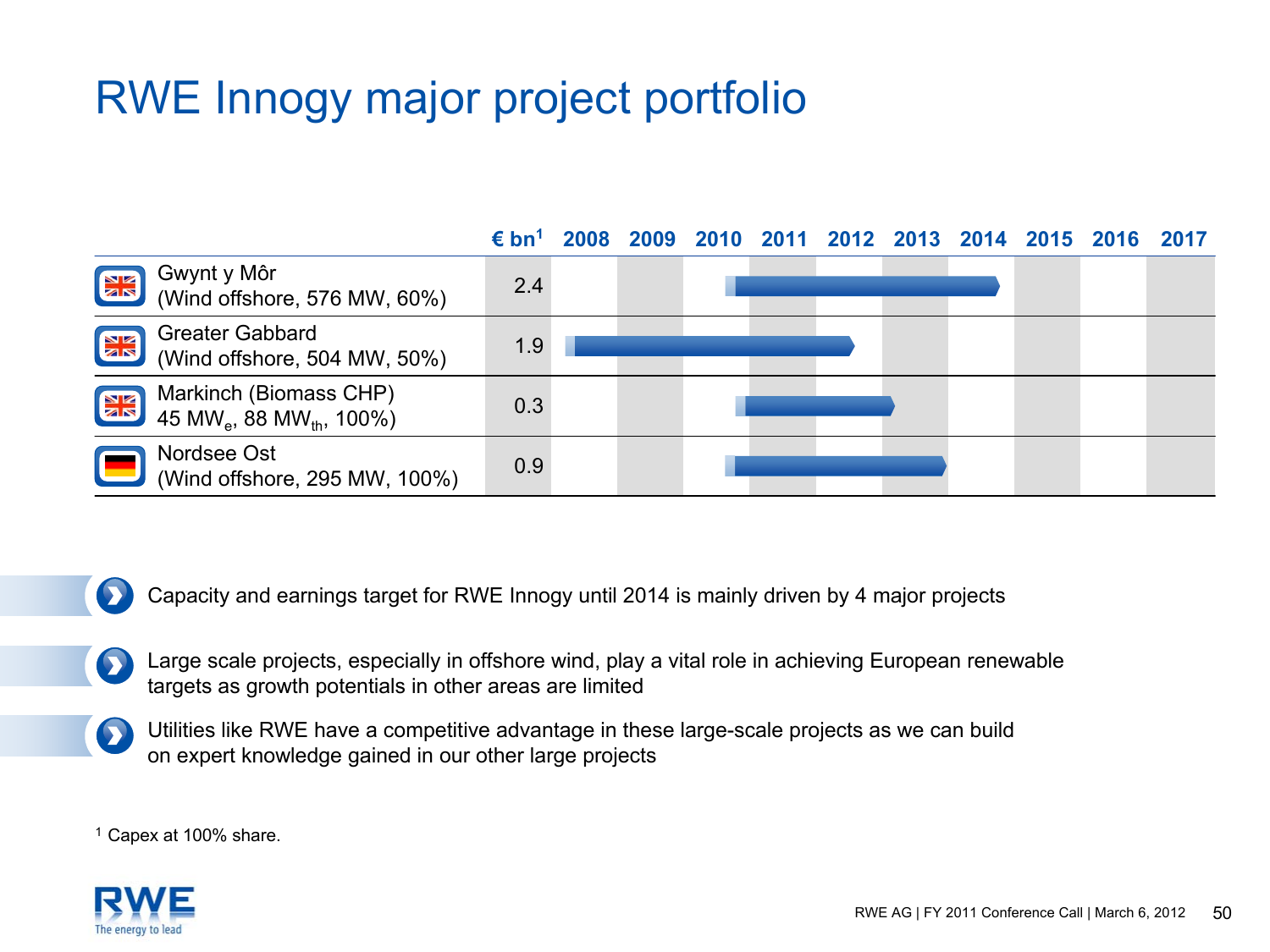# RWE has taken physical and financial measures to reduce its CO $_{\rm 2}$  exposure significantly



**Physical measures** include new-builds of highly-efficient power plants, shut-downs of existing power plants with higher CO<sub>2</sub> intensity, and growth in electricity generation from renewable sources.

Additional **financial measures** include the use of Kyoto Credits as well as financial portfolio measures, e.g. the sale of electricity under long-term PPA's.

The graphs reflect RWE's projections based on current assumptions regarding future commodity price development . PPA: Power Purchase Agreement.

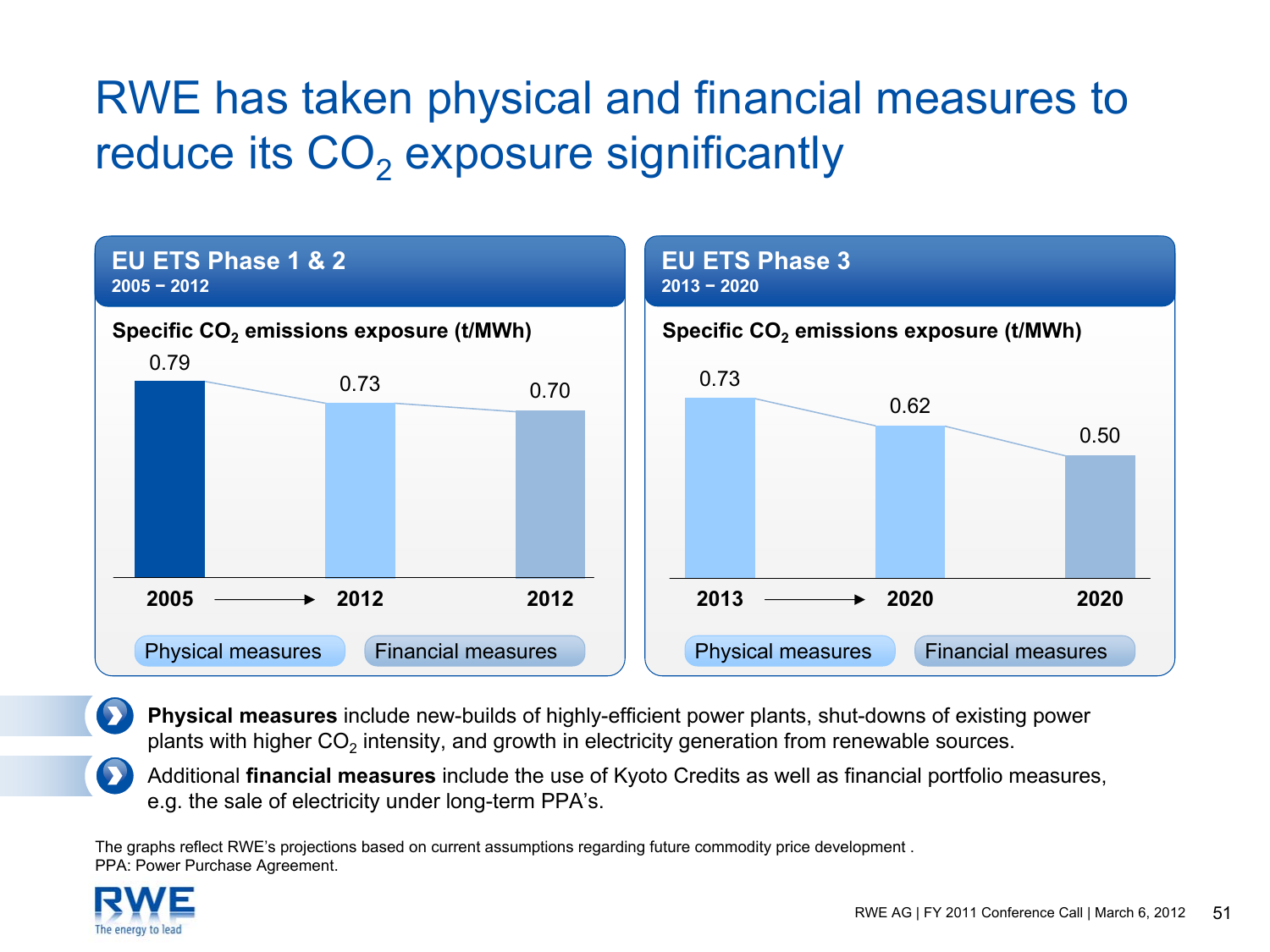# RWE's physical and financial portfolio measures lead to a largely neutral financial CO $_2$  position



#### 1 Range of average specific emissions of marginal plants. Projected factors depend – inter alia – on commodity price assumptions.

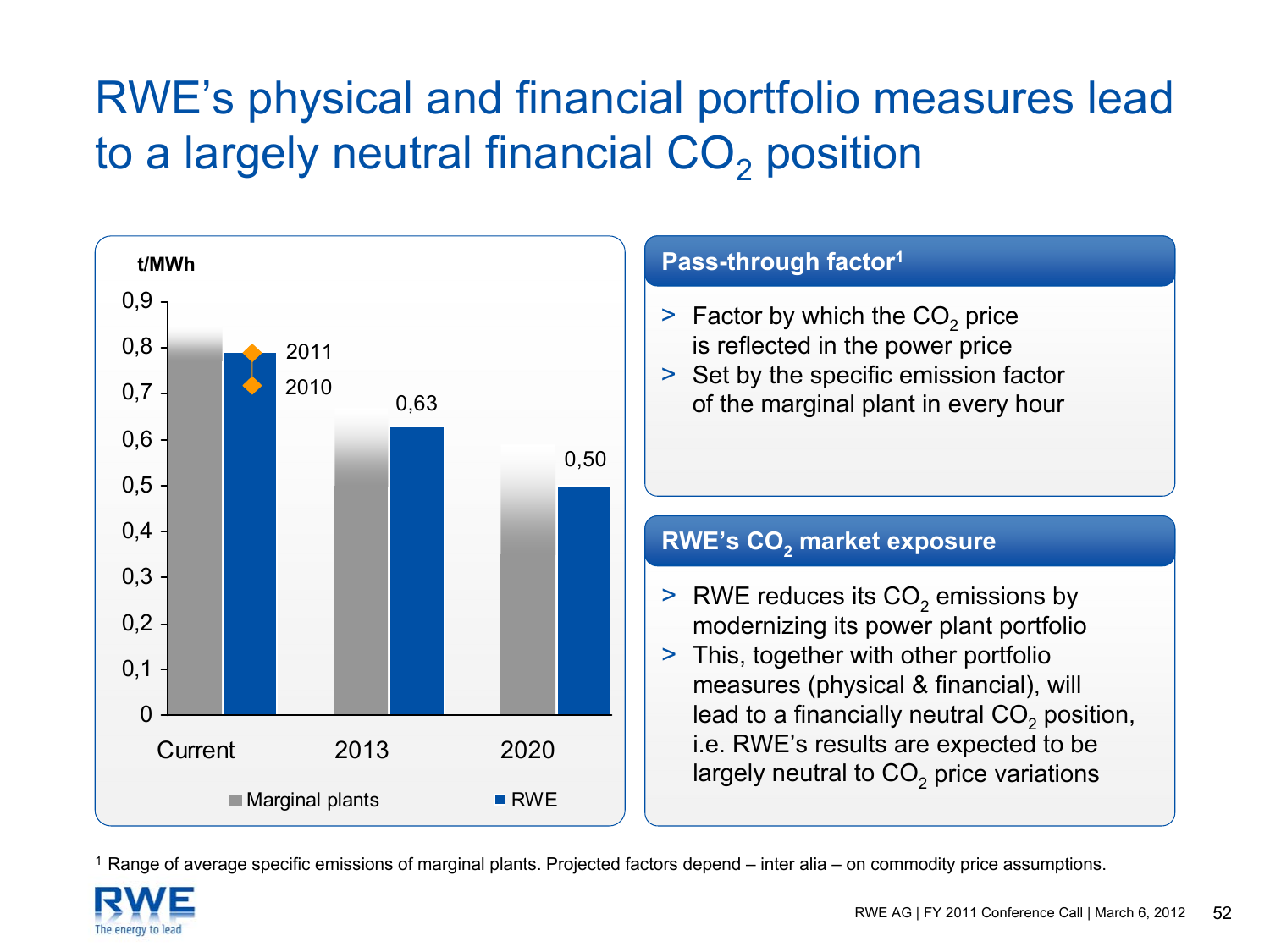### In 2020 approx. 20% of RWE's generation capacity will be in renewables



<sup>1</sup> Including approx. 8% of others, mainly pumped storage.